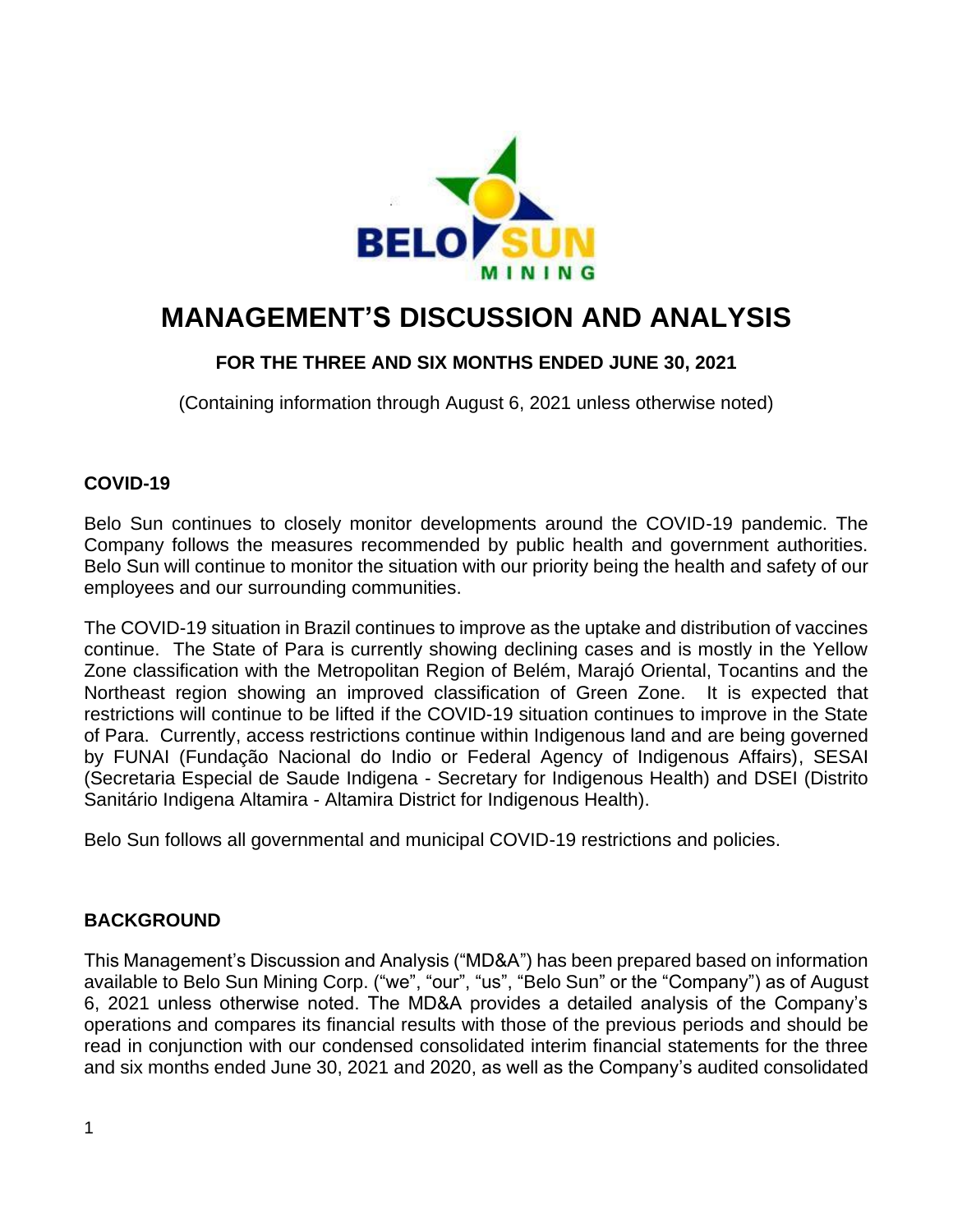financial statements and MD&A for the year ended December 31, 2020. The financial statements and related notes of Belo Sun have been prepared in accordance with International Financial Reporting Standards ("IFRS") and do not reflect the adjustments that would be necessary should the Company be unable to continue as a going concern and therefore be required to realize its assets and liquidate its liabilities and commitments in other than the normal course of business and at amounts different from those in the accompanying financial statements.

Please refer to the notes of the December 31, 2020 annual consolidated financial statements for disclosure of the Company's significant accounting policies. Unless otherwise noted, all references to currency in this MD&A refer to Canadian dollars. References to US\$ refer to the United States dollar, and R\$ refer to the Brazilian Real.

The Company's Annual Information Form can be found under the Company's profile at [www.sedar.com.](http://www.sedar.com/) Additional information, including our press releases, has been filed electronically through the System for Electronic Document Analysis and Retrieval ("SEDAR") and is available online under the Company's profile at [www.sedar.com.](http://www.sedar.com/) Additional information relating to the Company can be found on the Belo Sun website at [www.belosun.com.](http://www.belosun.com/)

Peter Tagliamonte, P.Eng, (B. Eng; MBA), President and CEO for the Company, is the in-house Qualified Person under National Instrument 43-101 for all technical materials. Stéphane Amireault, P.Eng (B.Eng; MScA), Vice-President of Exploration for Belo Sun, is the in-house Qualified Person under National Instrument 43-101 for geology. Mr. Amireault and Mr. Tagliamonte have reviewed and approved the scientific and technical information in this MD&A.

## **CAUTIONARY STATEMENT REGARDING FORWARD-LOOKING INFORMATION**

Except for statements of historical fact relating to Belo Sun, certain statements contained in this MD&A constitute ''forward-looking statements'' under the provisions of Canadian provincial securities laws and are referred to herein as ''forward-looking statements''. When used in this MD&A, the words ''anticipate'', ''could'', ''estimate'', ''expect'', "indicate", "intend", "scheduled", "guidance", "opportunity", ''forecast'', ''future'', ''plan'', "projected", ''possible'', ''potential'', ''will'', "study" (including, without limitation, as may be qualified by "feasibility" and "pre-feasibility"), "targets", "models", or ''believes'' and similar expressions are intended to identify forward-looking statements. Such statements include, without limitation:

- Statements regarding the Company's plans to conduct permitting meetings, start construction, ramp up and optimize operations considering the impact of and delays related to the COVID-19 pandemic, including the timing thereof and impacts on anticipated start of activities;
- Statements regarding the impact of the COVID-19 pandemic and measures taken to reduce the effect of COVID-19 on the Company's operations in Brazil and overall business;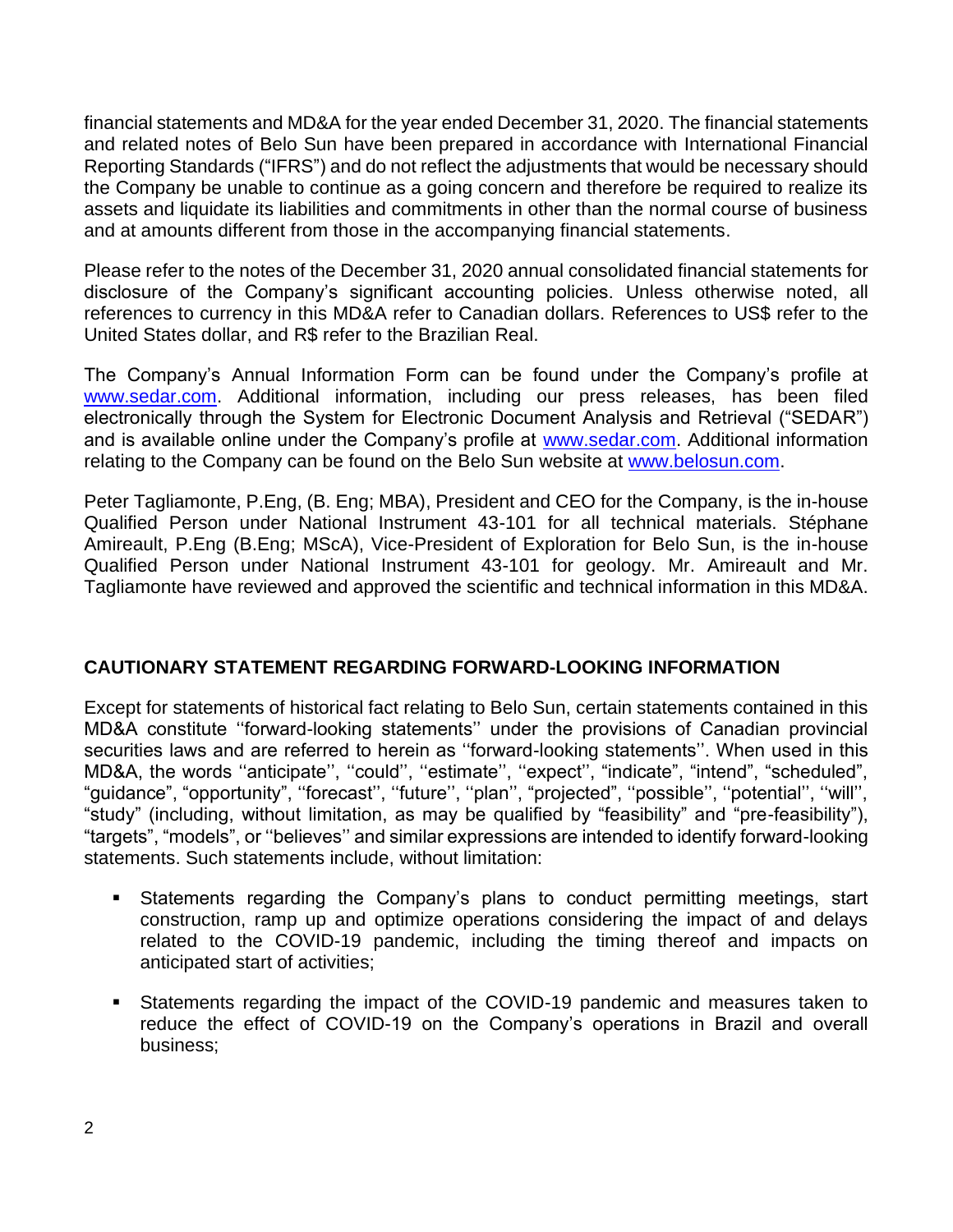- The Company's forward-looking production outlook, including estimated ore grades, recovery rates, project timelines, drilling results, metal production, life of mine estimates, total cash costs per ounce, all-in sustaining costs per ounce, mine site costs per tonne, other expenses, and cash flows;
- **The estimated timing and conclusions of permitting activities and technical studies;**
- Statements concerning the Company's Volta Grande Gold Project including the timing, funding, completion and commissioning thereof;
- **The methods by which ore will be extracted or processed;**
- Statements regarding timing and amounts of capital expenditures, other expenditures and other cash needs, financing costs and expectations as to the funding or reductions thereof; Belo Sun Mining Corp.'s Management Discussion and Analysis (prepared in accordance with International Financial Reporting Standards)
- **Estimates of future mineral reserves, mineral resources, the effect of drill results on future** mineral reserves and mineral resources;
- The projected development of certain ore deposits, including estimates of exploration, development and production and other capital costs and estimates of the timing of such, development and production or decisions with respect to exploration, development and production;
- **EXEL Statements regarding the Company's ability to obtain the necessary permits and** authorizations in connection with its proposed or current development and mining operations and the anticipated timing thereof;
- Statements regarding the future price of gold or other minerals or resources;
- Statements regarding anticipated future exploration;
- The anticipated timing of events with respect to the Company's Volta Grande Gold Project;
- Statements regarding the sufficiency of the Company's cash resources;
- Statements regarding the Company's future effective tax rate, and the influences on such tax rate; and
- **EXECT** Statements regarding anticipated trends with respect to the Company's operations, exploration and the funding thereof.

Such statements reflect the Company's views as at the date of this MD&A and are subject to certain risks, uncertainties and assumptions, and undue reliance should not be placed on such statements. Forward-looking statements are necessarily based upon a number of factors and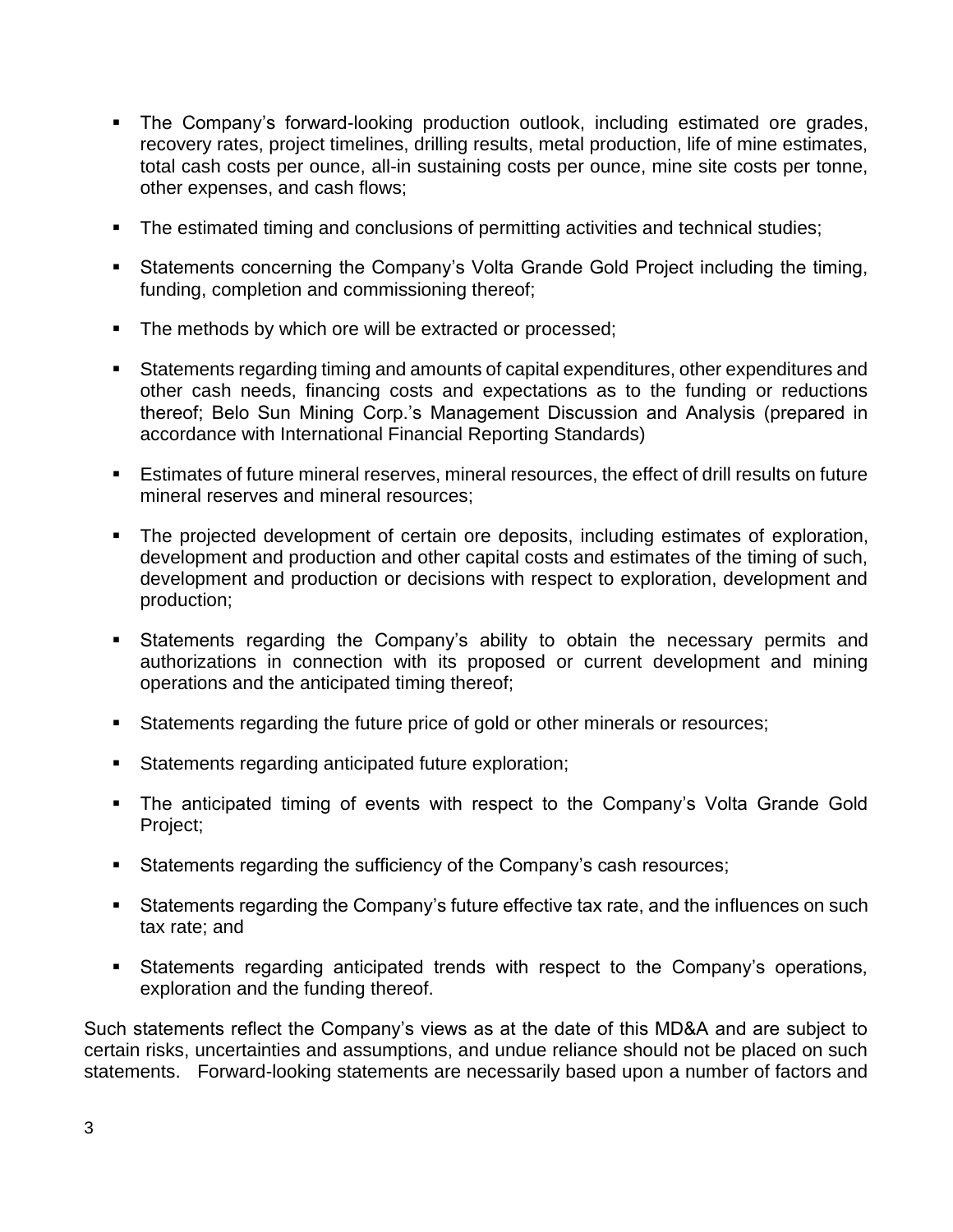assumptions that, while considered reasonable by Belo Sun as of the date of this MD&A, are inherently subject to significant business, economic and competitive uncertainties and contingencies. The material factors and assumptions used in the preparation of the forward looking statements contained herein, which may prove to be incorrect, include, but are not limited to, the assumptions set forth herein and in the Company's Annual Information Form ("AIF") filed with Canadian securities regulators. Economic analyses (including mineral reserve and mineral Resource estimates) in technical reports are based on commodity prices, costs, sales, revenue and other assumptions and projections that can change significantly over short periods of time. As a result, economic information in a technical report can quickly become outdated.

Many factors, known and unknown, could cause the actual results to be materially different from those expressed or implied by such forward-looking statements. Such risks include, but are not limited to: the extent and manner to which COVID-19 and measures taken by governments, the Company or others to attempt to reduce the spread of COVID-19, may affect the Company, whether directly or through effects on employee health, workforce productivity and availability; uncertainties with respect to the effect on the global economy associated with the COVID-19 pandemic and measures taken to reduce the spread of COVID-19, any of which could continue to negatively affect financial markets, including the trading price of the Company's shares and the price of gold, and could adversely affect the Company's ability to raise capital; uncertainty of future production, project development, capital expenditures and other costs; foreign exchange rate fluctuations; financing of additional capital requirements; community actions, protests or statements made, including by Indigenous communities, non-governmental organizations and other groups; risks associated with foreign operations; governmental and environmental regulation; and the volatility of the Company's stock price. All of the forward-looking statements made in this MD&A are qualified by these cautionary statements.

For a more detailed discussion of such risks and other factors that may affect the Company's ability to achieve the expectations set forth in the forward-looking statements contained in this MD&A, see the AIF as well as the Company's other filings with the Canadian securities regulators. Belo Sun disclaims any intention or obligation to update or revise any forward-looking information or to explain any material difference between subsequent events and such forwardlooking information, except to the extent required by applicable law and regulations. When used in this MD&A the terms ''including'' and ''such as'' mean including and such as, without limitation.

# **ACRONYMS AND TERMS**

Below are acronyms and terms that will be referenced throughout the MD&A:

CPRM: Serviço Geológico do Brasil (Geological Service of Brazil)

DPU: Public Defender of the Union

DPE: State Public Defender

DSEI (Distrito Sanitário Indigena- Altamira- Altamira District for Indigenous Health)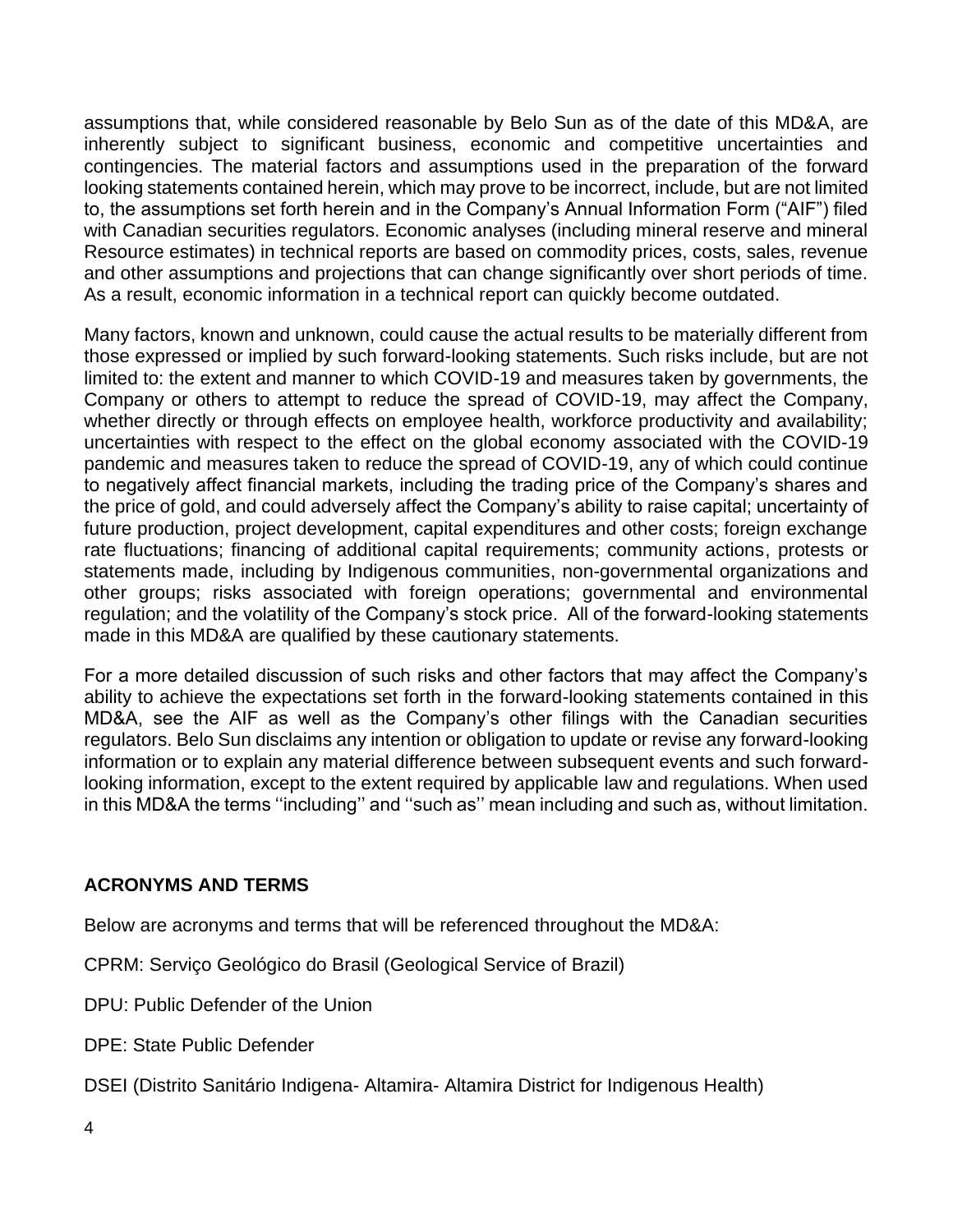EIA: Environmental Impact Assessment

ESG: Enviorment / Social / Corporate Governance

FUNAI: Fundaçao Nacional do Indio (Brazilian Federal Ministry of Indigenous Affairs)

IBAMA: Insituto Brasileiro Do Meio Ambiente E Dos Recoursos Naturais Renovaveis (Brazilian Institue of Environment)

INCRA: Instituto Nacional de Colonização e Reforma Agrária (Brazilian National Institute of Colonization and Agrarian Reform)

LP: Licença Prévia in Brazil (Environmental Licence)

LI: Licença de Instalação in Brazil (Construction Licence)

LO: Licença de Operação in Brazil (Operation Licence)

MPE: State Prosecution Service or Ministério Público Estadual

MPF: Federal Prosecution Service or Ministério Público Federal

PPM: Pro-Minerals (Programa para Licenciamento Ambiental de Projetos de Minerais Estratégicos - Pro-Minerais Estratégicos).

SEMAS: Secretaria de Estado de Meio Ambiente e Sustentabilidade (Secretariat of Enviorment and Sustainability of the State of Para, Brazil)

SESAI: Secretaria Especial de Saude Indigena (Federal Secretary for Indigenous Health)

# **OVERVIEW OF THE COMPANY**

Belo Sun is a Canadian Toronto Stock Exchange ("TSX") and OTCQX best market listed development and mineral exploration mining company focused on the development of gold projects. Belo Sun's principal asset is the Volta Grande Gold Project ("PVG", "Projecto Volta Grande" or "Volta Grande Gold Project") located in Brazil in the state of Pará near the city of Altamira. The PVG is an open pit mining project with a large Mineral Resource containing 4.95 million ounces in the measured and indicated classification and 1.15 million ounces in the inferred classification. The PVG has a bankable feasibility study ("BFS") completed showing positive economics and a Mineral Reserve of 3.79 million ounces. Belo Sun is progressing the project towards construction and has successfully completed its EIA, its LP, its LI and recently completed its required Indigenous Study.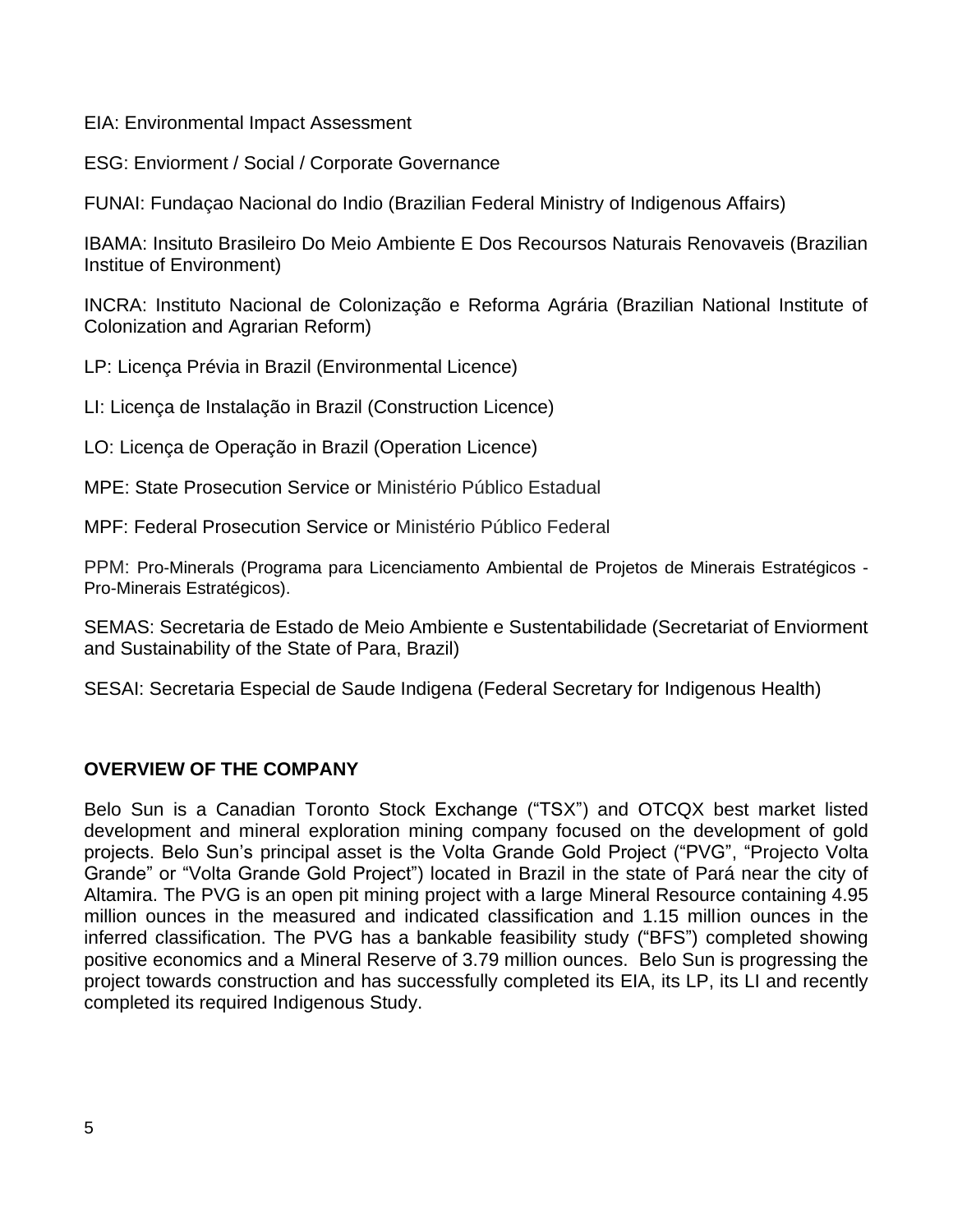Highlights for the six months ended June 30, 2021 and subsequent events include:

- Belo Sun continues to closely monitor developments around the COVID-19 pandemic. The Company quickly followed the recommended measures by public health and government authorities. Belo Sun will continue to monitor the situation with our priority being the health and safety of our employees and our surrounding communities. Currently, restrictions in the State of Para are being lifted and most of the state remains under a Yellow Zone with two districts, Metropolitan of Belem and Marajo Oriental, in the Green Zone classification. It is expected that restrictions will continue to be lifted. Currently, access restrictions continue within Indigenous land and are being governed by FUNAI, SESAI and DSEI.
- Following the successful field studies and consultation with Indigenous communities which included hundreds of meetings, field trips to the project site, workshops, detailed explanations, and visitation to operating mine in Brazil, Belo Sun submitted the Indigenous Study to FUNAI at the beginning of 2020. The Belo Sun team remained engaged and successfully responded to all FUNAI questions during a difficult period of COVID-19 restrictions. After the review process, FUNAI approved the Indigenous Study near the end of 2020. The Company will now present the Indigenous Study to the Indigenous communities following the current health and safety protocols and stipulated COVID-19 guidelines by SESAI, FUNAI, DSEI and the state and federal governments and once the Indigenous communities have been vaccinated for COVID-19 virus. Currently, most of the Indigenous communities have been fully vaccinated. Once the consultation process is complete, the Indigenous Study will then be filed with the Federal Court of Brasilia (Tribunal Regional Federal da 1ª Região – TRF-1) for their consideration.
- In the region around the Volta Grande gold project, with the initiative of the State and Municipalities, most local communities have been vaccinated and the stress on local hospitals is declining.
- With co-operation and input from FUNAI and DSEI, the Company and its anthropologist consultants developed safety protocols and procedures for the upcoming Indigenous consultations following and incorporating the current best practice regulations and recommendations from the medical authorities.
- Belo Sun and its anthropologist consultants have officially submitted the documents outlining the comprehensive health and safety protocols to DSEI and FUNAI to hold the required meetings and complete the consultation process.
- **EXECT** Brazil has been adversely affected by the COVID-19 virus, but recently, cases have been dropping and conditions improving as the distribution of vaccines continue. The State of Para is currently showing declining cases and is mostly in the Yellow Zone classification with the Metropolitan Region of Belém, Marajó Oriental, Tocantins and the Northeast region showing an improved classification of Green Zone.
- The COVID-19 situation in Brazil has continued to impact the country and its population but has started to improve and currently approximately 20% of the population are fully vaccinated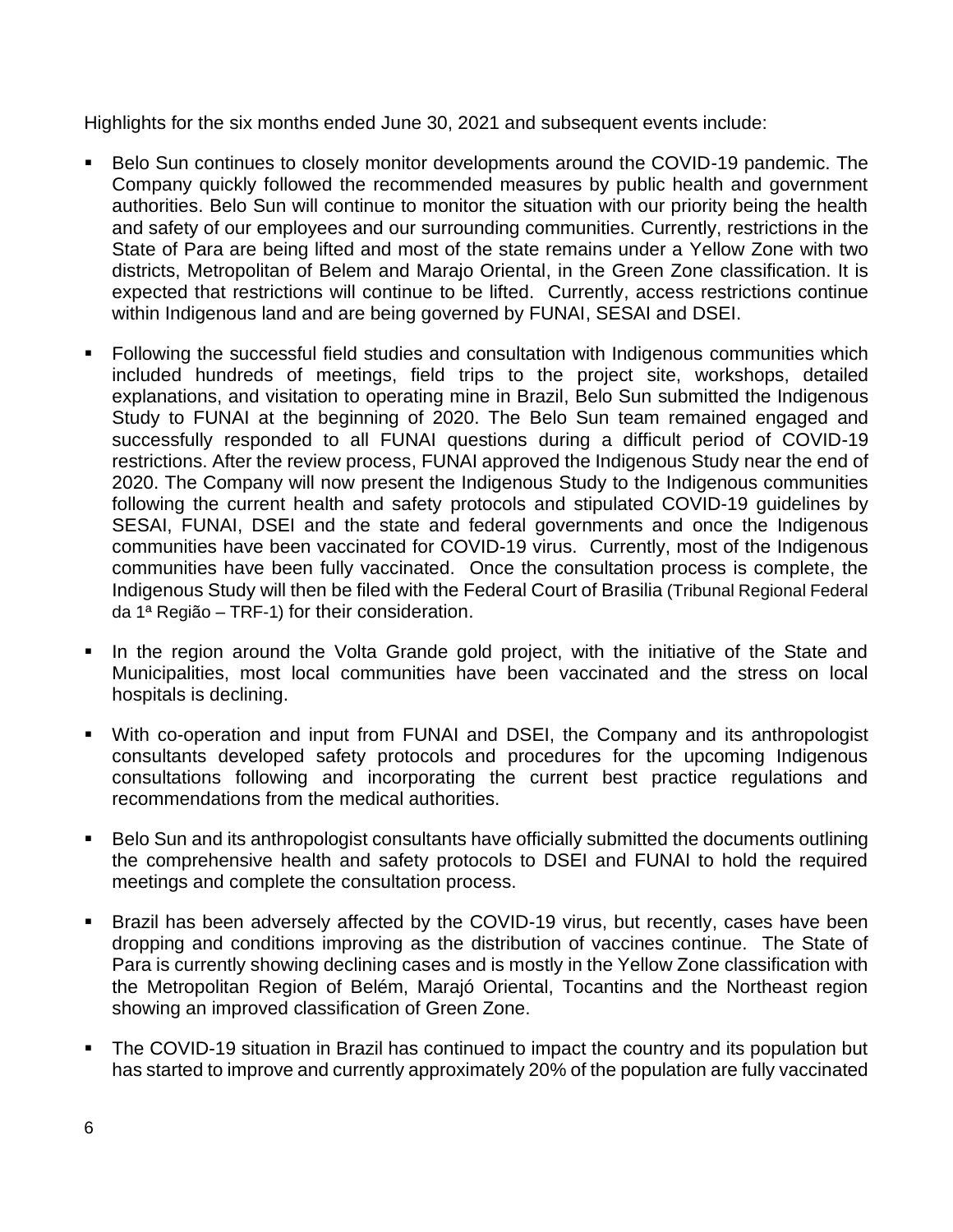and vaccination rates continue to increase. Lock downs and restrictions on businesses and gatherings have been reduced. The Company is optimistic that with continued COVID-19 impact improvements the opportunity to present the Indigenous Study could occur before the end of the year.

- **.** The dominate COVID-19 variant in Brazil is currently the Gamma variant so caution continues with the expectation that the Delta variant spread may start to increase cases.
- With the official submission of the Indigenous Study, Belo Sun expected and has seen reaction from various groups opposed to the Volta Grande gold project. Unfortunately, but not unexpectedly, various groups opposed to the Volta Grande Gold Project have issued statements attacking management and the Volta Grande Gold Project which has negatively impacted shareholders and stakeholders. Belo Sun is investigating all available remedies, including legal or regulatory actions, to respond to such statements and hold groups accountable for any false, untrue or misleading claims.
- Belo Sun believes the Volta Grande Gold Project will bring positive benefits to the local communities, Indigenous Communities, municipality and region while also ensuring environmental compliance, positive environmental opportunities and create broad economic benefits, making it a project worthy of support from all groups.
- The Company has completed its American OTCQX exchange listing, trading under the symbol "BSXGF", to enhance visibility and better accommodate American shareholders. The Company started trading on the OTCQX on May 6, 2021.
- The Brazilian Federal Government has identified the difficulty many mining projects were experiencing in Brazil and launched in mid-2021 a new Federally supported initiative to assist and support strategically important mineral projects and their development within Brazil, specifically to support the permitting and regulator processes. Gold mining and gold mining projects are part of the Governments list of strategic metals. The program is called Pro-Minerals (PPM - Programa para Licenciamento Ambiental de Projetos de Minerais Estratégicos - Pro-Minerais Estratégicos).
- Although Belo Sun has completed most of its permiting requirments and is in the final stages of its Indigenous Study obligations, all Government initiatives designed to support the mining industry are positive. Belo Sun will always follow best praticies and support the Government initatives and participate in this program. The Company has recently summitted the required documentation to the PPM program. Belo Sun also previously participated in the Para State program called the Prioity Stamp program that assisted qualifing mining companies through the permitting process.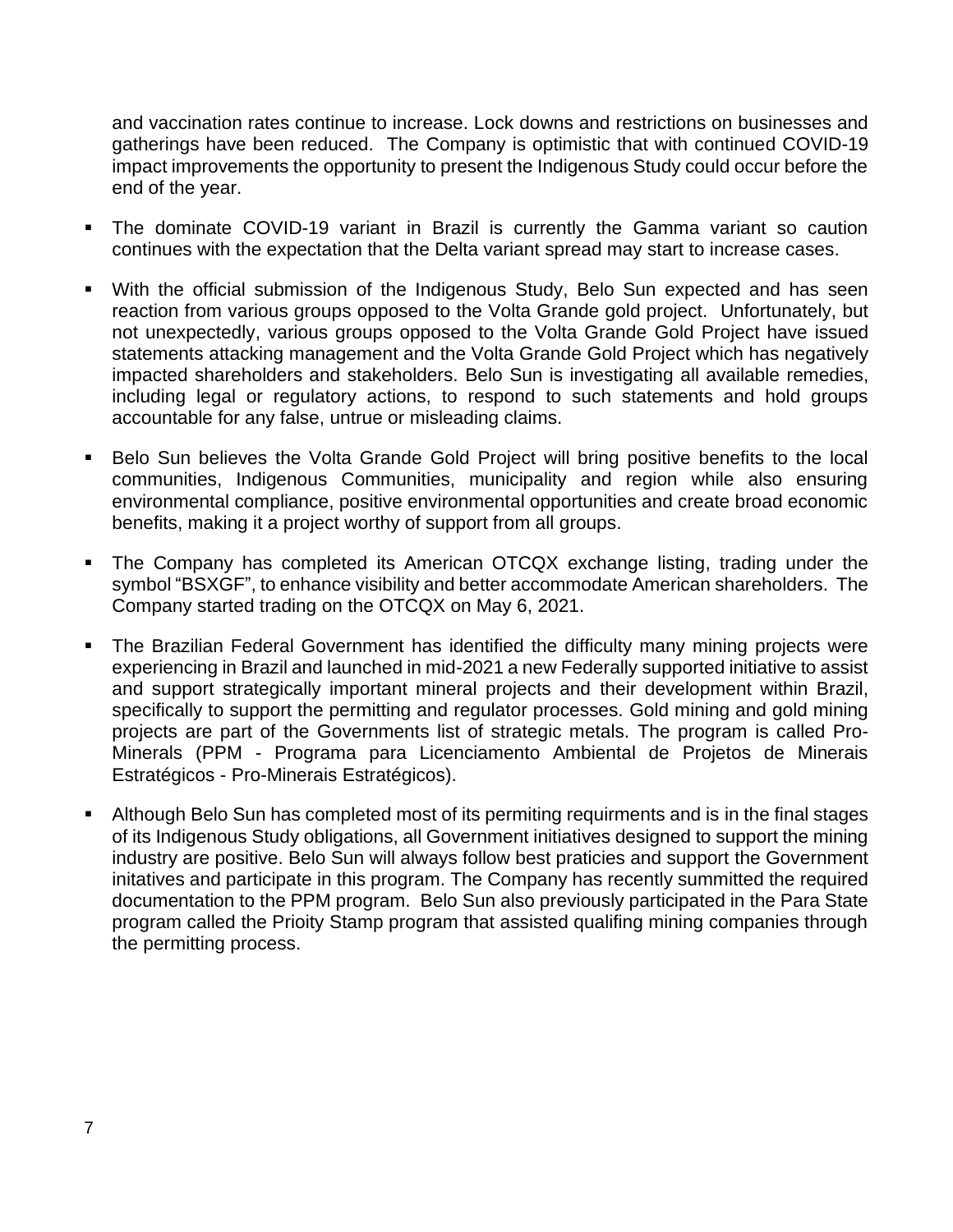# **OUTLOOK 2021**

For 2021, the Company continues to focus on the advancement of the Volta Grande gold project with the following main objectives:

- Belo Sun will continue to monitor the COVID-19 situation with our priority being the health and safety of our employees and our surrounding communities and following best practices.
- Belo Sun will continue to assist in appropriate ways to support the local communities during the pandemic. Brazil is currently being adversely affected by the COVID-19 virus, but recently, cases have been dropping and conditions improving as the distribution of vaccines continue. The State of Para is currently showing declining cases and is mostly in the Yellow Zone classification with the Metropolitan Region of Belém, Marajó Oriental, Tocantins and the Northeast region showing an improved classification of Green Zone. The Company will proceed only when it is safe to do so, with agreement from Indigenous Communities, DSEI, FUNAI and SESAI and the current COVID-19 restrictions are lifted.
- Belo Sun agreed that meetings would only be held after the Indigenous Communities had been fully vaccinated and the ability to safely following best practice health and safety protocols and adhering to all local, state, and Federal COVID-19 protocols and regulations could be met. Currently most of the Indigenous communities have been fully vaccinated.
- Belo Sun and its anthropologist consultants will continue to discuss with DSEI, SESAI and FUNAI on the best process to complete the required Indigenous consultations considering the current COVID-19 situation.
- Belo Sun is planning and organizing the logistics and working in conjunction with its anthropologist consultants on the health and safety protocol implementation for the consultations.
- The Company completed an internal update of operating costs at the beginning of 2020 and had a third party review the capital costs at the beginning of 2020. The Company has had discussions with its major equipment and product suppliers and will continue to monitor and evaluate price inflation and any impacts it might have on the Volta Grande gold project.
- The Company continues to advance and undertake engineering and technical work to meet the conditions set out in the LI, specifically related to the environment, community, operating standards and regulations and documentation.
- The Company continues to advance technical work related to the PVG to ensure optimization with engineering and operating opportunities such as enhance environmental opportunities to potentially improve productivity and reduce emissions, geochemical characterization studies, construction planning optimization and capital and operational cost reviews.
- **•** The Company is evaluating and discussing funding solutions with various groups for the Volta Grande gold project.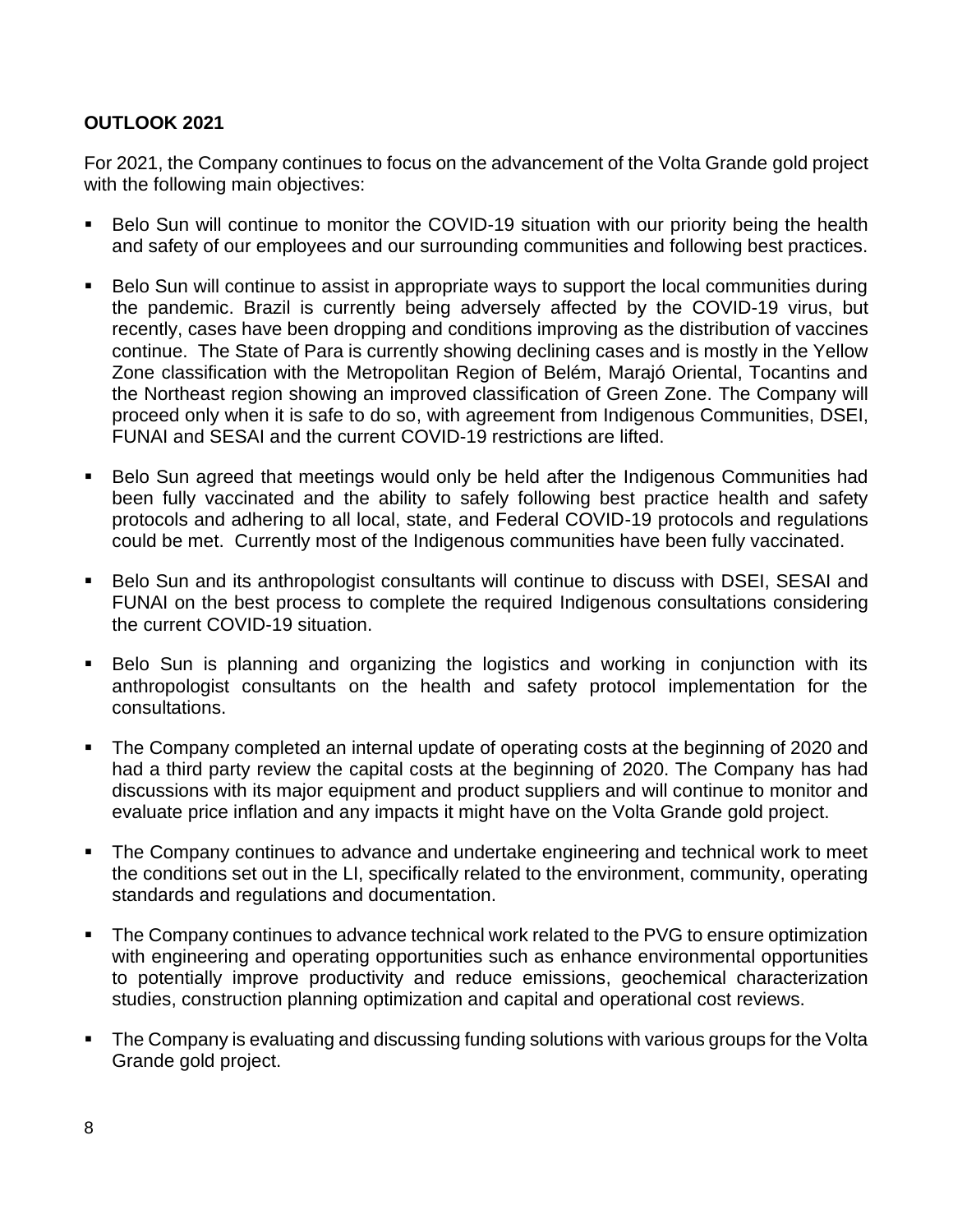- The Company continues basic regional exploration activities and recently completed a review of inpit mineral resource conversion to reserves potential which has indicated a substantial opportunity to potentially increase the inpit mining reserves.
- Continue to seek and evaluate the best funding solution for the development and construction of the PVG.
- The Company remains engaged in discussions with INCRA to find a satisfactory solution for the overlap of INCRA land and the Volta Grande gold project mining concession. Both INCRA and Belo Sun have proceeded positively with discussions with a mutual goal of resolving this item. Belo Sun continues to see excellent engagement and advancement.
- Continue to evaluate cost saving measures, streamline non-core exploration concessions and to manage funds appropriately.
- **•** The Company continues to monitor court cases regarding the Volta Grande gold project. With the approval of the Indigenous Study and as Belo Sun moves to advance and develop the Volta Grande Gold Project, the Company anticipates legal claims and actions may be brought in Brazilian courts to attempt to delay the Volta Grande gold project.

## **OVERVIEW OF THE VOLTA GRANDE GOLD PROJECT**

The Volta Grande gold project (100% owned by Belo Sun) is located approximately 49 kilometers southeast of the town of Altamira (est. pop. 150,000) in the northern region of Pará State. Altamira is a prosperous regional center with excellent infrastructure. The development of the Volta Grande Gold Project is the Company's primary focus. The Volta Grande Gold Project is an advanced-stage development project with a completed NI 43-101 Feasibility Study showing very robust economic, long mine life and a gold Mineral Reserves currently estimated at 3.79 million ounces.

Gold Mineralization in the Volta Grande Gold Project area was identified at numerous sites in the 1990s by past operators TVX Gold Inc. (now part of Kinross Gold Corporation) and Battle Mountain Exploration (now part of Newmont Mining Corporation). Historical drilling by these companies included more than 27,000 meters of combined core, auger, and reverse circulation drilling and several thousand channel and soil samples. Preliminary metallurgical work indicated that Volta Grande Gold Project Mineralization is amenable to conventional milling and cyanidation process methods, with gold recoveries of up to 95% in bottle roll tests.

The shear-hosted main Mineral Resources are currently contained in the area of the Volta Grande Gold Project called the North Block. The North Block is a string of connected deposits, comprised of Ouro Verde and Grota Seca. The Volta Grande Gold Project Feasibility Study only considered the extraction of Mineral Resources from the North Block. Belo Sun also has a small Mineral Resource in an area called Greia which is approximately 1 km from the Volta Grande Gold Project and another Mineral Resource called the South Block which is approximately 6km from the Volta Grande Gold Project that are highly prospective but were not included in the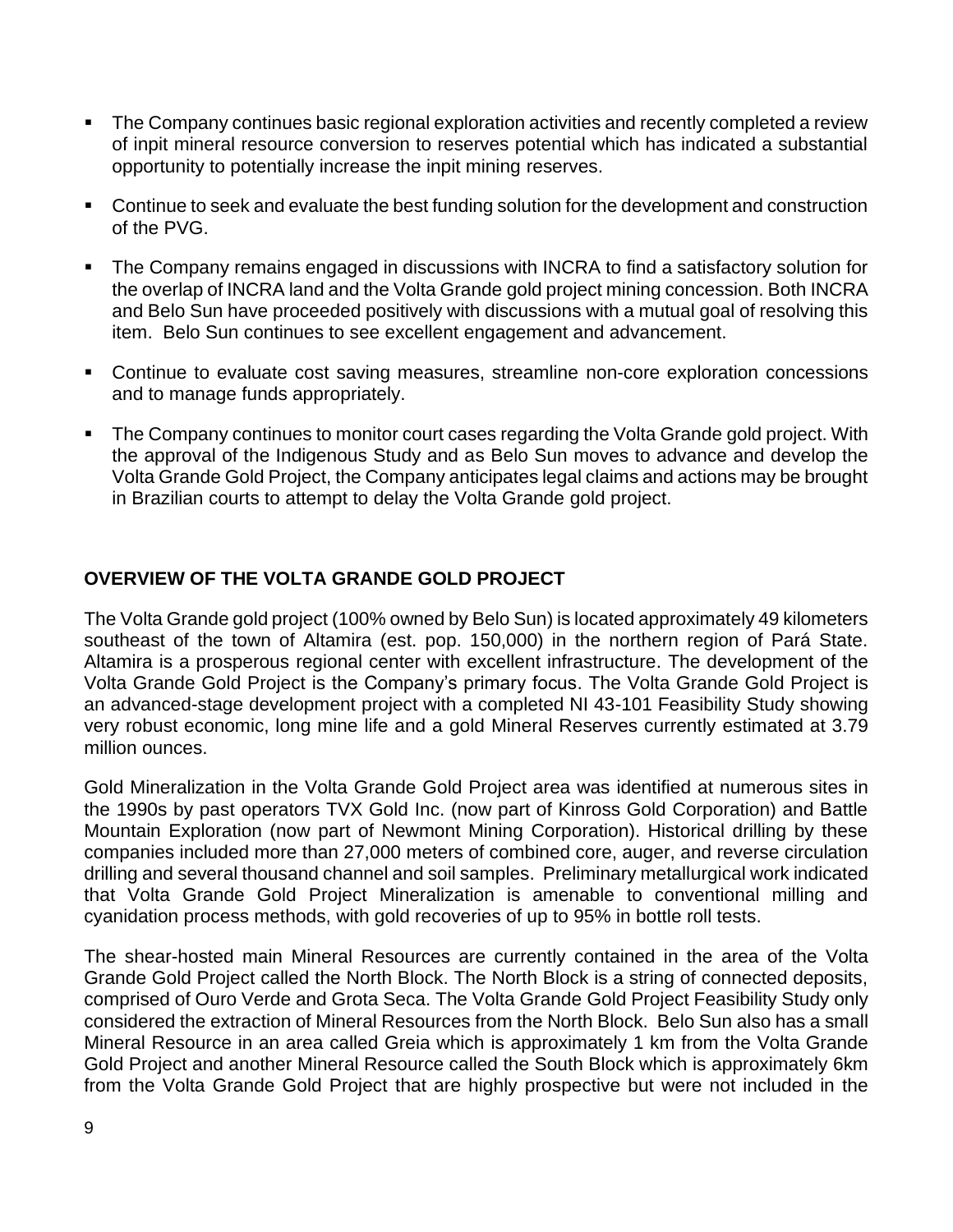Feasibility Study. Belo Sun also holds exploration concessions that covers most of the 120 km greenstone belt hosting the mineral reserve and resources.



The reserves for the Volta Grande Project are based on the conversion of M&I resources within the current Feasibility Study mine plan. Measured mineral<br>resources are nonverted afrechly to Proven mineral reserves and nation

Most of the Mineralized areas are characterized by a large alteration envelope having numerous narrow zones of high-grade gold Mineralization and have had Garimpeiros (term used for informal miners in Brazil) workings. There is geological potential at the Volta Grande Gold Project for expansion and the discovery of additional Mineralized zones within the large alteration envelope in the host intrusive rocks, which have been traced for more than seven kilometers along strike in the North Block. Two types of gold Mineralization are present: primary gold in intrusive rocks and secondary gold in the saprolitic zone overlying the primary Mineralization.

In 2005, the Company signed an agreement to acquire 100 percent interest in the PVG and the exploration concessions along the Tres Palmeiras Green Stone Belt. The transaction was completed in 2006 with full payment to the vendor. There are no royalties on the mining concessions other than the government royalty of 1.5% which applies to all gold production in Brazil. With the transfer of title of the mining concessions for Volta Grande Gold Project, the Company assumed a debt obligation to CPRM, whereby Belo Sun is obligated to repay a risk-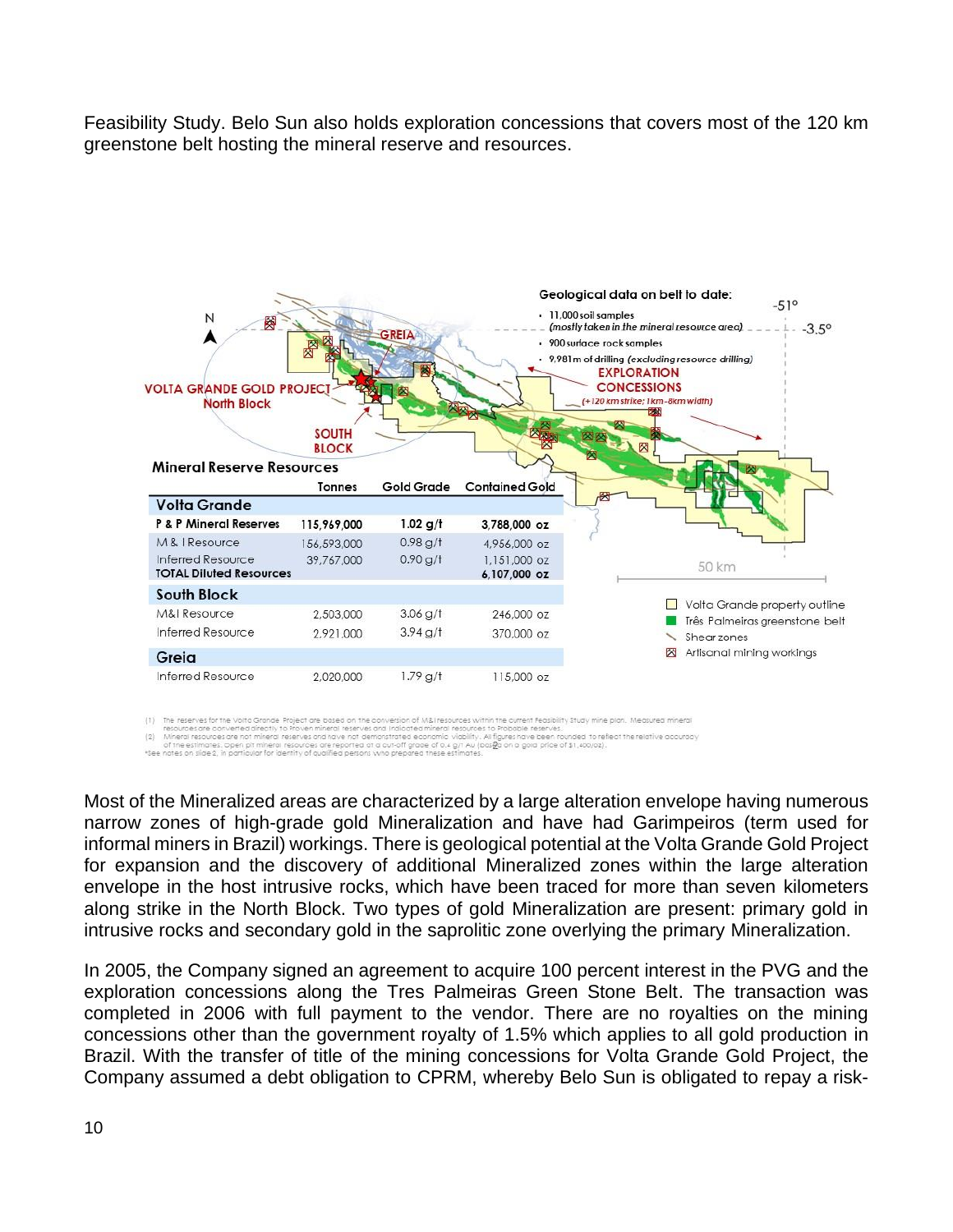loan debt to CPRM valued at R\$3,740,000 plus applicable interest. The interest rate on the debt is fixed at 3%.

Belo Sun has taken a conservative position with respect to the debt obligation and deposited the full amount required to cover the debt payment and accumulated interest into a high interest savings account.

Starting in 2010, Belo Sun has carried out a large drill exploration program that consisted of over 700 drill holes for a total of over 180,000 meters drilled (mostly by diamond drilling) at Ouro Verde, Grota Seca, Greia (mostly reverse circulation drilling) and South Block. The results at the North Block outlined the initial size of the Mineralizing system with a pit-constrained Mineral Resource extending over 4km on strike and over 500 meters deep for Ouro Verde, Central and Grota Seca and was the Mineral Resources used in the development of the Volta Grande Gold Project Feasibility Study.

#### **FEASIBILITY STUDY**

In March 2015, the Company completed a Feasibility Study on its Volta Grande Gold Project. The Feasibility Study was prepared by Lycopodium Minerals Canada Ltd, VOGBR Recursos Hidricos e Geotencia Ltda, SRK Consulting (Canada) Inc., Environmental Resources Management Inc., AGP Mining Consultants Inc., W.H. Wahl & Associates Consulting and L&M Assessoria Empresarial. The Feasibility Study was prepared in accordance with National Instrument 43-101 (NI 43-101) of the Canadian Securities Administrators. Projected economical results include:

- Using a gold price of US\$1,200/oz and an exchange rate of 3.1:1 (Brazil R\$3.1: US\$1), the project delivered solid production profile and strong economics:
- Post-tax Internal Rate of Return of 26%.
- Post-tax Net Present Value of US\$665 million at a 5% discount rate.
- Annual gold production of 268,000 oz averaged over the first 10 years of the mine life.
- Initial capital costs of US\$298 million, including pre-production costs and taxes.
- Average cash operating costs of US\$618/oz and all-in sustaining costs of US\$779/oz.
- Proven and Probable Mineral reserves of 3.8 million ounces of gold (see table below).

See "Cautionary Statement Regarding Forward-Looking Information"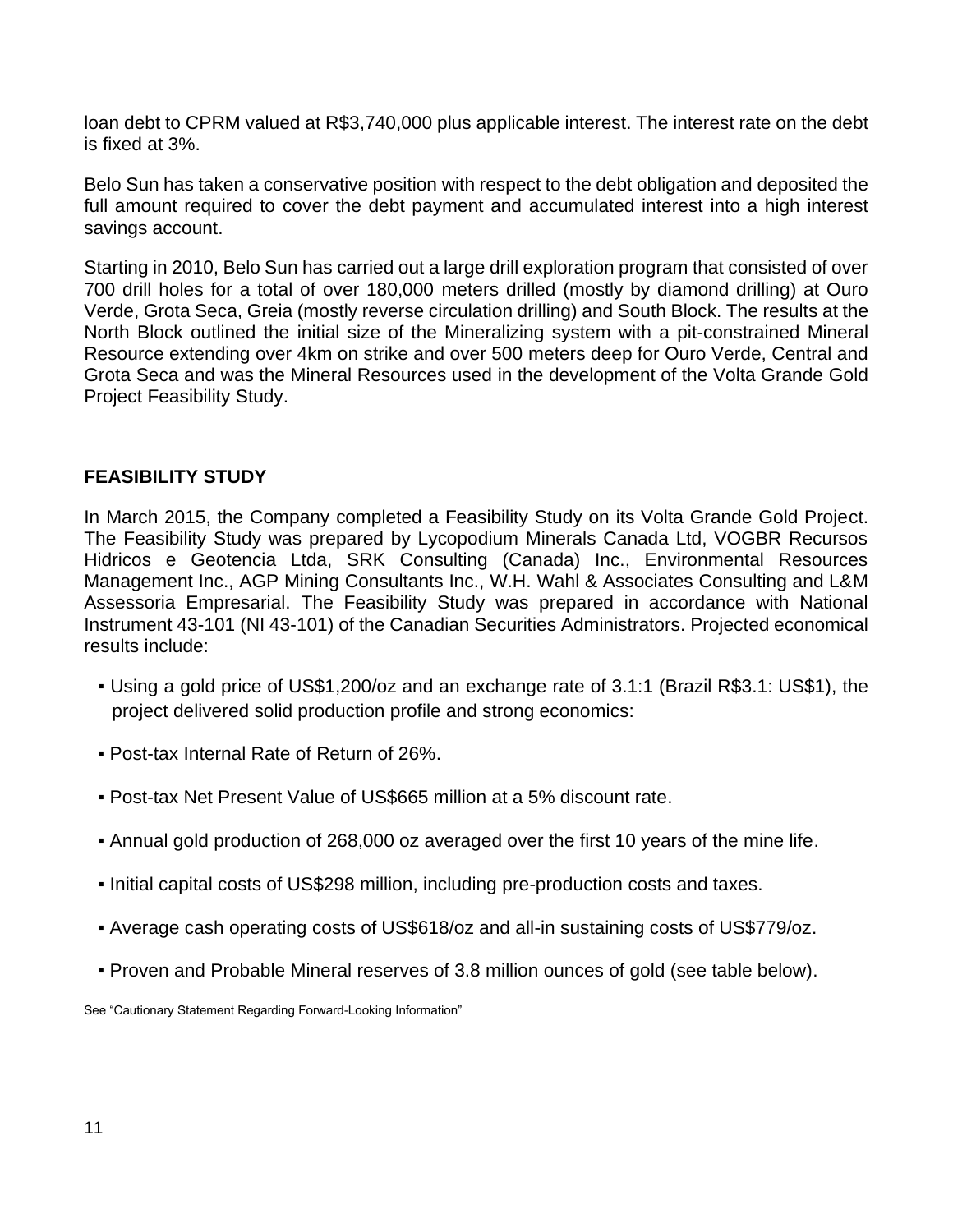| Summary of Volta Grande Economic Results by Gold Price |                                                  |               |               |  |  |  |  |
|--------------------------------------------------------|--------------------------------------------------|---------------|---------------|--|--|--|--|
|                                                        | <b>High Case</b><br><b>Base Case</b><br>Low Case |               |               |  |  |  |  |
| Gold Price (US\$ per oz)                               | \$1,300                                          | \$1,200       | \$1,100       |  |  |  |  |
|                                                        |                                                  |               |               |  |  |  |  |
| Pre-Tax NPV (5%)                                       | \$1,171 million                                  | \$941 million | \$712 million |  |  |  |  |
| Pre-Tax IRR                                            | 43%                                              | 36%           | 29%           |  |  |  |  |
|                                                        |                                                  |               |               |  |  |  |  |
| Post-Tax NPV (5%)                                      | \$855 million                                    | \$665 million | \$472 million |  |  |  |  |
| Post-Tax IRR                                           | 32%                                              | 26%           | 20%           |  |  |  |  |

Volta Grande Project Capital Expenditures Estimate Breakdown (Post-tax)

| <b>Initial Capital</b>                       |                      |
|----------------------------------------------|----------------------|
| Process & Infrastructure                     | \$244 million        |
| Mining                                       | \$20 million         |
| <b>Pre-Production Costs - Process</b>        | \$3 million          |
| <b>Pre-Production Costs - Mining</b>         | \$32 million         |
| Total -- Initial Capital                     | \$298 million        |
| Total -- Expansion Capital                   | \$63 million         |
| Average Sustaining Capital over life of mine | \$7.3 million / year |

Values have been rounded to the nearest million.

The Feasibility Study capital and operating cost estimates for the Volta Grande Gold Project are summarized below.

Summary of Volta Grande Project Operating Cost Estimates Average Life-of-Mine Operating Cost

| Area                        | \$/tonne milled |
|-----------------------------|-----------------|
| Mining                      | \$10.62         |
| Processing                  | \$7.26          |
| G&A                         | \$0.84          |
| <b>Total Operating Cost</b> | \$18.72         |
| <b>Cash Operating Cost</b>  | $$618$ /oz      |
| All in Sustaining Cost      | $$779$ /oz      |

## **Volta Grande Gold Project Mineral Reserves**

The Mineral Reserves for the Volta Grande Gold Project are Fully Diluted and are based on the conversion of measured and indicated Mineral Resources within the current Feasibility Study mine plan. A portion of the Measured Mineral Resources are converted directly to Proven Mineral Reserves and a portion of the Indicated Mineral Resources to Probable Mineral Reserves.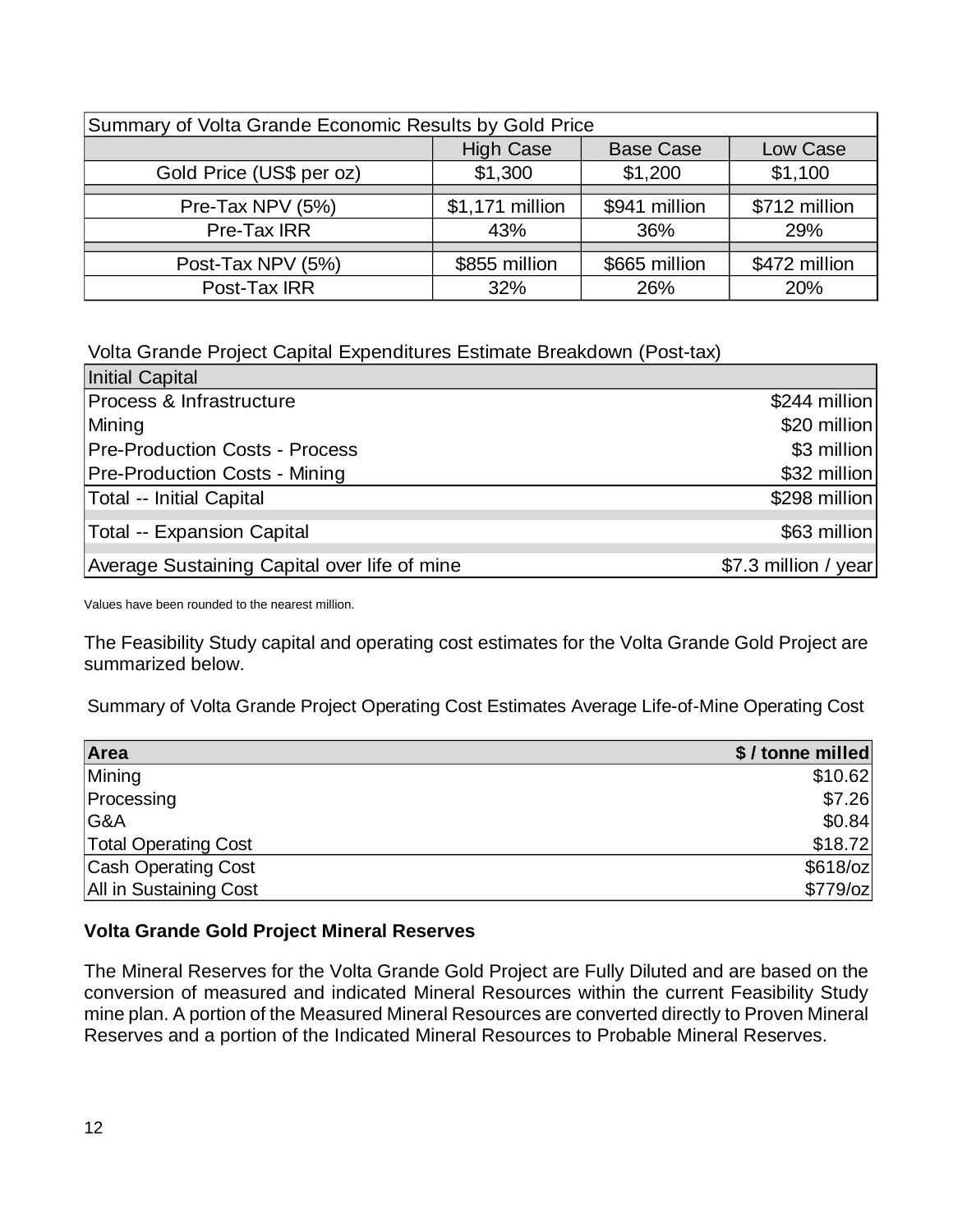The Fully Diluted Mineral Reserves (the mining dilution has been included and considered in the grade and tonnes) for the Volta Grande Gold Project are shown below.

| <b>Classification</b> | <b>Reserves</b><br>Kt | Grade<br>g/t Au | <b>Contained Gold</b><br>Koz |
|-----------------------|-----------------------|-----------------|------------------------------|
| Proven                | 41,757                | 1.07            | 1,442                        |
| Probable              | 74,212                | 0.98            | 2,346                        |
| Proven + Probable     | 115,969               | 1.02            | 3,788                        |

*\*This Mineral Reserve estimate is as of March 25, 2015 and is based on the new Mineral Resource estimate dated March 2015. The Mineral reserve calculation was completed under the supervision of Gordon Zurowski, P.Eng of AGP Mining Consultants Inc, who is a Qualified Person as defined under National Instrument 43-101. Mineral reserves are stated within the final design pit based on a USD\$1,020 per ounce gold price pit shell with a USD\$1,200 per ounce gold price for revenue. The cutoff grade was 0.37 g/t for Ouro Verde and 0.40 g/t for Grota Seca. The mining cost averaged USD\$10.90/tonne milled, processing was USD\$7.25/tonne milled and G&A was USD\$0.84/tonne milled. The process recovery averaged 93%. The exchange rate assumption applied was R\$3.10 equal to US\$1.00 The Feasibility Study only considers the Volta Grande open pit Mineralized zones. The Feasibility Study does not include any Mineral Resources from the South Block, or Mineral Resources from the Greia Zone. Mineral Resources that were part of the March 2015 Total Mineral Resource associated with South Block and underground Mineral Resources were not included in the scope of the Feasibility Study.* 

# **Mining**

The Feasibility Study optimizes the mine plan for the first ten years with an average delivered head grade of 1.38 g/t. The mine has been designed to deliver an initial 3.5 million tonnes per year (10,000 tonnes per day) of mill feed and expand to 7 million tonnes per year (20,000 tonnes per day) reaching full production in Year 3. Material from the last three months of pre-production stripping will be used to commission the process plant. The Feasibility Study considers open pit mining using a 100% owner operated equipment fleet including trucks, loaders and drills.

The average strip ratio for the life of the mine is estimated at 4.3:1. Open pit bench heights of 10 meters will be mined and ore hauled with 136-tonne haul trucks and matching loading equipment. Best practice grade control drilling will be done with reverse circulation drilling and rock sampling on mine benches prior to blasting. This is intended to provide flexibility for grade control during operations while maintaining reasonable mine operating costs and production capability.

# **Metallurgy**

Extensive feasibility level test work was completed by SGS Canada Inc., using representative run-of-mine composites, that confirmed the material from the Volta Grande Mineral deposits is amenable to a conventional crush, grind, gravity concentration, cyanide leach and carbon-inpulp flow sheet with overall life of mine gold recovery of 93%.

# **Infrastructure**

The Volta Grande Gold Project is located in Pará State, approximately 49 kilometers south-east of the city of Altamira. The Volta Grande Gold Project is accessible from both road and river. Altamira is a major regional center with a population of 150,000 and is serviced by a local airport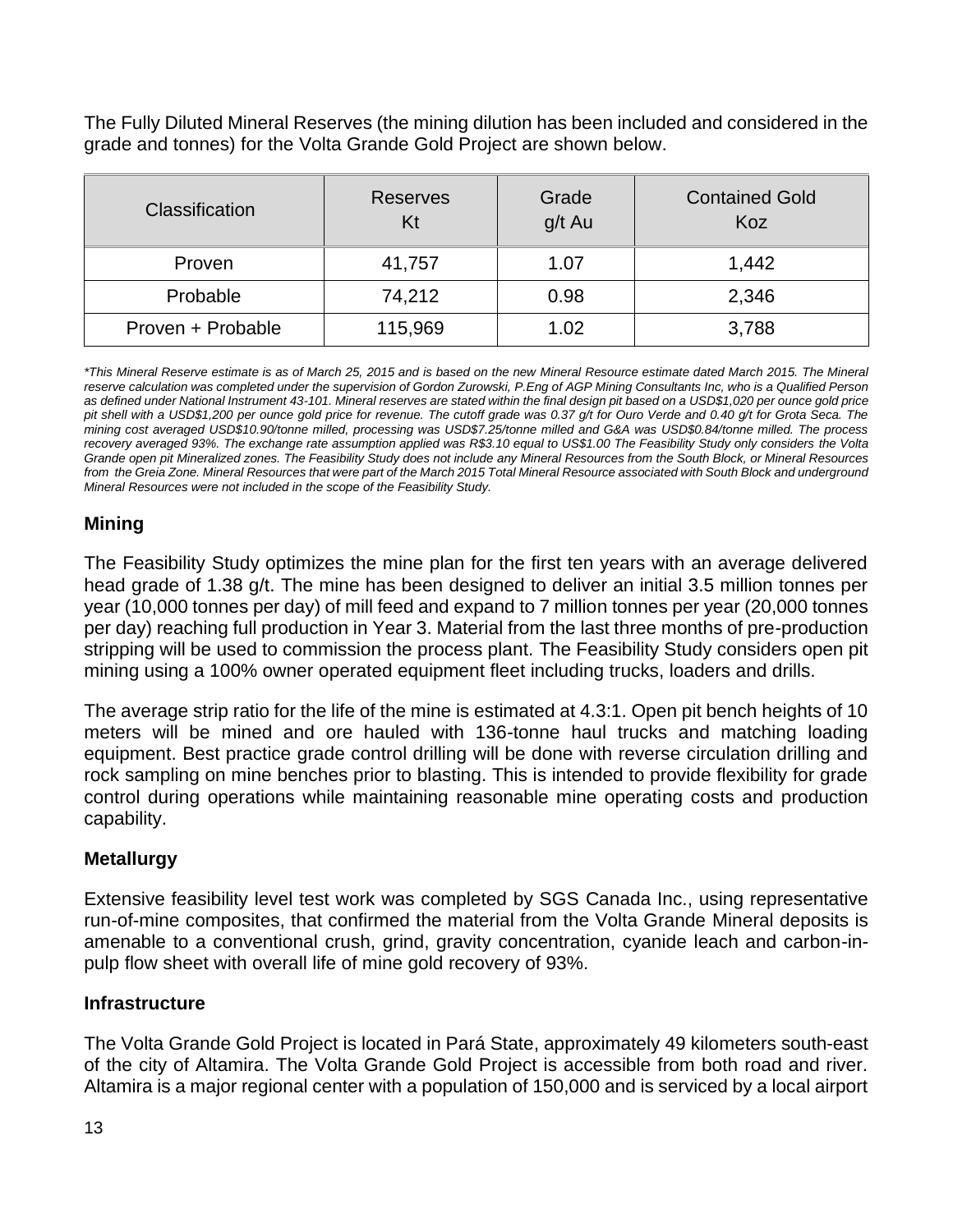and the Trans-Amazonian Highway. Altamira acts as the service center for many large industrial projects in the region.

The climate in the area of the Volta Grande Gold Project is tropical with a rainy season from January to April and a dry season from May to December. The mean temperature is constant throughout the year (25°C to 30°C) and the relative humidity ranges from 65% to 85%.

Access to the mine site from the city of Altamira can be done by road and river. Road access to the PVG site is a distance of approximately 60 km with approximately 30km of road nearest to the city of Altamira being paved, the remaining 30km of access road is gravel and is planned to be upgraded and paved during the mine operation.

Power for the PVG will be from line power coming from the nearby electrical infrastructure and will be brought to the mine project by a 230-kV power line.

Water requirements for the Volta Grande Gold Project were designed to not require the extraction of any water from the Xingu River. Water requirements will be provided by capturing precipitation and surface run-off. The water collected in storage ponds and augmented by reclaimed water from the tailings management facility will meet the operating requirements.

The scientific and technical information contained in the feasibility study pertaining to the Volta Grande Gold Project has been reviewed and approved by the following Qualified Persons: Dr. Jean Francois Couture, PGeo and Dr. Oy Leuangthong, P.Eng (Mineral Resource) of SRK Consulting (Canada) Inc.; Gordon Zurowski, P.Eng (Mining), of AGP Mining Consultants Inc.; Alexandre Luz, MAusIMM (Economic Analysis) of L&M Advisory; Aron Cleugh (Metallurgy and Process) and Stefan Gueorguiev, P.Eng (Infrastructure and Author of the Technical Report), of Lycopodium Minerals Canada Ltd., each of whom are independent of Belo Sun.

See "Cautionary Statement Regarding Forward-Looking Information".

The Fully Diluted Mineral Resource (the mining dilution has been included and considered in the grade and tonnes) estimate for the North Block of the Volta Grande Gold Project is outlined in the table below with an effective date of March 16, 2015.

|             |                 | Quantity            | <b>Gold Grade</b> | <b>Contained Gold</b> |  |  |
|-------------|-----------------|---------------------|-------------------|-----------------------|--|--|
| Deposit     | Category        | Mt                  | g/t Au            | <b>KOz</b>            |  |  |
|             |                 | Ouro Verde Open Pit |                   |                       |  |  |
|             | Measured        | 750                 | 0.96              | 23                    |  |  |
| Saprolite   | Indicated       |                     | 0.78              | 18                    |  |  |
|             | Inferred        | 216                 | 0.67              | 5                     |  |  |
|             | Measured        | 18,532              | 1.16              | 693                   |  |  |
| Unweathered | Indicated       | 52,647              | 1.06              | 1,796                 |  |  |
|             | <b>Inferred</b> | 22,576              | 0.89              | 643                   |  |  |
|             |                 | Grota Seca Open Pit |                   |                       |  |  |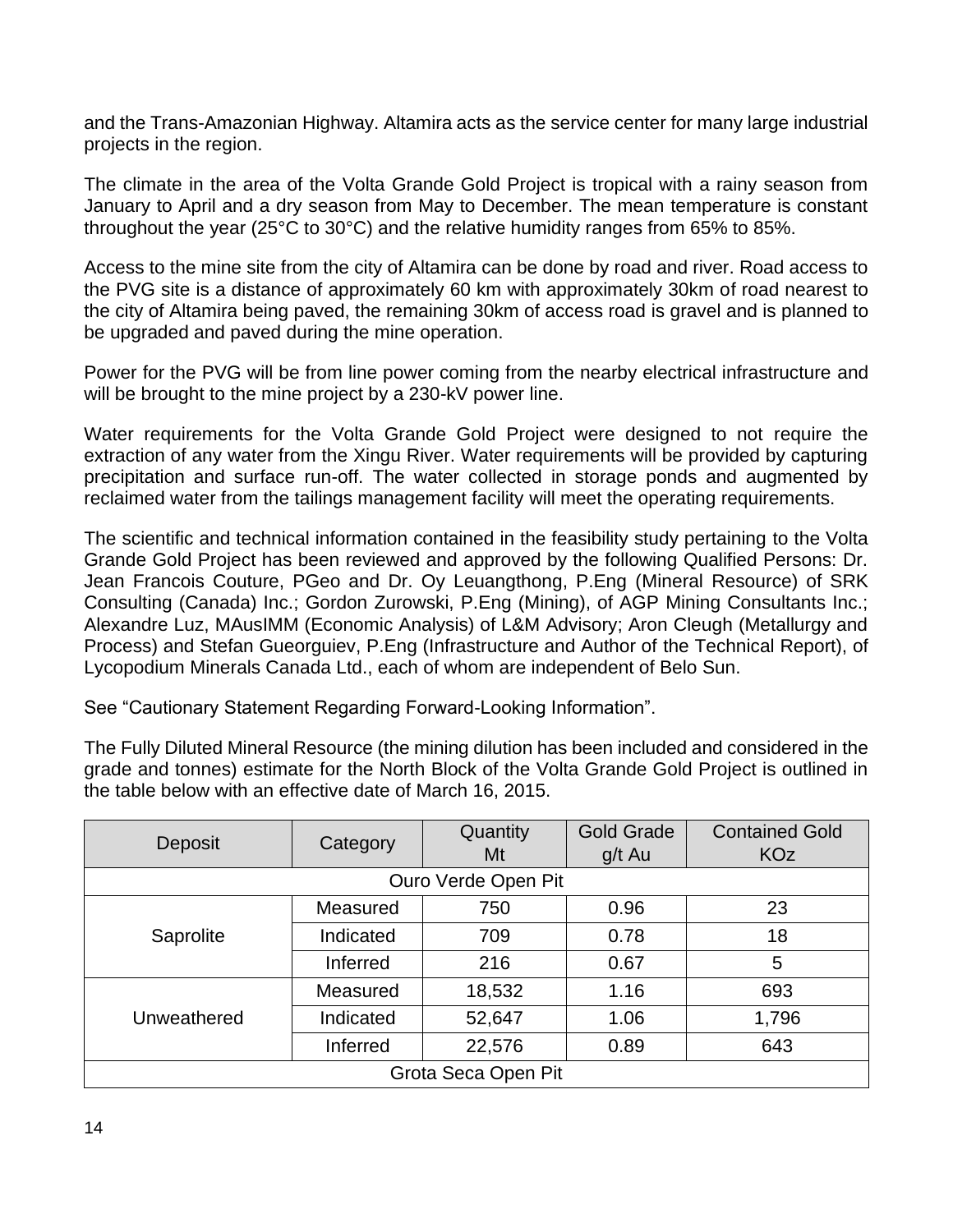|             | Measured                | 249                   | 0.96 | 8              |
|-------------|-------------------------|-----------------------|------|----------------|
| Saprolite   | Indicated               | 1,386                 | 0.74 | 33             |
|             | Inferred                | 832                   | 0.61 | 16             |
|             | Measured                | 24,270                | 1.00 | 782            |
| Unweathered | Indicated               | 54,611                | 0.87 | 1,519          |
|             | Inferred                | 12,557                | 0.82 | 332            |
|             |                         | Junction Open Pit     |      |                |
|             | Measured                | $\overline{2}$        | 1.53 | $\mathbf 0$    |
| Saprolite   | Indicated               | 215                   | 0.78 | 5              |
|             | Inferred                | 82                    | 0.66 | $\overline{2}$ |
|             | Measured                | 271                   | 0.71 | 6              |
| Unweathered | Indicated               | 2,950                 | 0.77 | 73             |
|             | Inferred                | 1,491                 | 0.75 | 36             |
|             |                         | Greia Open Pit        |      |                |
| Saprolite   | Inferred                | 512                   | 1.06 | 17             |
| Unweathered | Inferred                | 1,503                 | 2.04 | 98             |
|             |                         | <b>Total Open Pit</b> |      |                |
|             | Measured                | 44,075                | 1.07 | 1,512          |
|             | Indicated               | 112,518               | 0.95 | 3,444          |
|             | Measured +<br>Indicated | 156,593               | 0.98 | 4,956          |
|             | Inferred                | 39,767                | 0.90 | 1,151          |

\*Mineral resources are not mineral reserves and have not demonstrated economic viability. All figures have been rounded to reflect the relative accuracy of the estimates. Open pit mineral resources are reported at a cut-off grade of 0.4 g/t Au. The cutoff grades are based on a gold price of US \$1,400 per troy ounce and metallurgical recoveries of 94% for saprolite and 94% for unweathered material.

# **Notes:**

(1) The 0.4 g/t Au open pit cut-off grade underlying the Mineral Resource estimates is based on a number of parameters and assumptions including gold price of US\$1,400 per troy ounce, pit angles set at 31 degrees for saprolite and 53 degrees for hard rock, and metallurgical gold recovery of 94% for unweathered and weathered rock. Assumed costs for the Mineral Resource modeling are as follow: open pit mining costs of US\$2.05/tonne of ore, process costs of US\$8.12/ tonne general and administrative costs of US\$0.99/tonne, royalty of 1%.

(2) The quantity and grade of reported inferred Mineral Resources in this estimation are uncertain in nature and there has been insufficient exploration to define the inferred Mineral Resources as Indicated or measured Mineral Resources and it is uncertain if further exploration will result in upgrading them to indicated or measured Mineral Resource categories.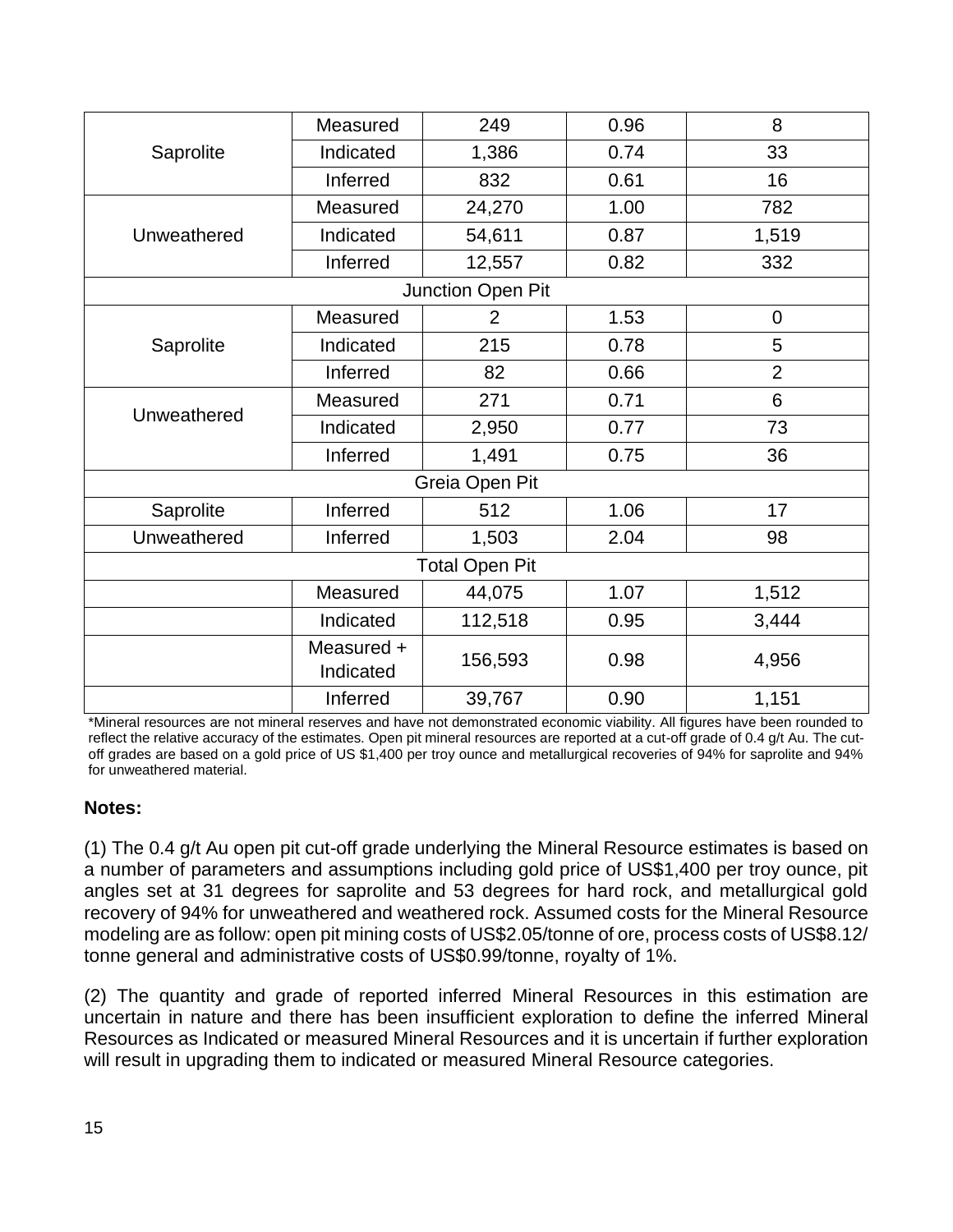(3) The Mineral Resources have been classified according to the Canadian Institute of Mining, Metallurgy and Petroleum Standards for Mineral Resources and Reserves (November 2010). The effective date of the report containing the Mineral Resource estimate is March 30, 2015.

(4) The Mineral Resource estimate was authored Dr. Oy Leuangthong, P.Eng, a Qualified Person as defined by National Instrument 43-101 and is independent of Belo Sun. SRK Consulting (Canada) Inc. Dr. Leuangthong is not aware of any legal, political, environmental or other risks that could materially affect the potential development of the Mineral Resources.

Below is a summary of the Mineral Resource estimation parameters pertinent to the current Mineral Resource estimate.

The Mineral Resource and reserve estimate for the Volta Grande Gold Project was prepared considering only the gold deposits located in the North Block. The North Block is a string of connected deposits that has been defined as the Ouro Verde and Grota Seca deposits.

The Mineral Resources for Volta Grande consist of four zones. Ouro Verde and Grota Seca (the "North Block"), Greia and the South Block. The Greia zone was separated from Grota Seca and consists of a near-pit target to the north of the Grota Seca deposit. The Junction Zone is the connection between Ouro Verde and Grota Seca. It highlights some exploration potential along strike length between the two deposits.

The database consists of a total of 33,191 meters of drilling obtained from previously reported drilling and from 180,650 meters of drilling completed and assayed by Belo Sun since April 2010, for the Ouro Verde and Grota Seca deposits.

The Mineralized zones at the Ouro Verde deposit extend for about 2,200 m along strike whereas the Grota Seca extends for 2,900m along strike.

For each deposit, Very Low, Low, Medium and High-Grade gold domains where modelled in hard rock as well as in saprolite. The gold mineralization thickness ranges from 2 to 70 meters.

The composite length selected was 2.0 m. Residual composite lengths of 0.5 m and longer were included in the Mineral Resource estimation.

Capping analysis was performed on composites for all grade domains. All domains were capped except High Grade Saprolite.

All estimations are based on a fully diluted block model with unitary dimension of 5 m E, 5 m N and 5 m elevation rotated -17° clockwise.

Three estimation passes with progressively relaxed parameters were used for each grade domain. The grade estimation was done using ordinary kriging interpolation. Additional restrictions were set to constrain the grade and radius of influence for the high-grade part of the Mid-Grade Domain.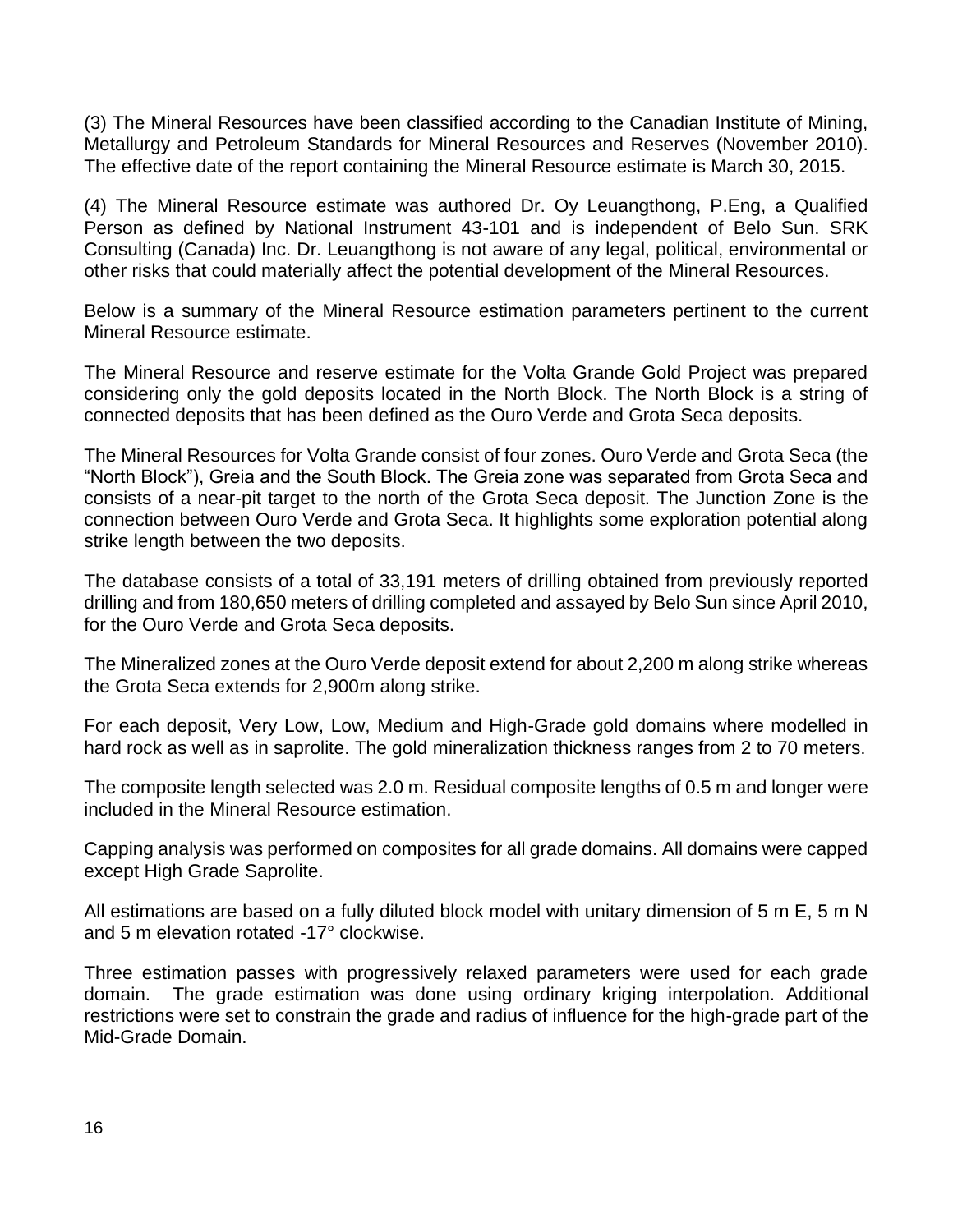Classification was performed using the density of the informing composites. Measured blocks are informed by composites at average distances of 25m (maximum distance is 40m). Indicated blocks are informed by composites at average distances of 50m (maximum distance of 80m).

Tonnage estimates are based on rock specific gravity of 2.75 tonnes per cubic meter for the Grota Seca and Ouro Verde deposits, and 1.36 tonnes per cubic meter for saprolite.

#### **Community relations**

The Company operates two information offices to improve communication between the Company and the local communities. The first is in the city of Senador José Porfírio, the municipality that hosts the Volta Grande Gold Project. The office is located in the downtown core, near the City Hall where City Council and other public institutions are located. The second office is located in the Resaca Village near the Volta Grande Gold Project.

Belo Sun is also contributing to the improved accessibility of public services such as health care and education to the local population near the Volta Grande Gold Project by assisting with the transport of doctors, nurses, dentists and teachers to the area. Among other things, these efforts promote the eradication of malaria in the Volta Grande area. Most recently, Belo Sun has been supplying basic PPE (face masks) to the local communities.

## **PERMITTING, LICENSING AND LEGAL HISTORY**

Subsequent to receiving approval of the PVG LI, there were three injunctions filed against the LI for the following reasons:

- 1) FUNAI AND THE INDIGENOUS STUDY: The Indigenous Study was not approved by FUNAI;
- 2) SEMAS VS. IBAMA AGENCY PERMITTING: IBAMA should be considered the permitting authority rather than SEMAS; and
- 3) INCRA: There was an overlap of INCRA land and the mining concession.

## **FUNAI AND THE INDIGENOUS STUDY BACKGROUND**

The PVG Indigenous Study has now been approved by FUNAI for final presentation to the Indigenous Communities and the Company is proceeding with preparations for the final required meetings with the Indigenous Communities once it can be done so safely considering the COVID-19 restrictions and protocols.

The approval of the EIA and receipt of the LP were key milestones in the advancement of the PVG towards the construction phase. The Company received its LP in February 2014.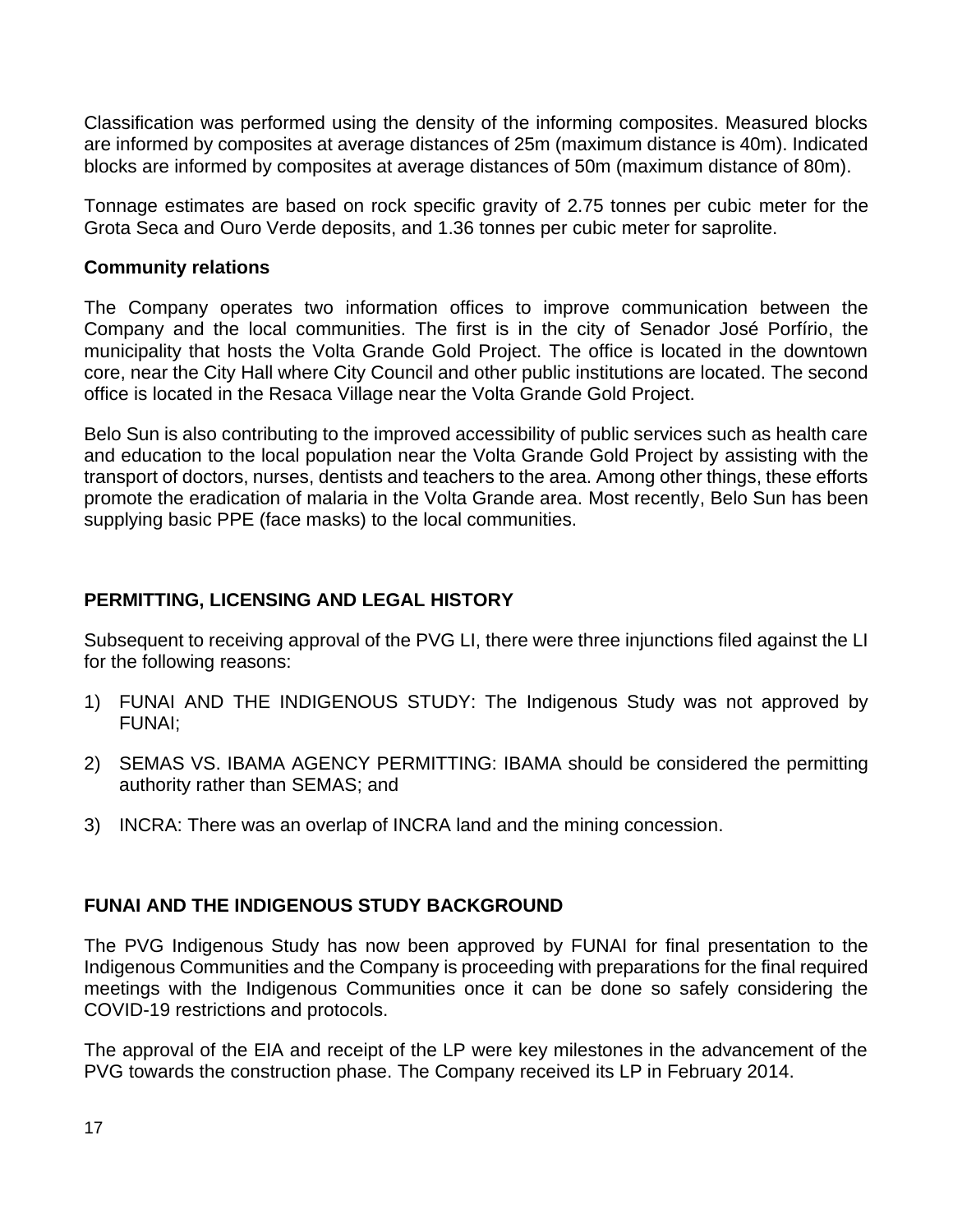In 2016, Belo Sun completed its original Indigenous Study, covering the three nearest Indigenous communities, located 12.6 km, 16 km and 39 km away from the Volta Grande Gold Project. This Indigenous Study was submitted along with the LI application.

In February 2017, Belo Sun received the approval of the LI for the Volta Grande Gold Project and approval of the Indigenous Study from the Brazilian State Government of Pará. The LI is the final governmental approval authorizing the Company to proceed with construction and development of the Volta Grande Gold Project.

Although the Indigenous Study was accepted by SEMAS, the Company did not receive approval for the Indigenous Study from FUNAI mainly because the study did not include primary data. The Indigenous Study did not include primary data as a result of FUNAI not granting the Company access to Indigenous land during the period of the study. SEMAS advised the Company to continue with the Indigenous Study and submit it with secondary data.

In April 2017, the Company received an interim suspension order related to the LI by the Brazilian Federal Court (the "Court"). According to the order, the LI has been suspended until the Indigenous Study is completed by the Company and has been approved by FUNAI.

In December 2017, the Federal Court of Appeals in Brasilia decided to uphold the suspension of the LI until Belo Sun fulfilled the requirements of completing the Indigenous Study following the FUNAI protocols for Indigenous Studies. Following the court decision, the Company commenced working closely with FUNAI and anthropology consulting firms to complete the Indigenous Study in compliance with FUNAI's protocols and the Court ruling.

At the beginning of 2020, an updated Indigenous Study was submitted to FUNAI.

In late 2020 FUNAI approved the updated Indigenous Study as accepted ("Apt)" for the final presentation to the Indigenous Communities. The Company will now present the Indigenous Study to the Indigenous Communities as per the required health and safety protocols and stipulated COVID-19 guidelines by SESAI, DSEI, FUNAI and the state and federal governments and once the Indigenous Communities have been vaccinated for the COVID-19 virus. Currently most of the Indigenous communities have been fully vaccinated. Safety protocols and procedures for the upcoming Indigenous Meetings have been submitted to DSEI and FUNAI to provide for the best process to hold such meetings and complete the consultation process. The completed process will then be filed with the Federal Court of Brasilia. There can be no assurances that the Indigenous Study will be accepted by the Federal Court of Brasilia or that the injunction related to the LI will be lifted.

# **SEMAS VS. IBAMA AGENCY PERMITTING**

The PVG is permitted by the Para State permitting authority called SEMAS. Prior to starting the permitting process, Belo Sun contacted both SEMAS and IBAMA and requested a ruling on which agency had the permitting authority for the Volta Grande Gold Project. IBAMA advised that the PVG did not have any of the parameters for Federal permitting. SEMAS confirmed that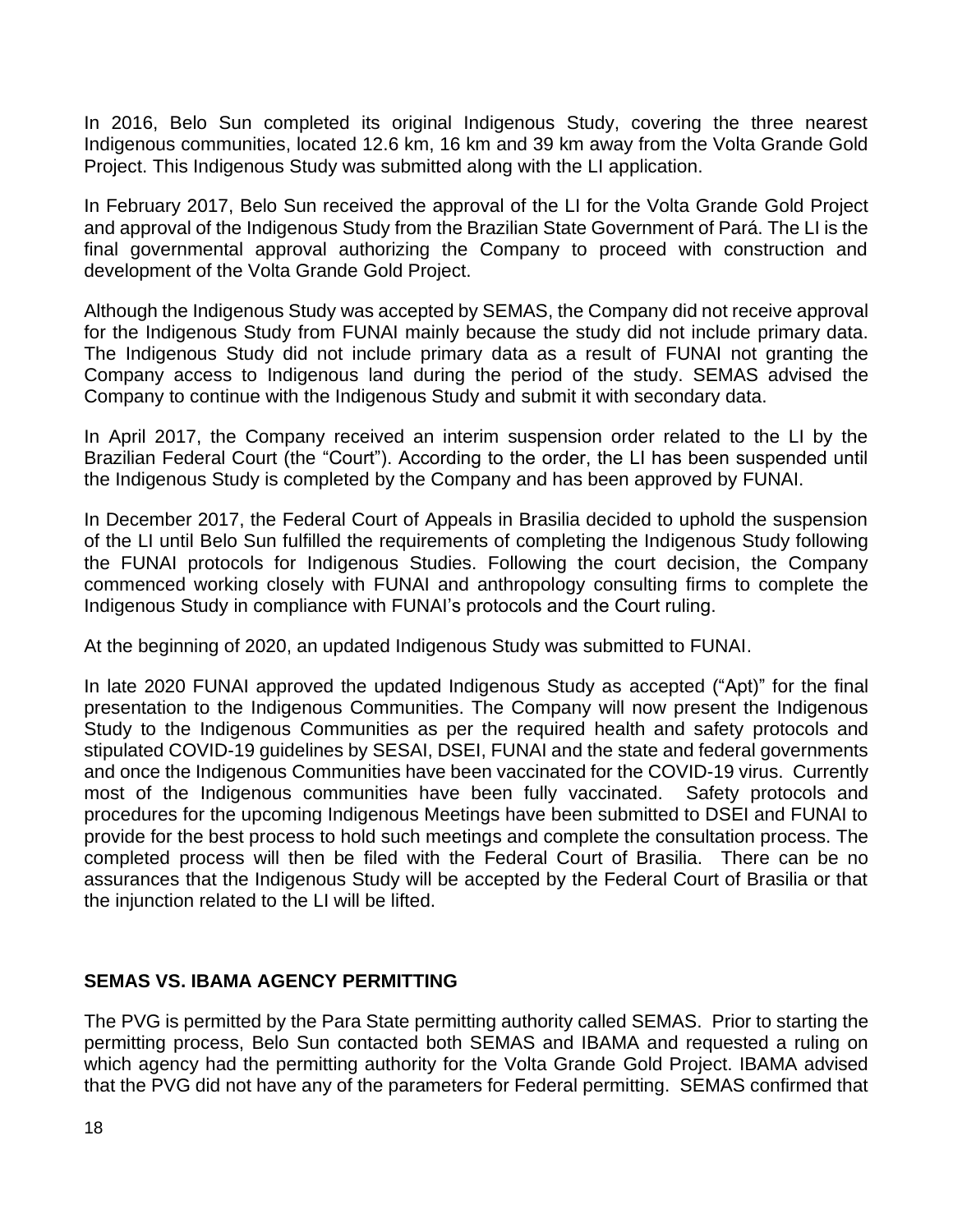they were the correct permitting authority. However, the local MPF filed an injunction with an Altamira Court requesting that the permitting authority be changed from SEMAS to IBAMA. The sequence of legal events is shown below.

In September 2018, the Federal Regional Justice in Altamira ruled that the past permitting for the LP and LI under SEMAS was valid, but permitting authority going forward for the Volta Grande Gold Project would be IBAMA (Federal Environmental Agency) rather than SEMAS (State Agency).

In November 2018, the First Regional Federal Court ruled to suspend the decision of the Federal Regional Justice in Altamira overturning the decision of the First Regional Federal Court and confirming that SEMAS was the competent permitting authority.

On July 12, 2019, a three-judge panel decision by the superior court of appeals of the federal justice in Brasilia ruled unanimously that SEMAS was the competent authority for the environmental permitting of PVG. The ruling also confirms that the LI granted in 2017 by SEMAS and the LP granted in 2014 by SEMAS for the PVG remain valid (see press releases dated December 6, 2017 and July 23, 2018).

## **INCRA**

The Volta Grande Gold Project exploration concessions were granted in 1974. In 1999, INCRA designated a land area for rural development. The rural development area designated by INCRA involved an overlap of a small portion of INCRA rural development project area within the Company's mining concessions. The INCRA overlap on the PVG footprint covers some of the planned facilities, a small portion of the end of the Grota Seca pit and one of the proposed waste pile deposits.

The LI included and approved a relocation plan. It allows families in the directly impacted area the option to: a) relocate at any time during the life of the project and at any time of the families' choosing with relocation expenses covered by the Company; or b) stay where they currently live; or c) leave and receive financial compensation for their property.

After receiving the LI, an order from the judge of the Agrarian Court of Altamira issued a temporary 180-day injunction halting certain work related to the LI. The purpose of the injunction was to provide time for the relocation of certain families living near the PVG site and to finalize the agreement with INCRA involving the overlap of a small portion of INCRA urban development project area within the Company's mining concessions.

The Agrarian Court of Altamira lifted this injunction in June 2017.

While a final satisfactory negotiated solution is expected, it has taken some time due to various changes in the INCRA administration and changes in the Federal Government and the COVID-19 pandemic. Both INCRA and the Company have continued to discuss a solution and both parties are in agreement that a solution is the objective. In November 2019 and January 2020,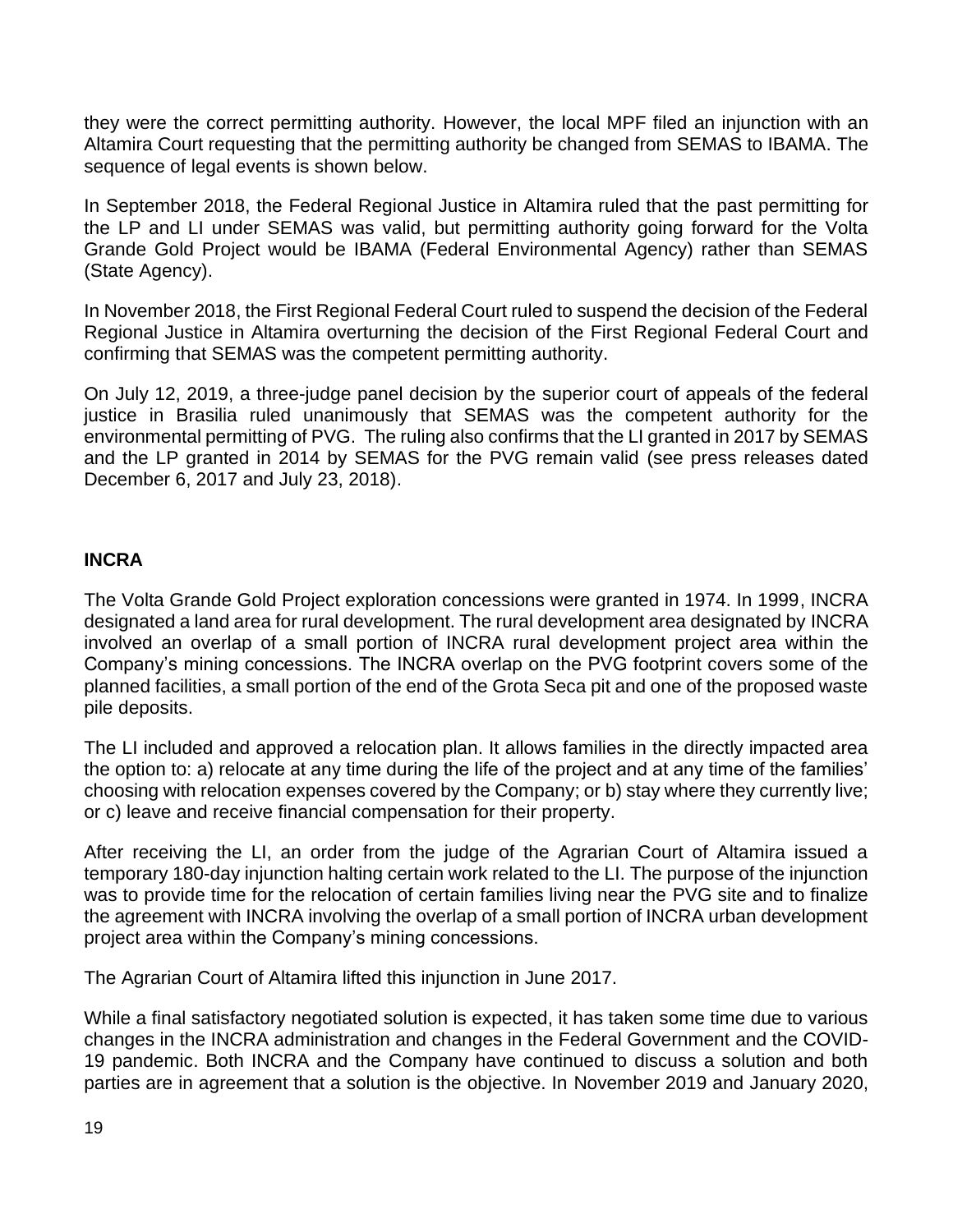the Company met with the new INCRA President to discuss the land overlap issue. It was agreed that a legal task force would be assembled to address the issue and find available solutions. Discussions continue in a very constructive manner and the Company expects no issues with completing this negotiation, however success can never be guaranteed.

Belo Sun entered into an MOU agreement with INCRA in 2016 and executed a similar agreement again in August 2017.

On August 23, 2019, the Pará State Prosecution Office (*Ministério Público do Estado do Pará*) ("MPE") filled an injunction request lawsuit in the Pará State Court in the City of Senador Jose Porfirio against the State of Pará and Belo Sun Mineração. In this lawsuit the MPE requested the cancelation of the environmental licenses granted for the construction of the PVG and the grant of an injunction, in a fast-track decision, to suspend all permitting processes involving the PVG. The MPE requested that all the licenses granted to the PVG be declared null. The main allegations used by the MPE are the same used in previously filed lawsuits: that the Indigenous Study requires approval by FUNAI, IBAMA should be the permitting authority and that there is an INCRA land overlap.

On September 30, 2019, the State of Pará presented its response requesting the full rejection of the lawsuit. On October 3, 2019, Belo Sun presented its initial response challenging the allegations presented by the MPE. To date, the Pará State Court has not granted any decision in the case.

In November 2019, the Agrarian State Judge of the Court of Altamira ruled that the Company's LI will remain suspended until the following two conditions were fulfilled: 1) a periodic update to SEMAS on the status of the relocation of certain families living in the area directly affected by the PVG; and 2) update SEMAS on the negotiations with INCRA involving the overlapping portion of the INCRA urban development project area within the PVG.

In January 2020, the State Court of Appeal of Para State overturned the November 2019 court ruling by the Agrarian State Judge of the Court of Altamira.

In a separate ruling in November 2019, the State Court of Belem ruled to uphold the Company's LI and authorize the start of construction under the condition that the Company complies with the relocation plan terms as submitted by the Company to SEMAS for its Construction Licence.

On August 2020 the Para State Public Defender ("DPE") filed a request for a preliminary injunction with a local Altamira Judge (Agrarian Court – State Circuit) against the State of Para and Belo Sun to suspend the LI based on a report submitted by a Latin America based NGO (AIDA – Association Interamericana for Environmental Development) criticizing the licensing process on the grounds that people living along the river were not considered in the Volta Grande Gold Project Construction Licence issued by SEMAS. Belo Sun responded to this request with full documentation that all communities in the area of influence of the Volta Grande Gold Project were fully considered in the impact assessment and Construction Licence application. State of Pará has also contested the injunction in line with the defense presented by Belo Sun. The State of Pará and Belo Sun presented technical and legal evidence that the allegations are false. The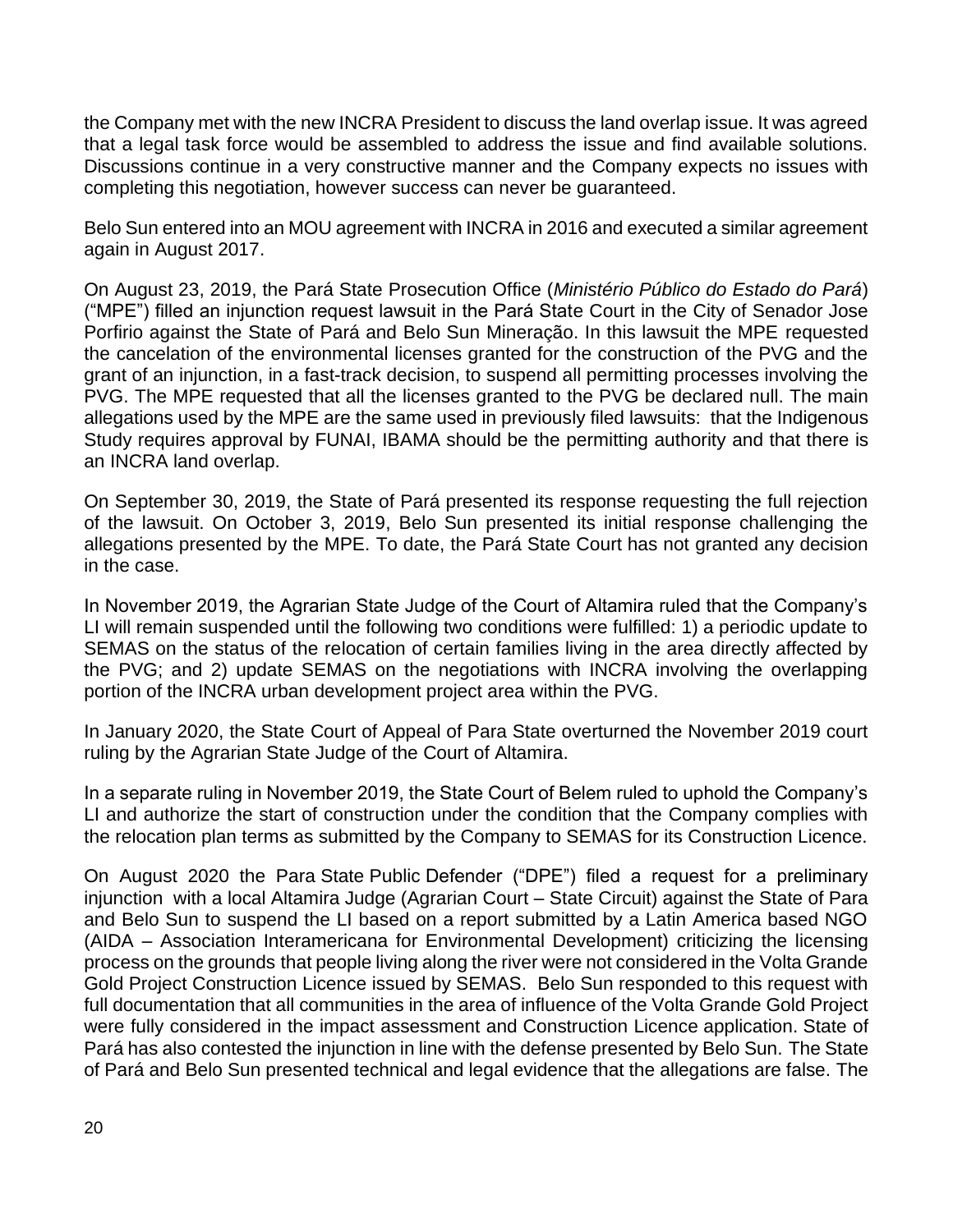Agrarian Court has not made any decision in the case. As Belo Sun moves to advance and develop the Volta Grande Gold Project, the Company anticipates legal claims and actions will be brought in Brazilian courts to attempt to delay or stop the Volta Grande Gold Project.

|                                      | 2020           | 2019         | 2018                           |
|--------------------------------------|----------------|--------------|--------------------------------|
| Net loss                             | \$ (5,488,926) |              | (\$7,983,962) \$ (\$0,063,871) |
| Net loss per share                   | (0.01)<br>\$   | $(\$0.02)$   | $(\$0.02)$                     |
| Working Capital*                     | \$26,580,618   |              | \$33,822,001 \$ 31,148,631     |
| <b>Total Assets</b>                  | \$54,487,873   |              | \$59,113,233 \$ 67,552,607     |
| <b>Total Non-current Liabilities</b> | 24,933<br>S    | $$51,629$ \$ | ۰                              |

## **ANNUAL FINANCIAL RESULTS**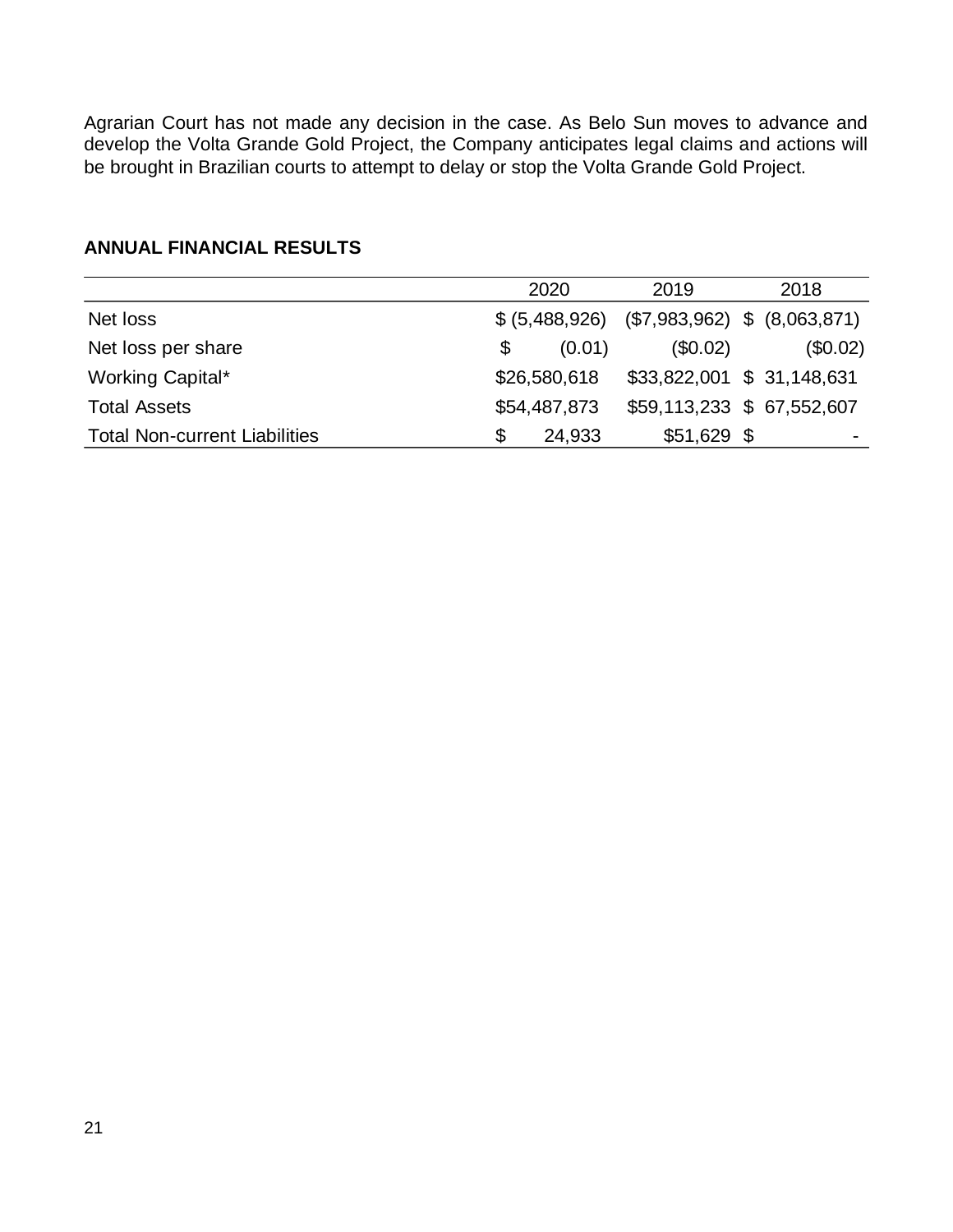# **SUMMARY OF QUARTERLY RESULTS**

The following is a summary of the Company's financial results for the eight most recently completed quarters:

|                                      |    |               | Q2-2021<br>Q1-2021 |  | Q4-2020       | Q3-2020 |               |  |
|--------------------------------------|----|---------------|--------------------|--|---------------|---------|---------------|--|
|                                      |    | 30-Jun-21     | 31-Mar-21          |  | 31-Dec-20     |         | 30-Sep-20     |  |
| Net loss                             | \$ | (2,495,249)   | $($1,784,126)$ \$  |  | (1,964,547)   | \$      | (1,492,669)   |  |
| Net loss per share                   | \$ | (0.01)        | (\$0.00)           |  | (\$0.00)      |         | (\$0.00)      |  |
| Working Capital*                     | \$ | 23,512,738    | $$25,414,715$ \$   |  | 26,580,618    | \$      | 27,799,322    |  |
| <b>Total Assets</b>                  | \$ | 50,926,143    | \$52,724,579       |  | \$54,487,873  |         | \$56,749,864  |  |
| <b>Total Non-current Liabilities</b> | \$ | 16,936        | $$19,017$ \$       |  | 24,933        | \$      | 30,214        |  |
|                                      |    | Q2-2020       | Q1-2020            |  | Q4-2019       |         | Q3-2019       |  |
|                                      |    | 30-Jun-20     | 31-Mar-20          |  | 31-Dec-19     |         | 30-Sep-19     |  |
| Net loss                             |    | (\$1,057,126) | (\$974,584)        |  | (\$1,794,711) |         | (\$1,956,822) |  |
| Net loss per share                   |    | (\$0.00)      | \$0.00             |  | (\$0.01)      |         | \$0.00        |  |
| Working Capital*                     |    | \$28,972,184  | \$28,964,499       |  | \$33,822,001  |         | \$36,173,328  |  |
| <b>Total Assets</b>                  |    | \$58,210,778  | \$59,564,237       |  | \$59,113,233  |         | \$61,456,906  |  |
| <b>Total Non-current Liabilities</b> |    | \$34,973      | \$43,091           |  | \$51,629      |         | \$57,765      |  |

\* Working Capital is defined as current assets minus current liabilities. Working capital is a non-IFRS figure without a standardized meaning. Please see "Non-IFRS Measures" below for a reconciliation.

## Factors Affecting Comparability of Quarters

Results of operations can vary significantly as a result of a number of factors. The Company's level of activity and expenditures during a specific quarter are influenced by a number of factors, including the level of working capital, the availability of external financing, the time required to gather, analyze and report on geological data related to its properties and the nature of activity, and the number of personnel required to advance each individual project.

In addition, the granting of stock options and deferred share units ("DSUs") in a particular quarter gives rise to share-based compensation expense. Share-based compensation expense is dependent on vesting terms, and front-loaded accrual methods, and the value of the Company's share price which fluctuates.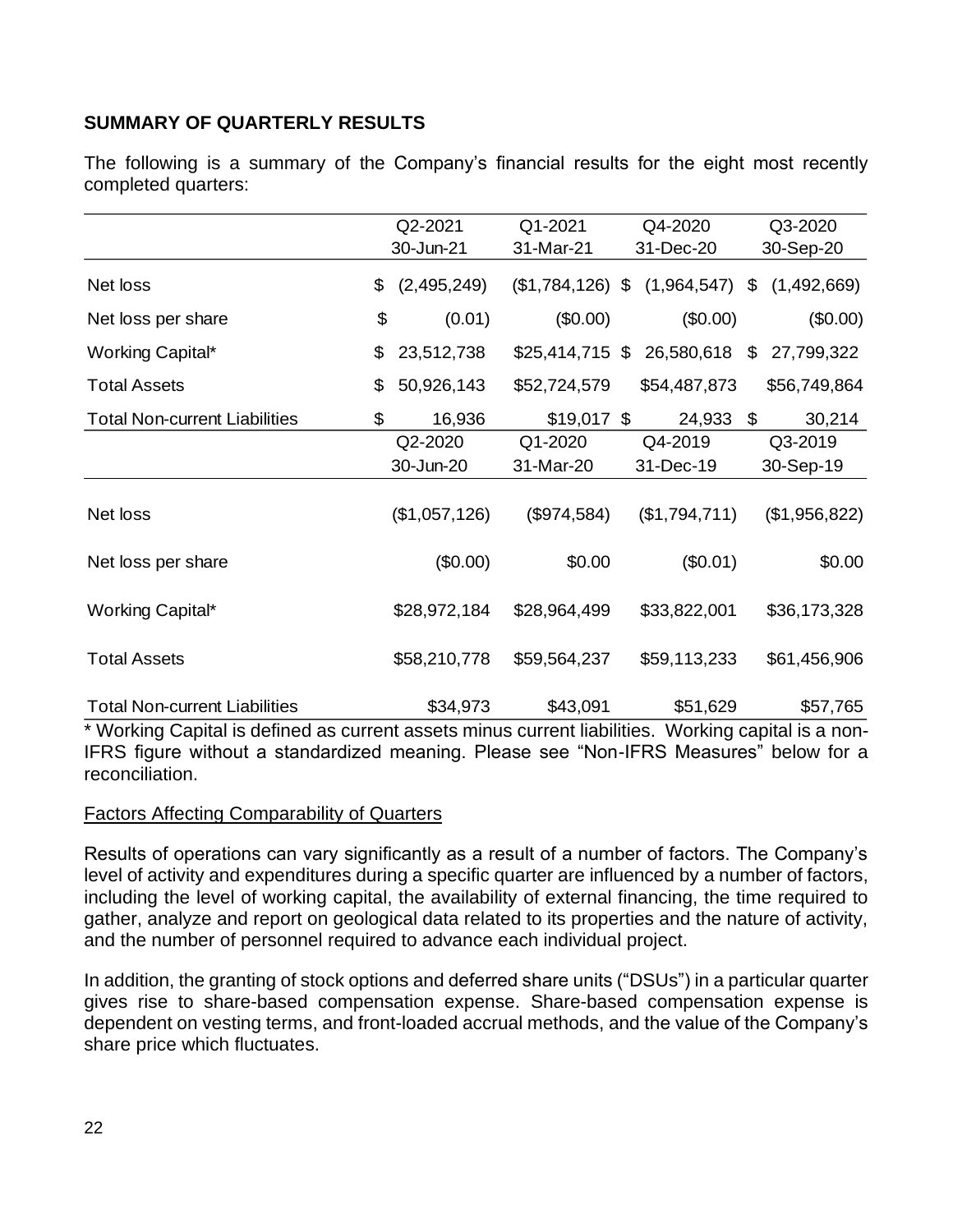During the first quarter of 2017, the Company began capitalizing development expenditures, including engineering expenses. As a result of the suspension of the LI, certain expenditures not related to development such as permitting and legal costs were expensed.

Also contributing to fluctuating quarterly net losses are changes in foreign exchange rates. The Company holds a portion of its monetary assets and liabilities in Brazil and therefore changes in the rate of exchange between the Brazilian Real, United States dollar and the Canadian dollar result in reported gains and losses on foreign currency fluctuations.

## **RESULTS OF OPERATIONS – FINANCIAL**

The following is a discussion of the results of operations of the Company for the three and six months ended June 30, 2021. This discussion should be read in conjunction with the Company's consolidated financial statements for the three and six months ended June 30, 2021 and related notes.

|                                     | Three months ended June 30, |    |             |  |
|-------------------------------------|-----------------------------|----|-------------|--|
|                                     | 2021                        |    | 2020        |  |
|                                     |                             |    |             |  |
| Net loss                            | \$<br>(2,495,249)           | \$ | (1,057,126) |  |
| Interest income                     | (62, 156)                   |    | (90,007)    |  |
| Salaries, wages and consulting fees | 1,247,615                   |    | 807,532     |  |
| Accounting, audit and tax fees      | 29,443                      |    | 30,573      |  |
| Legal fees                          | 85,949                      |    | 29,972      |  |
| General and administration          | 169,492                     |    | 195,176     |  |
| Depreciation                        | 11,732                      |    | 33,290      |  |
| Share-based payments                | 570,424                     |    | 30,850      |  |
| Exploration and evaluation expenses | 288,659                     |    | 203,487     |  |
| Permitting costs                    | 10,074                      |    | 14,158      |  |
| Loss (gain) on foreign exchange     | 143,393                     |    | (198, 903)  |  |
| Interest expense                    | 624                         |    | 998         |  |

For the three months ended June 30, 2021, the Company recorded a net loss of \$2,495,249 (\$0.01 per share) compared to a net loss of \$1,057,126 (\$0.00 per share) for the three months ended June 30, 2020.

Salaries, wages and consulting fees increased by \$440,083 in Q2-2021 compared to Q2-2020 due to bonuses paid in Q2 2021, which were partially offset by reduced consulting fees for a number of consultants in Q2-2021 compared to Q2-2020.

The Company recorded \$570,424 in share-based payments during Q2-2021 related to the value of vesting DSUs, vesting of options granted in the prior quarter, as well as additional vesting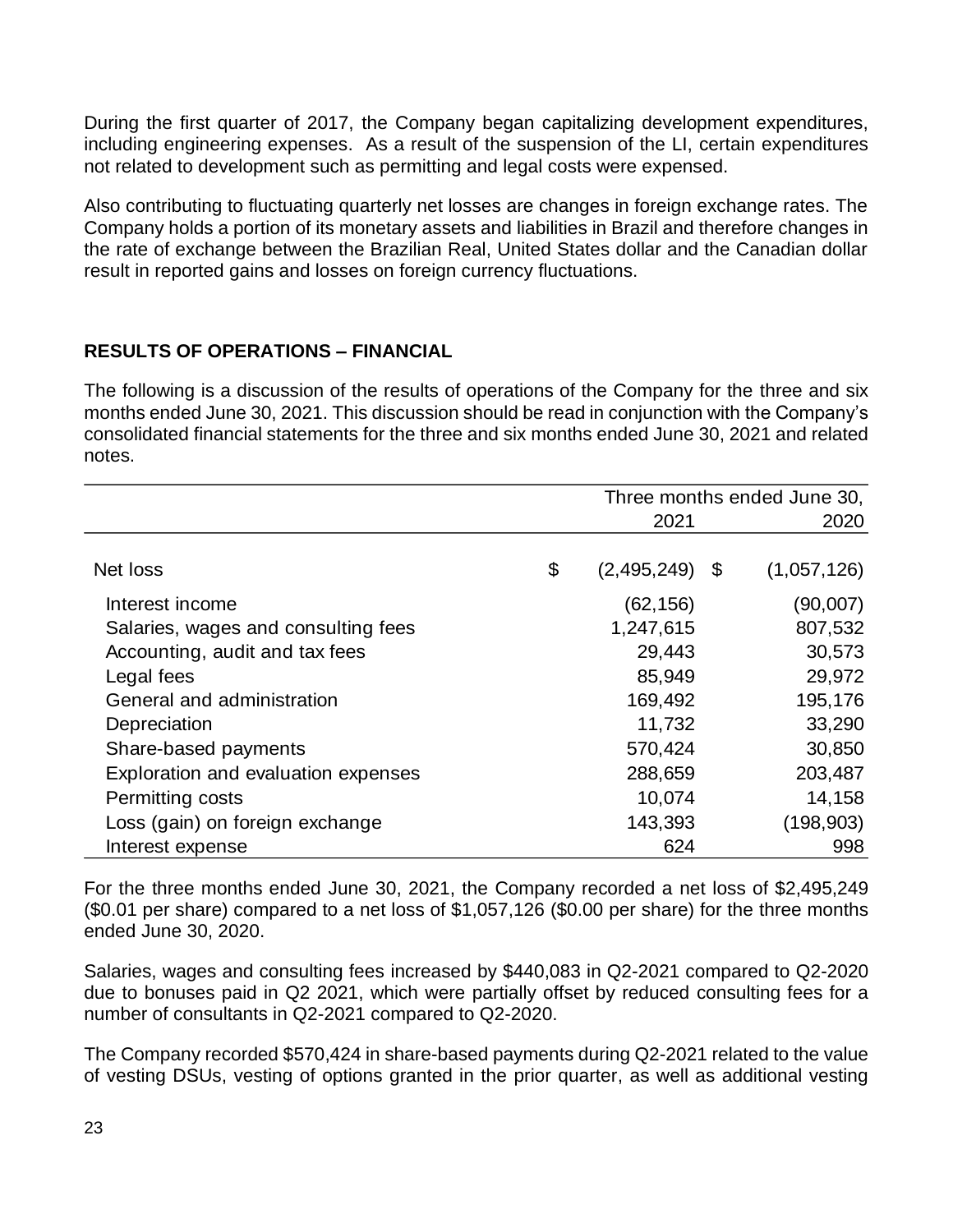from an employee stock option grant in the third quarter of 2020 (Q2-2020: \$30,850). Expense related to vesting stock options was \$535,249 in Q2-2021 and \$nil Q2-2020.

Exploration and evaluation expenses were \$288,659 for the three months ended June 30, 2021 compared to \$203,487 for the three months ended June 30, 2020.

The Company also recognized a foreign exchange loss of \$143,393 during Q2-2021 (Q2-2020: gain of \$198,903) a result of the effect of fluctuations in the exchange rates between the Brazilian Real and the U.S. dollar.

During the three months ended June 30, 2021, the Company spent \$1,867,073 on operations (three months ended June 30, 2020: \$602,900). Financing activity used \$4,166 for lease liability payments (Q2-2020 – provided \$745,379 primarily from option exercises, which were partially offset by share purchases for the DSU plan).

|                                     |                   | Six months ended June 30, |
|-------------------------------------|-------------------|---------------------------|
|                                     | 2021              | 2020                      |
| Net loss                            |                   |                           |
|                                     | \$<br>(4,279,375) | \$<br>(2,031,710)         |
| Interest income                     | (101, 922)        | (213,988)                 |
| Salaries, wages and consulting fees | 1,849,786         | 1,568,102                 |
| Accounting, audit and tax fees      | 54,188            | 52,166                    |
| Legal fees                          | 150,049           | 55,205                    |
| General and administration          | 444,568           | 461,439                   |
| Depreciation                        | 38,788            | 67,845                    |
| Share-based payments                | 1,125,015         | 83,756                    |
| Exploration and evaluation expenses | 584,417           | 676,220                   |
| Permitting costs                    | 33,245            | 64,694                    |
| Loss (gain) on foreign exchange     | 99,929            | (785, 987)                |
| Interest expense                    | 1,312             | 2,258                     |

For the six months ended June 30, 2021, the Company recorded a net loss of \$4,279,375 (\$0.01 per share) compared to a net loss of \$2,031,710 (\$0.00 per share) for the six months ended June 30, 2020.

Salaries, wages and consulting fees increased by \$281,684 in the six months ended June 20, 2021 compared to the six months ended June 30, 2020 due to a bonus paid in 2021 partially offset by a decrease in the consulting fees for a number of consultants in the six month ended June 30, 2021 compared to the six months ended June 30, 2020.

The Company recorded \$1,125,015 in share-based payments during the six months ended June 30, 2021 related to the value of vesting DSUs, an employee stock option grant in the six months ended June 30, 2021, as well as additional vesting from an employee stock option grant in the third quarter of 2020 (six months ended June 30, 2020: \$83,756). Expense related to vesting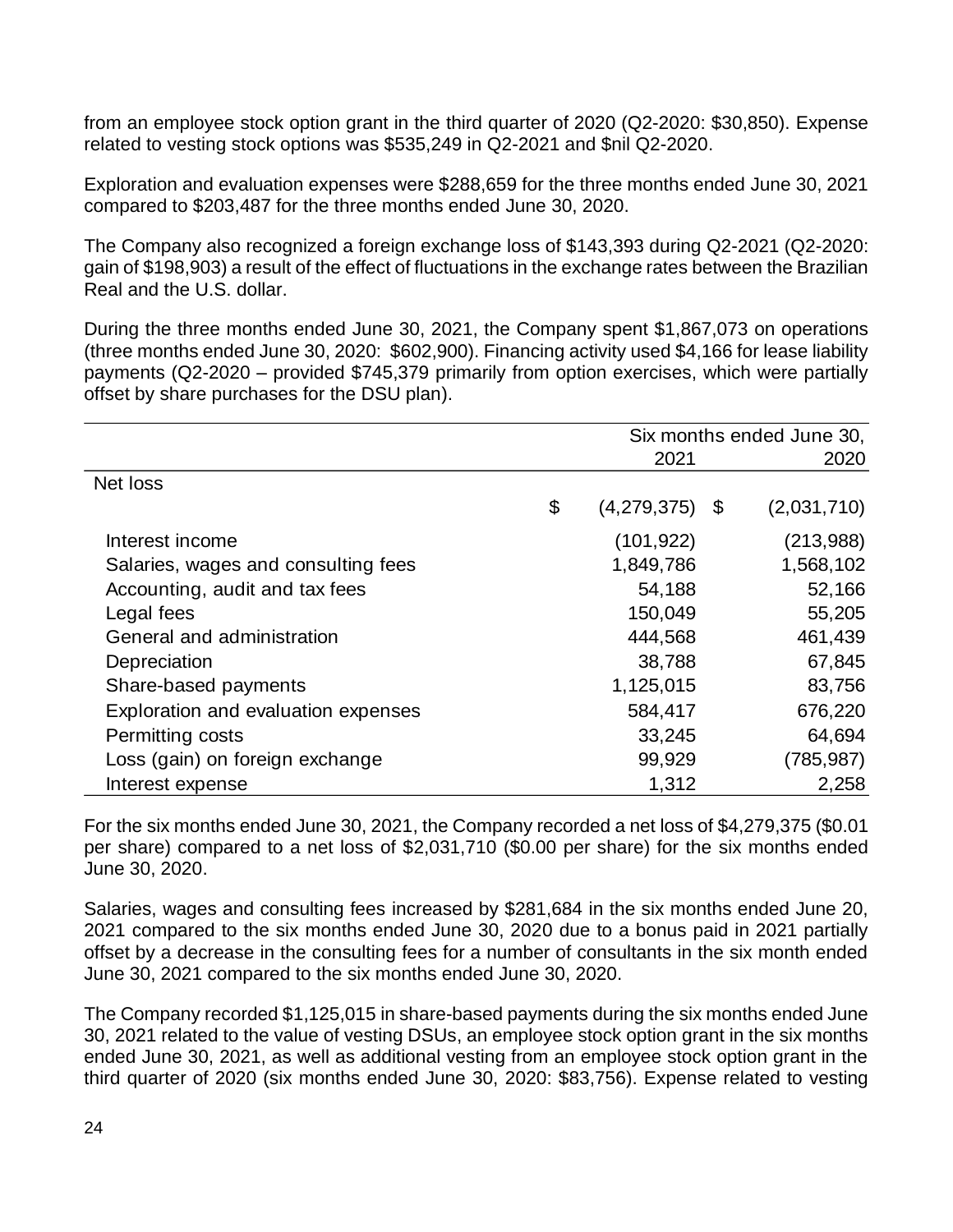stock options was \$1,055,548 in the six months ended June 30, 2021 and \$nil in the six months ended June 30, 2020.

Exploration and evaluation expenses were \$584,417 for the six months ended June 30, 2021 compared to \$676,220 for the six months ended June 30, 2020. The decrease is primarily due to decreased activity in Brazil year to date as the Company reduced efforts during the COVID-19 pandemic combined with an effort to preserve cash as the Company works to get the suspension of its LI lifted.

The Company also recognized a foreign exchange loss of \$99,929 during the six months ended June 30, 2021 (six months ended June 30, 2020: gain of \$785,987) a result of the effect of fluctuations in the exchange rates between the Brazilian Real and the U.S. dollar.

During the six months ended June 30, 2021, the Company spent \$3,159,609 on operations (six months ended June 30, 2020: \$2,010,413). The Company purchased \$225 of property, plant and equipment during the year and received \$11,239 from the interest due on the promissory notes (year to date 2020 – \$279 on property, plant and equipment, offset by repayment of promissory notes and interest of \$5,028,337). Financing activity used \$8,328 for lease liability payments (year to date 2020 – provided \$1,153,662 primarily from option exercises, partially offset by share purchases related to the DSU plan).

## **LIQUIDITY AND CAPITAL RESOURCES**

Given the nature of the Company's business is to develop, construct and operate gold mining operations, the most relevant financial information relates primarily to current liquidity, solvency and planned expenditures.

The Company's financial success will be dependent upon the development of the Volta Grande Gold Project or other gold properties that lead to the production and sale of gold. Such development may take years to complete and although the Company expects to be successful and the resulting income will be positive, it is difficult to determine. Being financially successful in these objectives depends on many factors including the development of the mineral exploration properties and the extent to which it can establish economic mineral reserves and operations based on metal prices and operating costs.

The Company currently has a negative operating cash flow and finances its development and Mineral exploration activities through equity financings.

The Company had working capital (see Non-IFRS Measures) of \$23,512,738 as at June 30, 2021 (December 31, 2020 - \$26,580,618) including cash and cash equivalents of \$26,854,931 (December 31, 2020 - \$30,007,304). None of the cash equivalents are invested in asset-backed securities.

The Company has a letter of credit with a vender, FLSmidth, from a deposit on a SAG mill that is classified as a long-term deposit as a result of a renegotiation of the agreement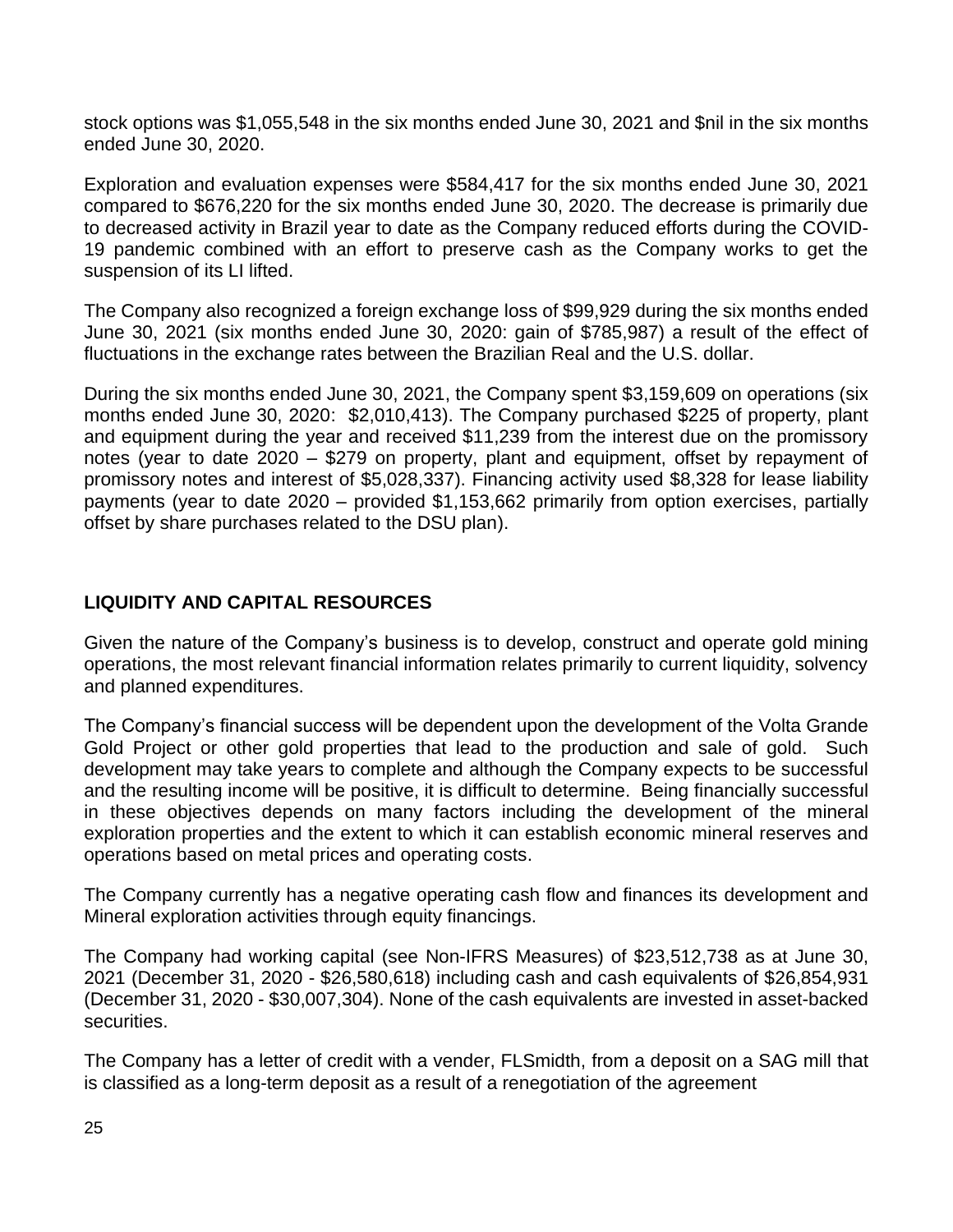#### Term Investment

The Company is carrying a term deposit with Banco do Brasil to fund potential amounts owing to Companhia de Pesquisa de Recoursos Minerais ("CPRM"). As at June 30, 2021, the balance of this deposit was R\$1,858,451 (\$457,694) (December 31, 2020: R\$1,839,013 (\$451,870).

## **NON-IFRS MEASURES**

The Company has referred to working capital throughout this document. Working capital is a Non-IFRS performance measure. In the gold mining industry, it is a common Non-IFRS performance measure but does not have a standardized meaning. The Company believes that, in addition to conventional measures prepared in accordance with IFRS, we and certain investors use this information to evaluate the Company's performance and ability to generate cash, profits and meet financial commitments. This Non-IFRS measure is intended to provide additional information and should not be considered in isolation or as a substitute for measures of performance prepared in accordance with IFRS. The following table provides a reconciliation of working capital to the financial statements as at June 30, 2021 and December 31, 2020.

|                                          | June 30, 2021    | December 31, 2020 |            |  |  |
|------------------------------------------|------------------|-------------------|------------|--|--|
| <b>Current assets</b>                    |                  |                   |            |  |  |
| Cash and cash equivalents                | \$<br>26,854,931 | \$                | 30,007,304 |  |  |
| Prepaid expenses and sundry receivables  | 276,763          |                   | 196,510    |  |  |
| Promissory notes receivabble             |                  |                   |            |  |  |
|                                          | 27,131,694       |                   | 30,203,814 |  |  |
| <b>Current liabilities</b>               |                  |                   |            |  |  |
| Accounts payable and accrued liabilities | 3,603,144        |                   | 3,607,999  |  |  |
| Current portion of lease liabilities     | 15,812           |                   | 15,197     |  |  |
|                                          | 3,618,956        |                   | 3,623,196  |  |  |
|                                          |                  |                   |            |  |  |
| <b>Working Capital:</b>                  |                  |                   |            |  |  |
| current assets less current liabilities  | \$<br>23,512,738 | S                 | 26,580,618 |  |  |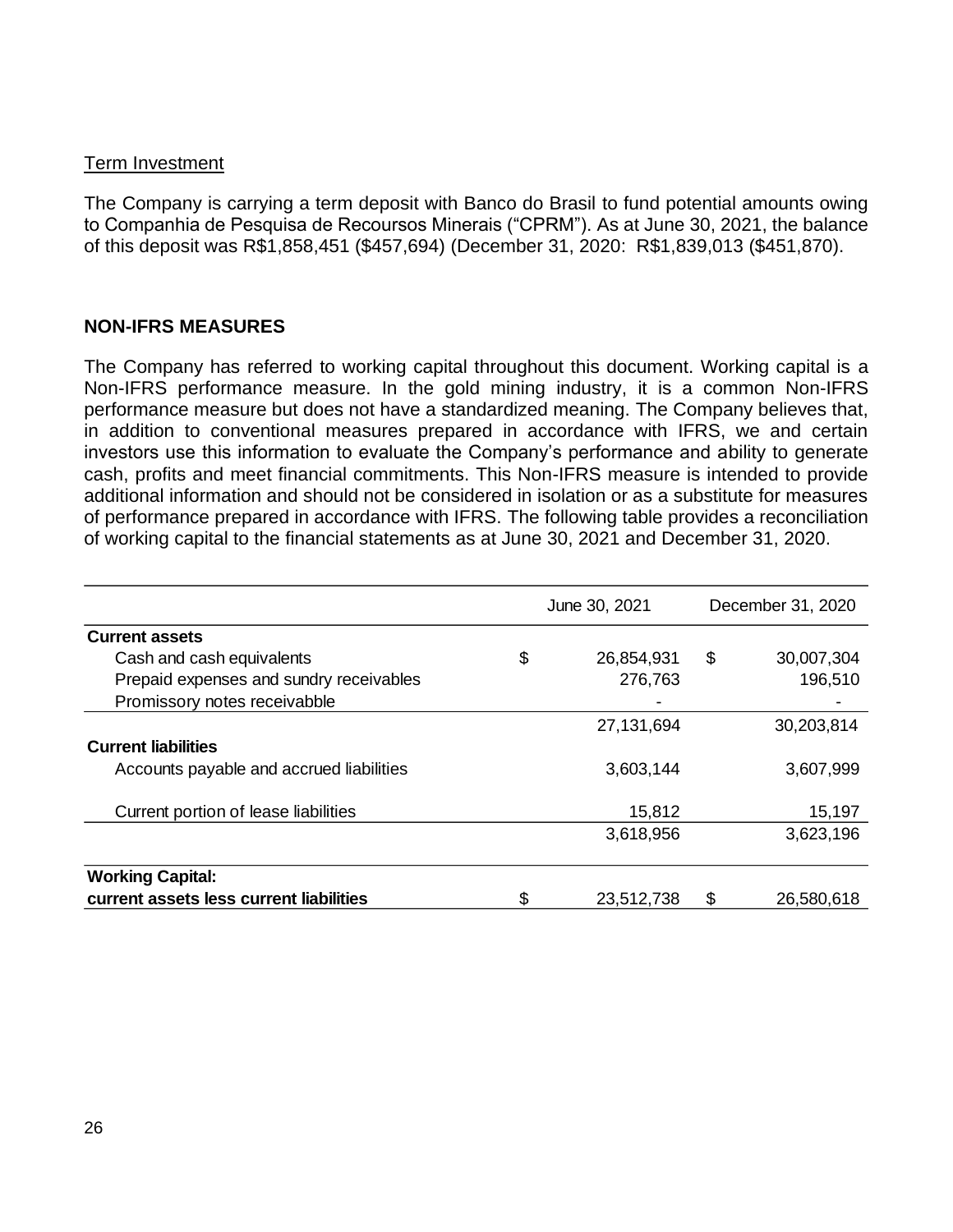# **CAPITAL RISK MANAGEMENT**

The Company includes equity, comprised of issued share capital, shares held in trust for the settlement of share-based payments, share-based payment reserve and deficit, in the definition of capital. The Company's objective when managing capital is to maintain its ability to continue as a going concern in order to provide returns for shareholders and benefits for other stakeholders.

The Company manages its capital structure and makes adjustments to it based on the funds available to the Company in order to support the acquisition, development and exploration of Mineral properties. The Board of Directors does not establish quantitative return on capital criteria for management but rather relies on the expertise of the Company's management and consultants to sustain future development of the business.

The Company's properties are in the development stage and, accordingly, the Company is dependent upon external financings to fund activities. To carry out planned engineering, test work, advancement and development of the mining projects, and pay for administrative costs, the Company will spend working capital and expects to raise additional funds from time to time as required.

Management reviews its capital management approach on an ongoing basis and believes that this approach is reasonable given the relative size of the Company. There were no changes in the Company's approach to capital management during the six months ended June 30, 2021. The Company is not subject to externally imposed capital requirements.

# **COMMITMENTS AND CONTINGENCIES**

## Management contract commitments

The Company is party to certain management contracts. Minimum commitments remaining under these contracts were approximately \$3,890,000 to be made if they are terminated without cause. These contracts require payments of up to \$17,813,000 be made upon the occurrence of certain events such as a change of control of the Company. The change of control commitment includes a component based on the Company's current share price. As a result of this inclusion, the change of control commitment reported increases or decreases in relation to the change in share price during the period.

#### Legal contingencies

The Company is, from time to time, involved in various claims and legal proceedings. The Company cannot reasonably predict the likelihood or outcome of these activities. The Company does not believe that adverse decisions in any pending or threatened proceedings related to any matter, or any amount that may be required to be paid in connection thereto, will have a material effect on the financial condition or future results of operations. As at June 30, 2021 and December 31, 2020, no amounts have been accrued related to such matters.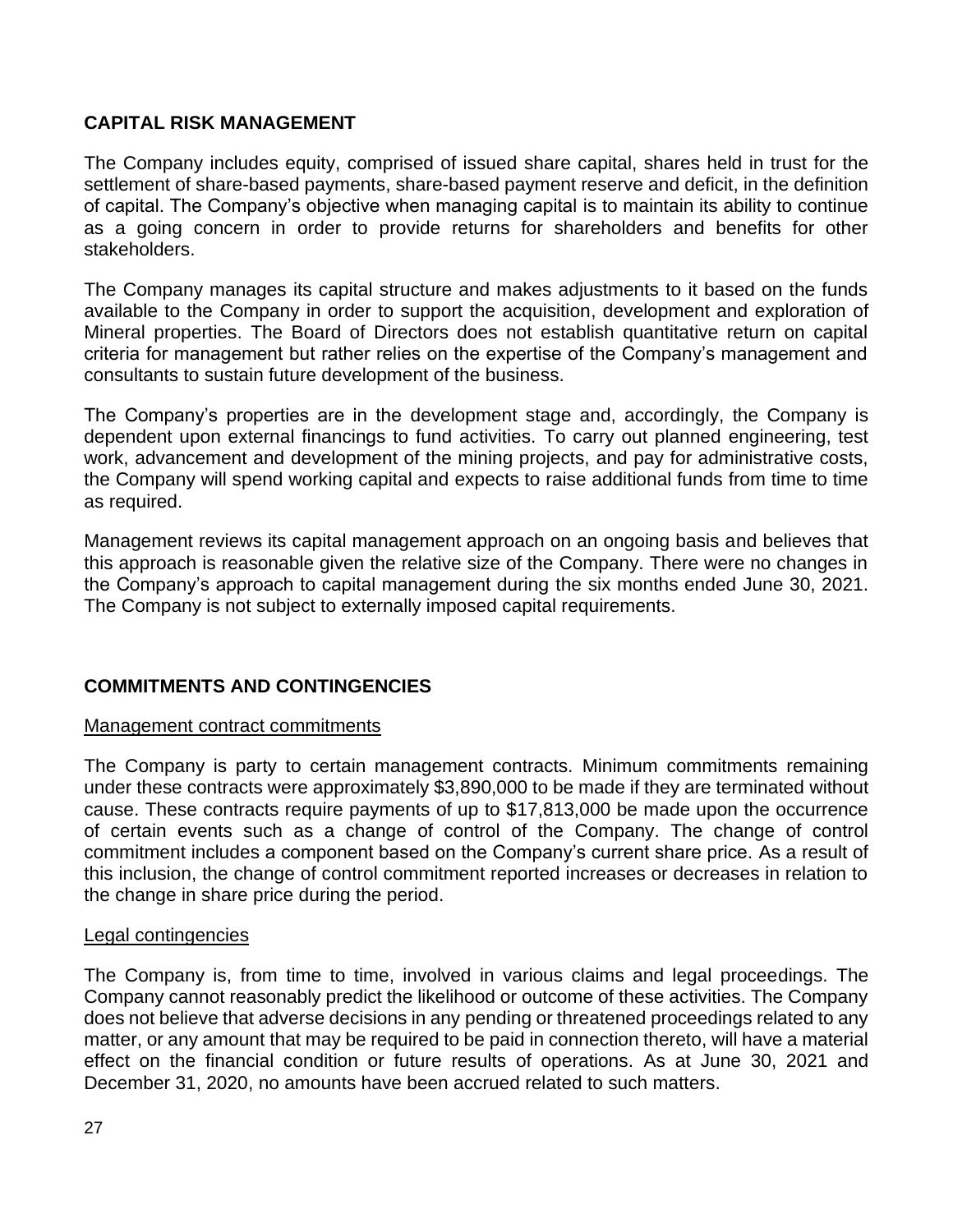## Environmental commitments

The Company's mining, development and exploration activities are subject to various federal, state and international laws and regulations governing the protection of the environment. These laws and regulations are continually changing and generally becoming more restrictive. The Company conducts its operations so as to be respectful of the culture the local communities, protect public health and the environment and believes its operations are materially in compliance with all applicable laws and regulations. The Company has made, and expects to make in the future, expenditures to comply with such laws and regulations.

#### Other commitments

The Federal Constitution of Brazil has established that the states, municipalities, federal district and certain agencies of the federal administration are entitled to receive royalties for the exploitation of Mineral Resources by holders of mining concessions (including extraction permits). The royalty rate for gold is currently 1.5% Federal law 13,540/17) arising from the sale of the mineral product, less the sales taxes of the mineral product. No royalties are currently due.

The Volta Grande Gold Project does not have any other royalties attached to the project beyond the aforementioned 1.5% royalty to the Brazilian government.

There is a debt obligation due to CPRM as a result of a risk loan agreement. The Company maintains a high interest saving account that covers the full amount of the debt payment. As at June 30, 2021, no payments have been paid.

The capital resources of the Company are property, plant and equipment at \$17,930,983 (net book value). The Company began capitalizing development costs effective February 2, 2017 upon the initial grant of the LI.

# **OFF BALANCE SHEET ARRANGEMENTS**

The Company is not party to any off-balance sheet arrangements.

## **RELATED PARTY TRANSACTIONS**

During the three and six months ended June 30, 2021 and 2020, the Company entered into the following transactions in the ordinary course of business with related parties that are not subsidiaries of the Company.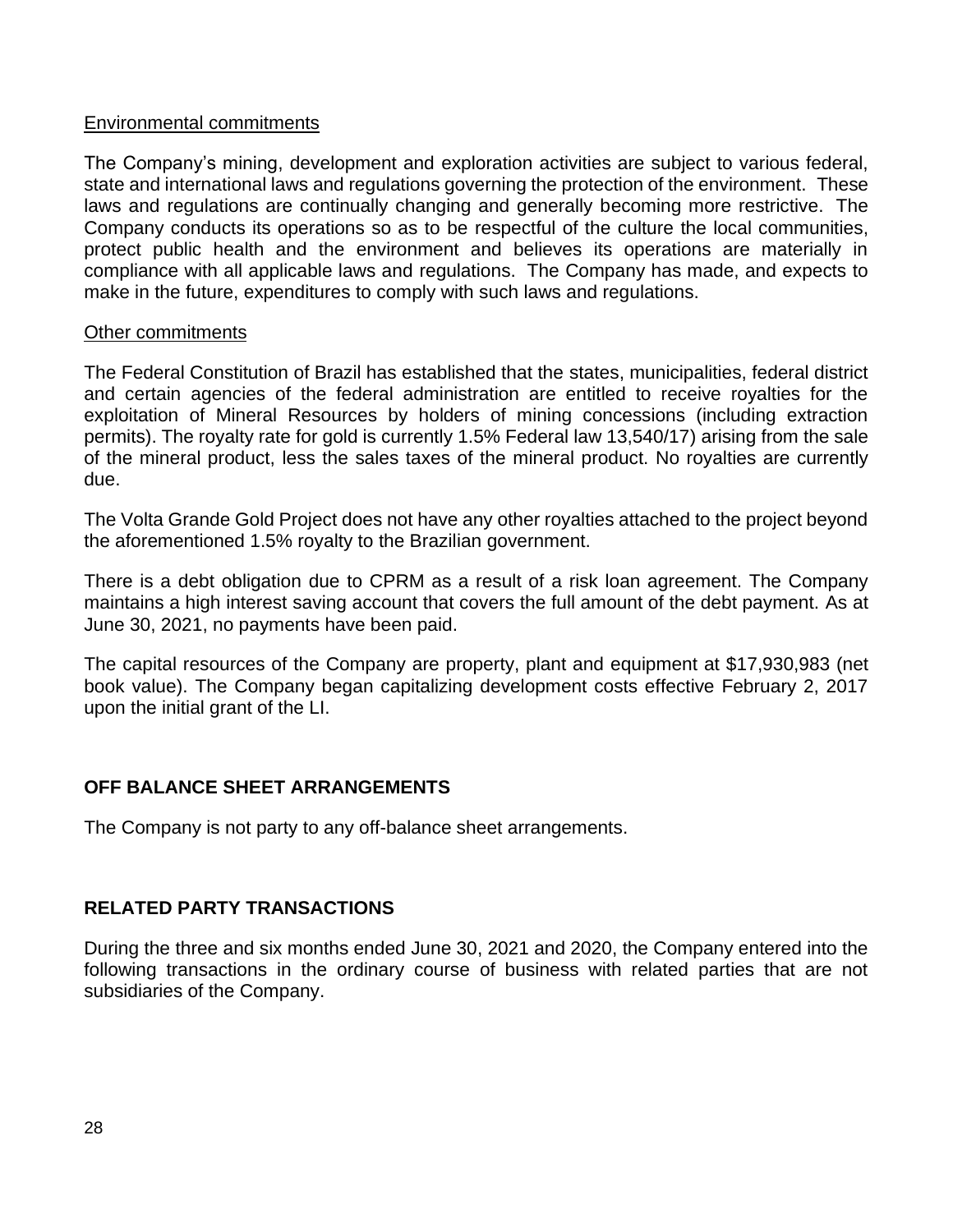|                                      | Purchases of goods/services    |  |         |          |            |                              |         |  |  |
|--------------------------------------|--------------------------------|--|---------|----------|------------|------------------------------|---------|--|--|
|                                      | Three months ended<br>June 30. |  |         |          |            | Six months ended<br>June 30. |         |  |  |
|                                      | 2021                           |  | 2020    | 2021     |            |                              | 2020    |  |  |
| 2227929 Ontario Inc.                 | 90.000 \$                      |  | 120.000 | <b>S</b> | 180,000 \$ |                              | 240,000 |  |  |
| Directors' promissory notes interest | 329                            |  | 178.763 |          | 3.677      |                              | 157.966 |  |  |

The Company shares office space with other companies who may have common officers and directors. The costs associated with the use of this space, including the provision of office equipment and supplies, are administered by 2227929 Ontario Inc. to whom the Company pays a monthly fee of \$40,000. 2227929 Ontario Inc. does not have any officers or directors in common with the Company.

The following balances included in the Company's accounts were outstanding at the end of the reporting period:

|                                       | Amounts owed by related<br>parties |                           |               | Amounts owed to related<br>parties |  |           |  |
|---------------------------------------|------------------------------------|---------------------------|---------------|------------------------------------|--|-----------|--|
|                                       | 30-Jun-21                          | 31-Dec-20                 |               | 30-Jun-21                          |  | 31-Dec-20 |  |
| Directors and officers of the Company |                                    | \$ 3,918,492 \$ 3,926,054 | $\mathcal{F}$ | 26.385 \$                          |  | 41.224    |  |

Amounts owed by related parties reflect the promissory notes entered into with directors of the Company in April 2018 plus accrued interest.

The amounts outstanding are unsecured and will be settled in cash. No guarantees have been given or received. No expense has been recognized in the current or prior periods for bad or doubtful debts in respect of the amounts owed by related parties.

## *Compensation of key management personnel of the Company*

The remuneration of directors and other members of key management personnel during the period were as follows:

|                      | Three months ended<br>June 30. |  |                | Six months ended<br>June 30, |  |           |  |
|----------------------|--------------------------------|--|----------------|------------------------------|--|-----------|--|
|                      | 2021                           |  | 2020           | 2021                         |  | 2020      |  |
| Short-term benefits  | 1,054,350                      |  | 539.749        | \$1,434,700 \$ 1,017,501     |  |           |  |
| Share-based payments | 871,606                        |  | $\blacksquare$ | 1,146,960                    |  |           |  |
| DSU expense          | 35,175                         |  | 82.808         | 69.467                       |  | 212,682   |  |
|                      | 1.961.131                      |  | 622.557        | \$2,651,127                  |  | 1,230,183 |  |

In accordance with IAS 24 Related Party Disclosures, key management personnel are those persons having authority and responsibility for planning, directing and controlling the activities of the Company, directly or indirectly, including any directors (executive and non-executive) of the Company.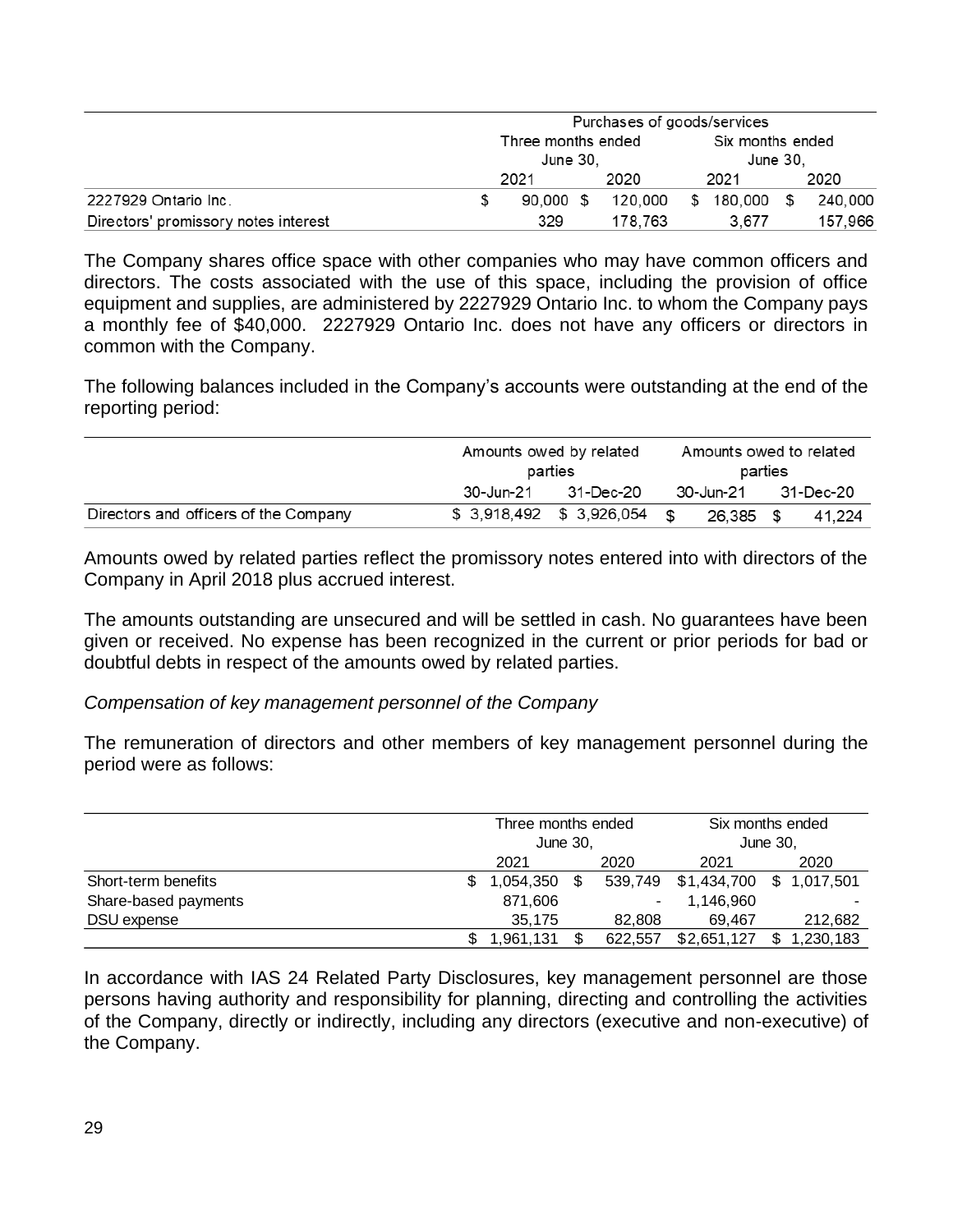The remuneration of directors and key executives is determined by the compensation committee having regard to the performance of individuals and market trends.

More detailed information regarding the compensation of officers and directors of the Company is disclosed in the management information circular. The most recent management information circular is available under profile of the Company on SEDAR at [www.sedar.com.](http://www.sedar.com/)

## **FINANCIAL INSTRUMENTS AND OTHER INSTRUMENTS**

The carrying value of cash and cash equivalents, prepaid expenses, sundry receivable and accounts payable approximate their fair values due to the short maturity of those instruments.

The Company's risk exposures and their impacts on the Company's financial instruments are summarized below. There have been no significant changes in the risks, objectives, policies and procedures for managing risk during the six months ended June 30, 2021.

Credit risk

Credit risk arises from the non-performance by counterparties of contractual financial obligations. The Company's primary counterparties related to its cash and cash equivalents and term investment carry an investment grade rating as assessed by external rating agencies. The Company maintains all of its cash and cash equivalents and term investment with major Canadian and Brazilian financial institutions. Deposits held with these institutions may exceed the amount of insurance provided on such deposits. The Company's promissory note is held by a director of the Company. Management has assessed the credit risk associated with these promissory notes and based on the credit-worthiness of the parties involved, the Company has assessed the chance of loss as remote.

The Company's maximum exposure to credit risk at the statement of financial position date is the carrying value of cash and cash equivalents, promissory notes receivable and term deposits.

## Liquidity risk

The Company manages liquidity risk by maintaining adequate cash and cash equivalent balances. The Company continuously monitors and reviews both actual and forecasted cash flows, and also matches the maturity profile of financial assets and liabilities.

As at June 30, 2021, the Company had current assets of \$27,131,694 to settle current liabilities of \$3,618,956. Approximately \$1,205,000 of the Company's financial liabilities as at June 30, 2021 have contractual maturities of less than 30 days and are subject to normal trade terms. Of these current liabilities, approximately \$2,398,000 has been payable for over 180 days.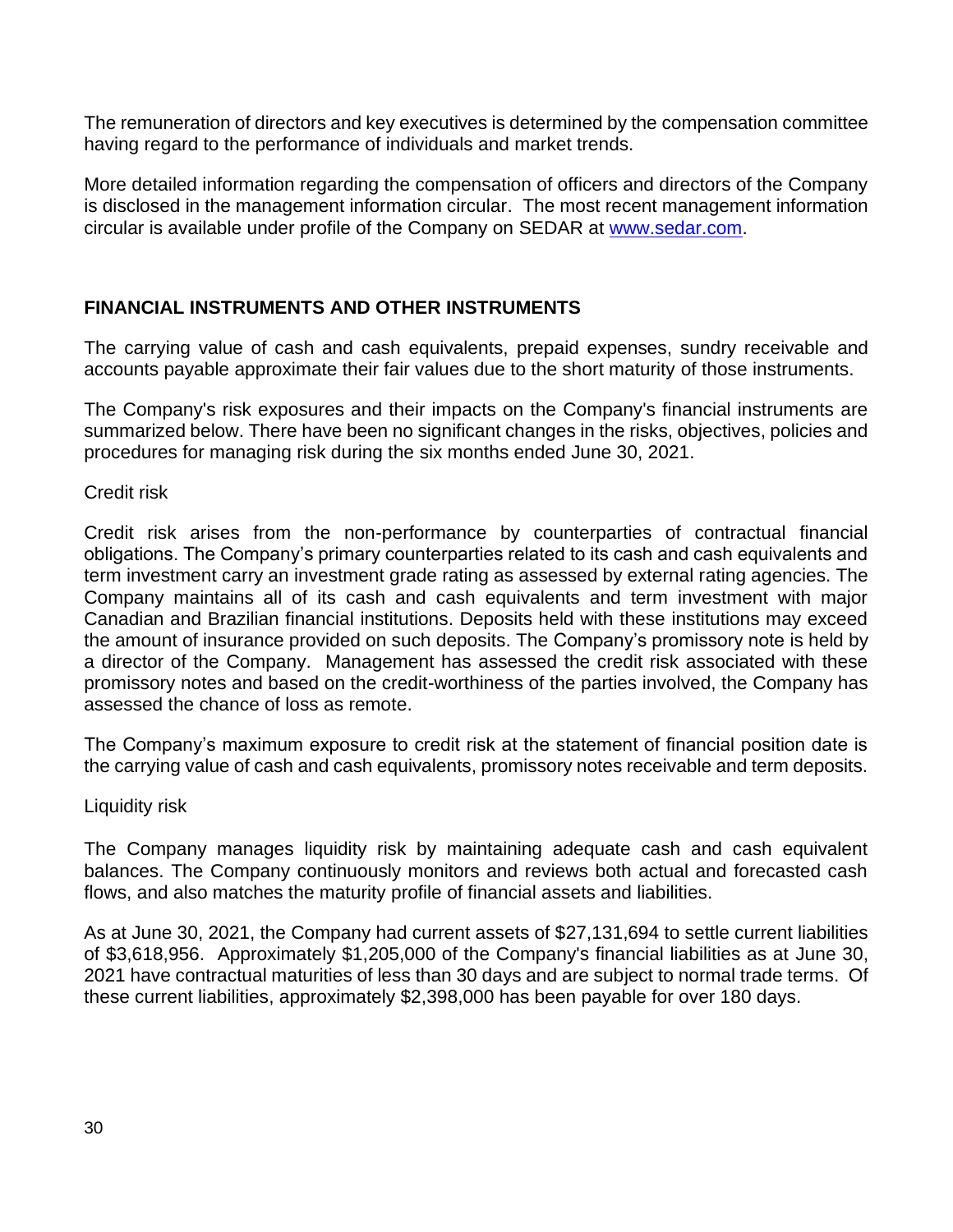#### Market risk

#### (a) Interest rate risk

The Company's cash and cash equivalents are subject to interest rate cash flow risk as they carry variable rates of interest. The Company's interest rate risk management policy is to purchase highly liquid investments with a term to maturity of one year or less on the date of purchase.

Based on cash and cash equivalents, term deposit and promissory note balances on hand at June 30, 2021, a 0.1% change in interest rates could result in a corresponding change in net loss of approximately \$26,900 (December 31, 2020 - \$34,400).

#### (b) Currency risk

Foreign exchange risk exposures arise from transactions and balances denominated in foreign currencies. The Company's currency risk arises primarily with respect to the United States dollar and Brazilian Real. Fluctuations in the exchange rates between these currencies and the Canadian dollar could materially affect the Company's business, financial condition, and results of operations. The Company does not mitigate this risk with hedging activity.

A strengthening of \$0.01 in the United States dollar against the Brazilian Real would have increased net loss by approximately \$12,800 for the six months ended June 30, 2021 (six months ended June 30, 2020 - \$30,000). A strengthening of \$0.01 in the Canadian dollar against the United States dollar would have decreased other comprehensive income by approximately \$2,500 for the six months ended June 30, 2021 (six months ended June 30, 2020 - \$15,000).

As at June 30, 2021 the monetary balances in non-Canadian dollar currencies are as follows:

|                                          |     | <b>Brazilian Reais</b> | <b>United States</b> |
|------------------------------------------|-----|------------------------|----------------------|
|                                          |     |                        | Dollar               |
| Cash                                     | R\$ | 8,069,575              | 993                  |
| Accounts receivable and prepaid expenses |     | 272,691                |                      |
| Long term investment                     |     | 1,858,451              |                      |
| Accounts payable                         |     | (13,692,628)           |                      |
| Leases                                   |     | (132, 972)             |                      |
|                                          | R\$ | (3,624,883)            | \$<br>993            |

## **OUTSTANDING SHARE DATA**

Authorized unlimited common shares without par value – 455,055,248 are issued and outstanding as at August 6, 2021.

Authorized unlimited special shares – zero outstanding.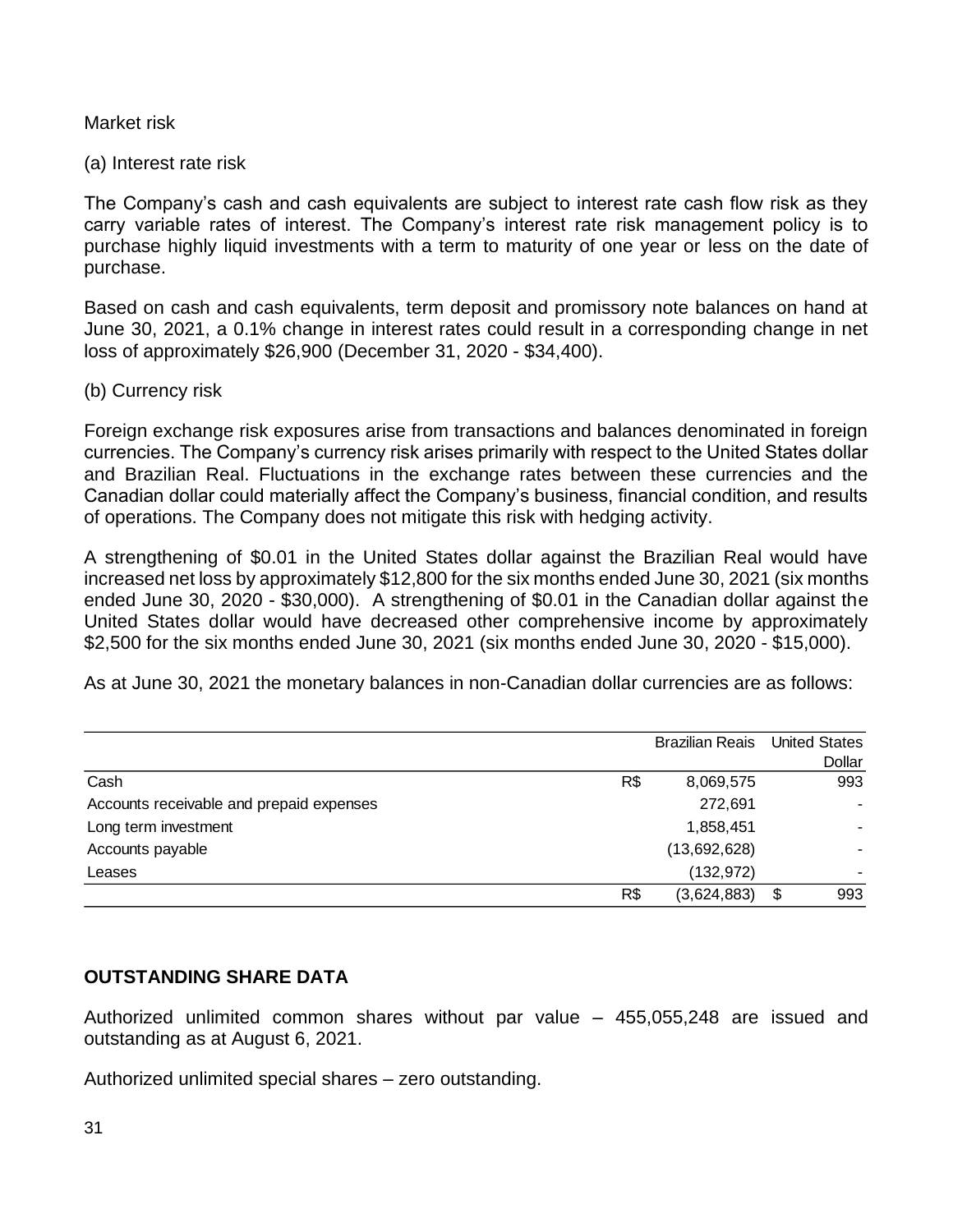Stock options outstanding as at August 6, 2021 are as follows:

|            | Number of stock options outstanding |      | Expiry date |
|------------|-------------------------------------|------|-------------|
| 4,565,000  | \$                                  | 0.85 | 14-Nov-21   |
| 200,000    | \$                                  | 0.23 | 15-Jun-23   |
| 4,850,000  | \$                                  | 0.80 | 27-Jul-25   |
| 2,500,000  | \$                                  | 0.97 | 4-Jan-26    |
| 12,115,000 | \$                                  | 0.84 |             |

As at August 6, 2021, there were 17,064,750 DSU's outstanding, of which 16,775,750 have vested at August 6, 2021.

# **RISKS AND UNCERTAINTIES**

The operations of the Company are speculative due to the high-risk nature of its business, which are the acquisition, financing, development and exploration of mining properties. These risk factors could materially affect the Company's future operating results and could cause actual events to differ materially from those described in forward–looking information relating to the Company. Please refer to the Company's Annual Information Form for the year ended December 31, 2020 filed on SEDAR on March 24, 2021 for a full description of the Company's risks in addition to those highlighted below.

## Coronavirus (COVID-19)

On January 30, 2020, the World Health Organization declared the coronavirus outbreak (COVID-19) a "Public Health Emergency of International Concern" and on March 11, 2020, declared COVID-19 a pandemic. The current COVID-19 pandemic is significantly impacting the global economy and commodity and financial markets. The full extent and impact of the COVID-19 pandemic is unknown and to date has included extreme volatility in financial markets, a slowdown in economic activity, extreme volatility in commodity prices and has raised the prospect of an extended global recession. As well, as efforts are undertaken to slow the spread of the COVID-19 pandemic, the operation and development of projects may be impacted as governments have declared a state of emergency or taken other actions. If the operation or development of one or more of the operations or projects of the Company is suspended, it may have a material adverse impact on the Company's profitability, results of operations, and financial condition. The broader impact of the COVID-19 pandemic on investors, businesses, the global economy or financial and commodity markets may also have a material adverse impact on the Company's profitability, results of operations and financial conditions. On March 20, 2020, Brazil declared a state of emergency, freeing up funds for the federal government to fight the coronavirus. The extent to which the coronavirus impacts the Company's results will depend on future developments, which are highly uncertain and cannot be predicted, including new information which may emerge concerning the severity of the coronavirus and actions taken to contain the coronavirus or its impact, among others.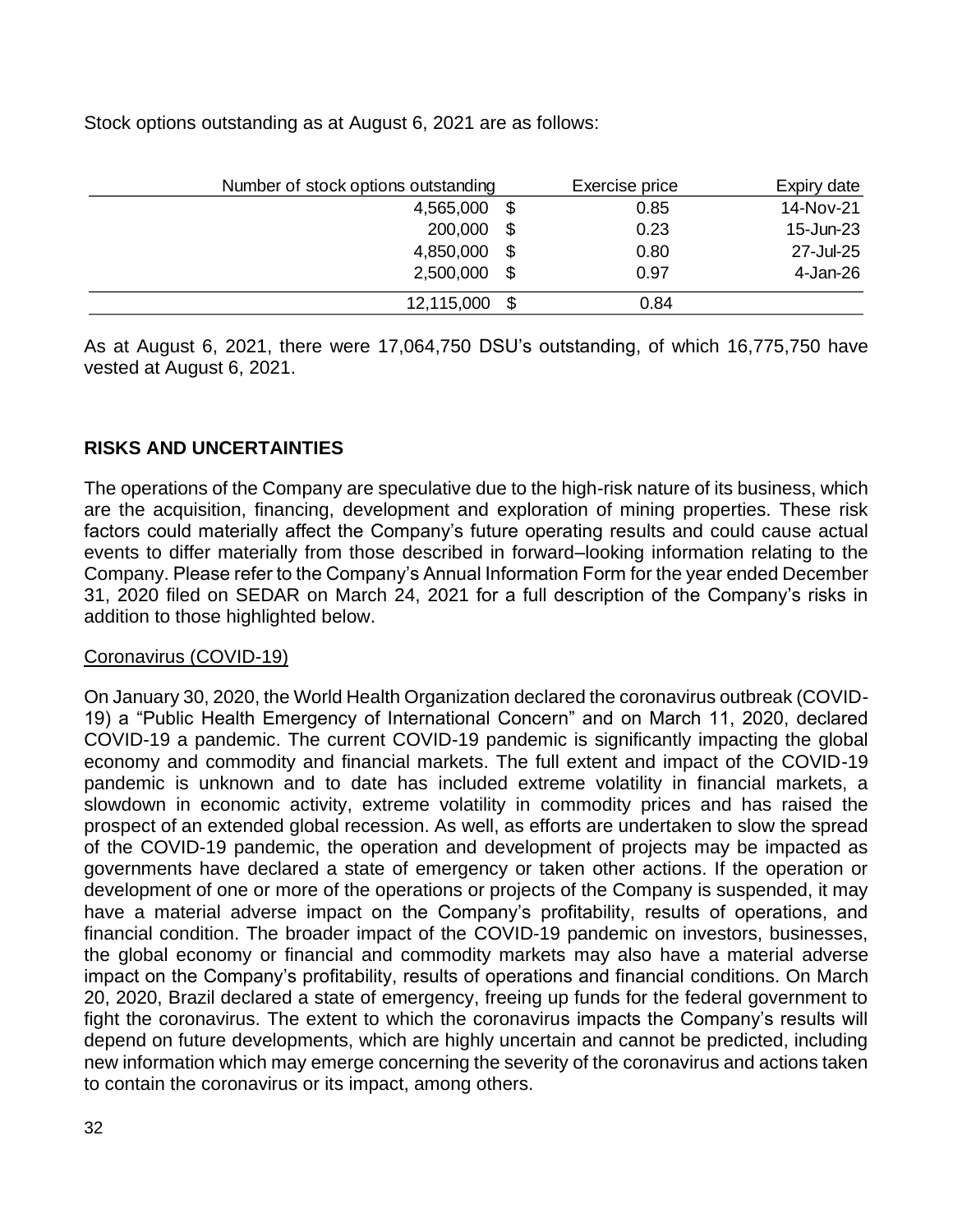## Nature of Mining, Mineral Exploration and Development Projects

Development projects have no operating history upon which to base estimates of future capital and operating costs. For development projects, Mineral Resource estimates and estimates of operating costs are, to a large extent, based upon the interpretation of geologic data obtained from drill holes and other sampling techniques, and feasibility studies, which derive estimates of capital and operating costs based upon anticipated tonnage and grades of ore to be mined and processed, ground conditions, the configuration of the Mineral deposit, expected recovery rates of Minerals from ore, estimated operating costs, and other factors. As a result, actual production, cash operating costs and economic returns could differ significantly from those estimated. It is not unusual for new mining operations to experience problems during the start-up phase, and delays in the commencement of production often can occur.

Mineral exploration is highly speculative in nature. There is no assurance that exploration efforts will be successful. Even when Mineralization is discovered, it may take several years until production is possible, during which time the economic feasibility of production may change. Substantial expenditures are required to establish measured, indicated and inferred Mineral Resources through drilling. Upon completion of a feasibility study, with an accompanying economic analysis, proven and probable Mineral reserves may be estimated. Because of these uncertainties, no assurance can be given that exploration programs will result in the expansion of Mineral Resources or the establishment of Mineral reserves. There is no certainty that the expenditures made towards the search and evaluation of Mineral deposits will result in discoveries or development of commercial quantities of ore.

Mine development capital cost estimates are vulnerable to market forces, cost escalations and reductions, exchange rate fluctuations and supplier price changes. These factors can affect capital cost estimates.

## Licences and Permits, Laws and Regulations

The Corporation's development and exploration activities, including mine, mill and infrastructure facilities, require permits and approvals from various government authorities, and are subject to extensive federal, state and local laws and regulations governing prospecting, development, production, transportation, exports, taxes, labour standards, occupational health and safety, mine safety and other matters. Such laws and regulations are subject to change, can become more stringent and compliance can therefore become more time consuming and costly. Indigenous land demarcation can change and expand. New protected land can be established and expanded. In addition, the Corporation may be required to compensate those suffering loss or damage by reason of its activities. There can be no assurance that the Corporation will be able to secure or maintain or obtain all necessary licences, permits and approvals that may be required to explore and develop its properties, commence construction or to operate its mining facilities.

The costs and potential delays associated with obtaining or maintaining the necessary authorizations and licences and complying with these authorizations, licences and applicable laws and regulations could stop or materially delay or restrict the Corporation from proceeding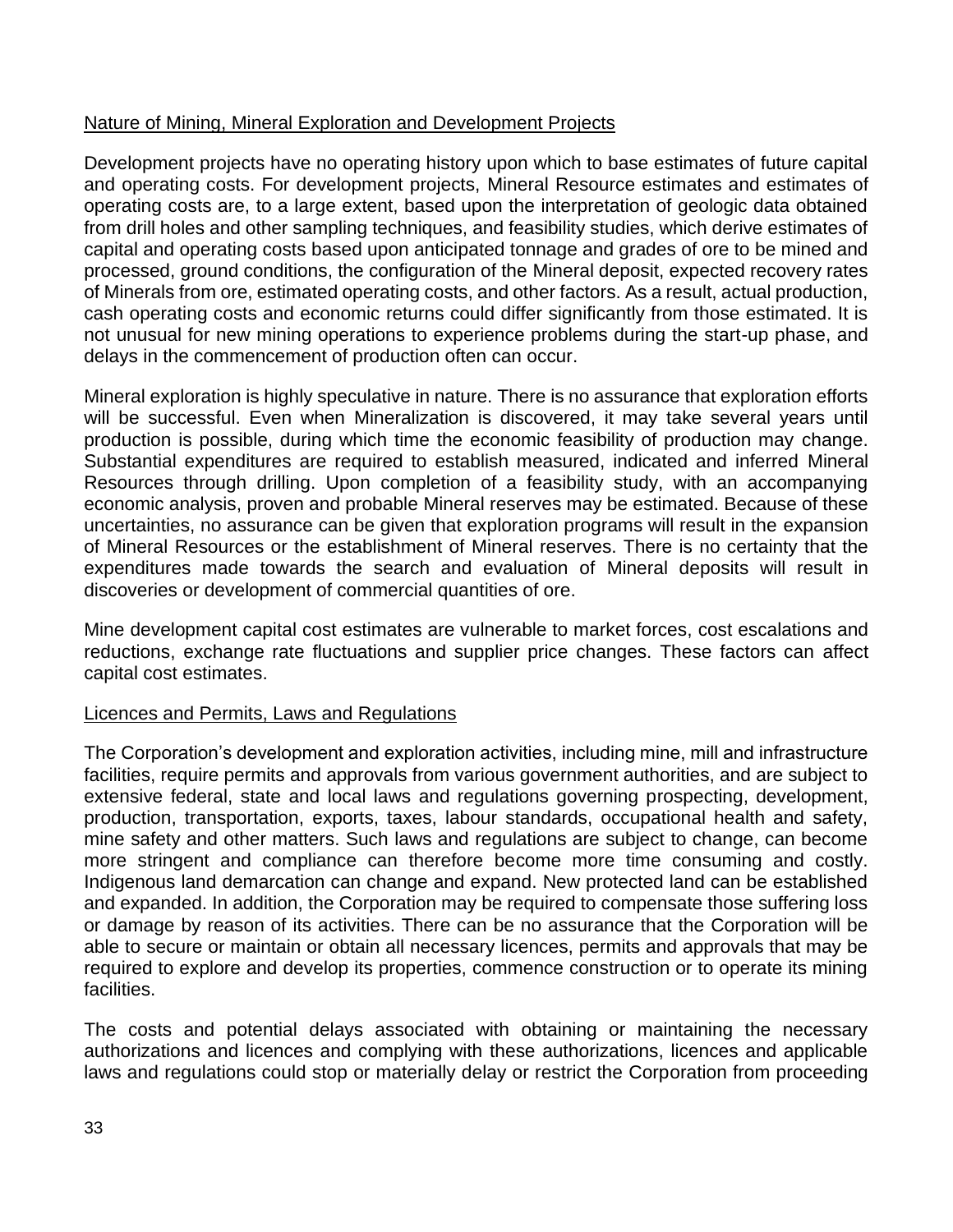with the development of the Volta Grande Gold Project. The recent litigation process with the Agrarian Court of Altamira, and other claims and injunctions brought against the Corporation are examples of legal claims that affect, and may continue to affect, the Volta Grande Gold Project. Any failure to comply with applicable laws, regulations, authorizations or licences, even if inadvertent, could result in interruption or termination of exploration, development or mining operations or logistics operations, or material fines, penalties or other liabilities that could have a material adverse effect on the Corporation's business, reputation, properties, results of operations, financial condition, prospects or community relations. Claims, lawsuits and injunctions may be brought by parties looking to prevent the Corporation from advancing its projects. The Corporation can make no assurance that it will be able to maintain or obtain all of the required Mineral licences and authorizations on a timely basis, if at all. There is no assurance that it will obtain the corresponding mining concessions, or that if they are granted, that the process will not be heavily contested and thus costly and time consuming to the Corporation. In addition, it may not obtain one or more licences. Any such failure may have a material adverse effect on the Corporation's business, results of operations and financial condition.

The Volta Grande LI outlined a timeframe to complete construction of the PVG within a 3 year period. As a result of the delays arising from the court ruling requiring Belo Sun to undertake a new Indigenous Study, the Company engaged SEMAS in discussions regarding this issue. SEMAS has confirmed with the company that the time schedule of the LI was suspended with the judicial court ruling received on April 2017 and that once the LI is re-instated the time for completion of the LI will commence.

## Mineral Resource and Mineral Reserve Estimates May be Inaccurate

There are numerous uncertainties inherent in estimating Mineral Resources and reserves, including many factors beyond the control of the Corporation. Such estimates are a subjective process, and the accuracy of any Mineral Resource or reserve estimate is a function of the quantity and quality of available data and of the assumptions made and judgments used in geological interpretation. These amounts are estimates only and the actual level of recovery of Minerals from such deposits may be different. Differences between management's assumptions, including economic assumptions such as metal prices, market conditions and actual events could have a material adverse effect on the Corporation's Mineral Resource and reserve estimates, financial position and results of operations.

## Uncertainty Relating to Mineral Resources

Mineral Resources that are not Mineral reserves do not have demonstrated economic viability. Due to the uncertainty that may attach to Mineral Resources, there is no assurance that Mineral Resources will be upgraded to Mineral reserves.

## Foreign Operations

At present, the Mineral properties of Belo Sun are located in Brazil. As a result, the operations of the Corporation are exposed to various levels of political, economic and other risks and uncertainties associated with operating in a foreign jurisdiction. These risks and uncertainties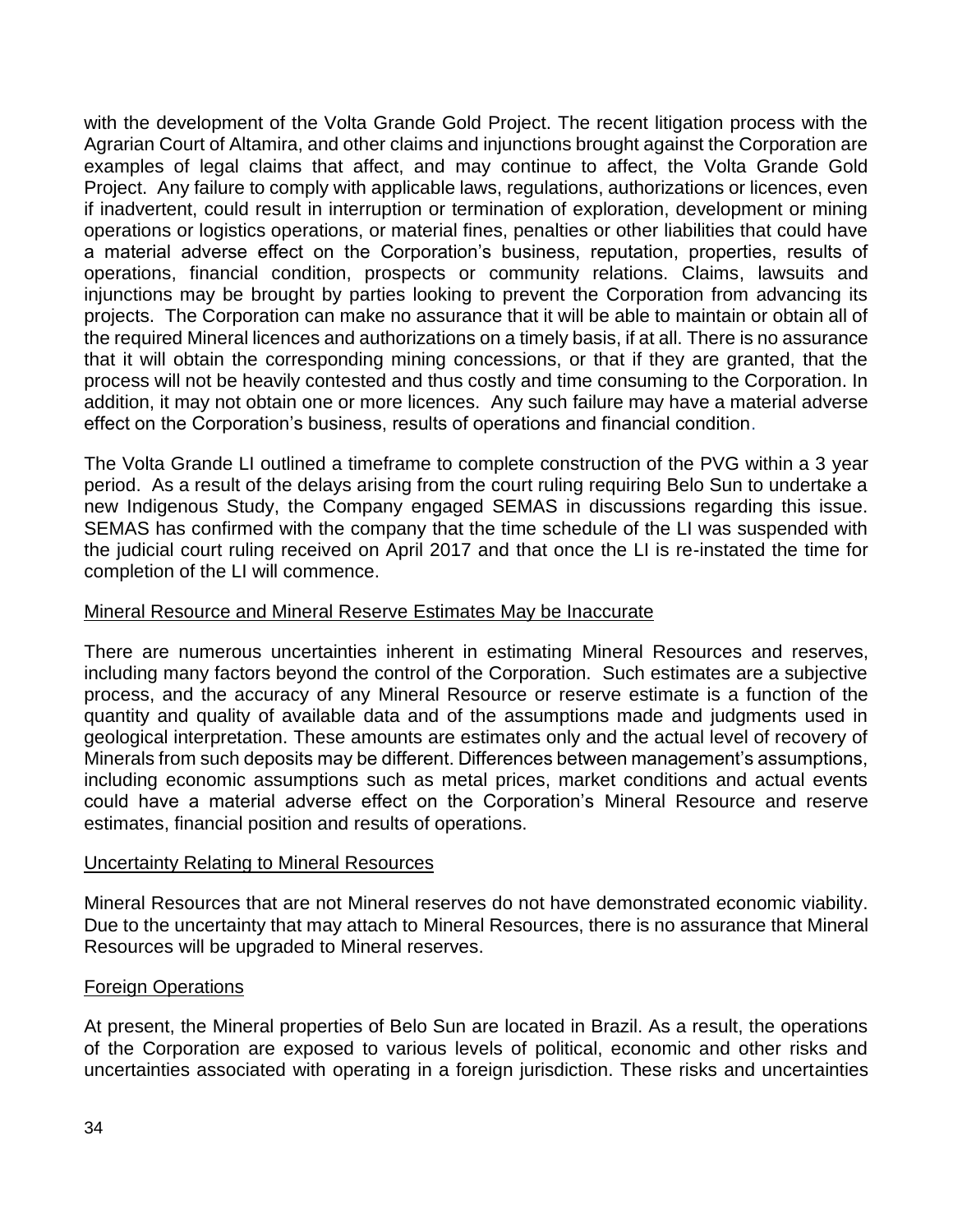include, but are not limited to, currency exchange rates; price controls; import or export controls; currency remittance; high rates of inflation; labour unrest; renegotiation or nullification of existing permits, applications and contracts; tax disputes; changes in tax policies; restrictions on foreign exchange; changing political conditions; community relations; Indigenous relations; NGO activity; currency controls; and governmental regulations and legislation that may require the awarding of contracts of local contractors or require foreign contractors to employ citizens of, or purchase supplies from, a particular jurisdiction. Changes, if any, in mining or investment policies or shifts in political attitudes in Brazil or other countries in which Belo Sun may conduct business, may adversely affect the operations of the Corporation. The Corporation may become subject to local political unrest or poor community relations that could have a debilitating impact on operations and, at its extreme, could result in damage and injury to personnel and site infrastructure.

Failure to comply with applicable laws and regulations may result in enforcement actions and include corrective measures requiring capital expenditures, installing of additional equipment or remedial actions. Parties engaged in mining operations may be required to compensate those suffering loss or damage by reason of mining activities and may have civil or criminal fines or penalties imposed for violations of applicable laws or regulations.

## **Environmental**

The Company's activities are subject to extensive federal, state and local laws and regulations governing environmental protection and employee health and safety. Environmental legislation is evolving in a manner that is creating stricter standards, while enforcement, fines and penalties for non-compliance are more stringent. The cost of compliance with changes in governmental regulations has the potential to reduce the profitability of operations. Furthermore, any failure to comply fully with all applicable laws and regulations could have significant adverse effects on the Company, including the suspension or cessation of operations.

The current and future operations of the Corporation, including development and mining activities, are subject to extensive federal, state and local laws and regulations governing environmental protection, including protection and remediation of the environment and other matters. Activities at the Corporation's properties may give rise to environmental damage and create liability for the Corporation for any such damage or any violation of applicable environmental laws. To the extent the Corporation is subject to environmental liabilities, the payment of such liabilities or the costs that the Corporation may incur to remedy environmental pollution would reduce otherwise available funds and could have a material adverse effect on the Corporation. If the Corporation is unable to fully remedy an environmental problem, it might be required to suspend operations or enter into interim compliance measures pending completion of the required remedy. The potential exposure may be significant and could have a material adverse effect. The Corporation intends to minimize risks by taking steps to ensure compliance with environmental, health and safety laws and regulations and operating to applicable environmental standards.

Many of the local, state and federal environmental laws and regulations require the Corporation to obtain licences for its activities. The Corporation must update and review its licences from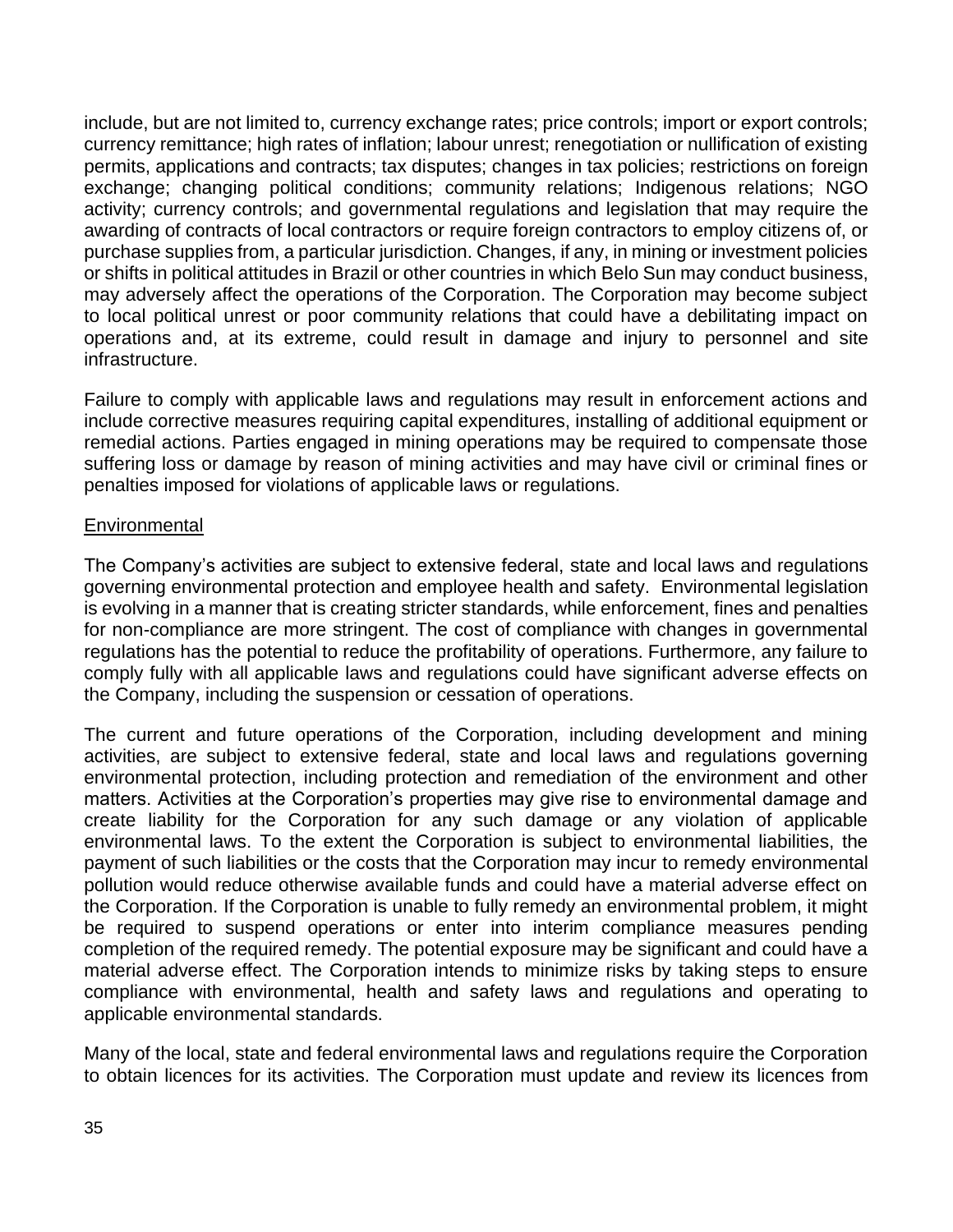time to time, and is subject to environmental impact analyses and public review processes prior to approval of new activities. In particular, the Corporation's Mineral project is located in the Volta Grande do Xingu region, in the area proximal to the Belo Monte hydroelectric plant, on the Xingu River, which is one of the Amazon's most important rivers. Due to the existence of communities of Indigenous peoples and the region's biodiversity, the environmental licensing process of the Belo Monte dam has attracted a great deal of attention from the local communities, nongovernmental organizations, the Federal Public Prosecutor Office, the Brazilian Institute of Environment and Renewable Natural Resources, and other Brazilian and foreign institutions. Therefore, environmental licensing of the Volta Grande Gold Project and relations with local communities and local Indigenous communities may be more challenging and time consuming and subject to greater scrutiny as compared to the environmental licensing process and community and social relations for other Mineral projects conducted in Brazil. Belo Sun can make no assurance that it will be able to maintain or obtain all of the required environmental and social licences on a timely basis, if at all.

In addition, it is possible that future changes in applicable laws, regulations and authorizations or changes in enforcement or regulatory interpretation could have a significant impact on the Corporation's activities. Those risks include, but are not limited to, the risk that regulatory authorities may increase bonding requirements beyond the Corporation's or its subsidiaries' financial capabilities. Developments elsewhere in the Brazilian mining industry or in relation to Brazilian mining legislation may add to regulatory processes and requirements, including additional scrutiny of all current permitting applications.

## Liquidity Concerns and Future Financings

The Corporation will require significant capital and operating expenditures in connection with the development of the Volta Grande Gold Project. There can be no assurance that the Corporation will be successful in obtaining the required financing as and when needed. Volatile markets may make it difficult or impossible for the Corporation to obtain debt or equity financing on favourable terms, if at all. Failure to obtain additional financing on a timely basis may cause the Corporation to postpone or slow down its development plans, forfeit rights in some or all of the Corporation's properties or reduce or terminate some or all of its activities. In the event that the Corporation completes an equity financing, such financing could be extremely dilutive to current shareholders who invested in the Corporation at higher share prices and dilutive as compared to the Corporation's estimated net asset value per share and Mineral Resource or reserve ounces per share.

## Title to Properties

The acquisition of title to Mineral Resource properties is a very detailed and time-consuming process. The Corporation holds its interest in its properties indirectly through mining concession rights, exploration permits and exploration applications. Title to, and the area of, the permits may be disputed, or applications may lapse. There may be area overlaps as in the case with INCRA. There is no guarantee that such title will not be challenged or impaired. There may be challenges to the title of the properties in which the Corporation may have an interest, which, if successful, could result in the loss or reduction of the Corporation's interest in the properties. There are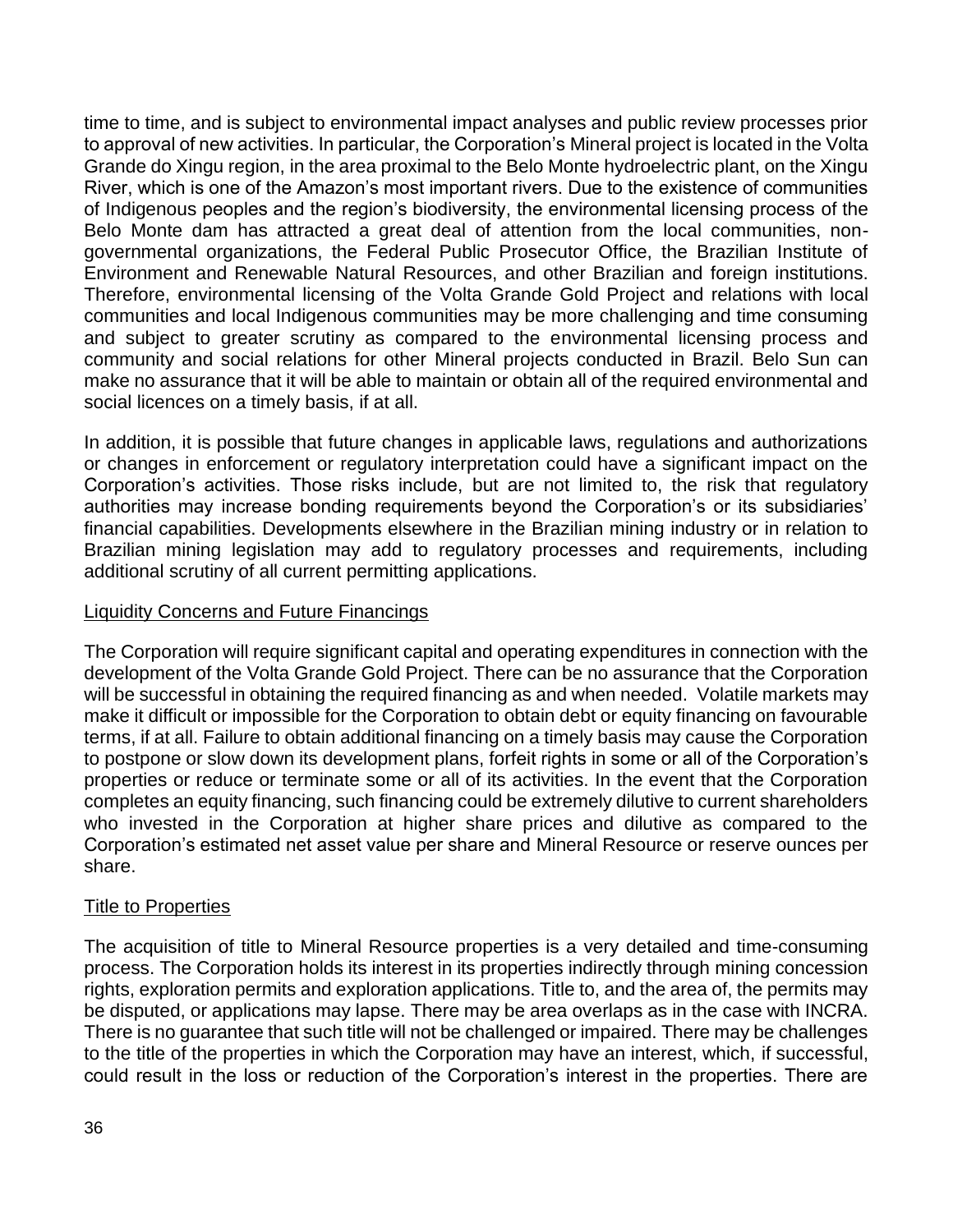garimpeiros (informal miners) operating from time to time within the Corporation's property, and there may be issues and difficulties that could arise, including title disputes and the risk of the garimpeiros encroaching onto active areas of the Volta Grande Gold Project. The Company always advises the proper authorities of any illegal garimpeiro mining activity on its properties.

The Corporation may need to acquire title to additional surface rights and property interests to further development and exploration activities. There can be no assurances that the Corporation will be able to acquire such additional surface rights. To the extent additional surface rights are available, they may only be acquired at significantly increased prices, potentially adversely affecting financial performance of the Corporation.

## Project Development Costs

The Company plans to and expects to successfully develop its Volta Grande Gold Project within the current budget expectations. There can be however no assurance that this project will be fully developed in accordance with the Company's current plans or completed on time or to budget, or at all.

## Litigation

Belo Sun has entered into legal binding agreements with various third parties on a consulting and partnership basis. The rights and obligations that arise from such agreements are open to interpretation and Belo Sun may disagree with the position taken by the various other parties resulting in a dispute that could potentially initiate litigation and cause Belo Sun to incur legal costs in the future. Given the speculative and unpredictable nature of litigation, the outcome of any future disputes could have a material adverse effect on Belo Sun.

## Dependence on Key Personnel

The success of the Company is dependent upon the efforts and abilities of its senior management and board of directors. The loss of any member of the management team or board of directors should not but could have a material adverse effect upon the business and prospects of the Company. In such event, the Company will seek satisfactory replacements but there can be no guarantee that appropriate personnel will be found.

## Conflicts of Interest

Certain of the directors and officers of the Company may serve from time to time as directors, officers, promoters and members of management of other companies involved in mining or natural Resource development and exploration and therefore it is possible that a conflict may arise between their duties as a director or officers of the Company and their duties as a director, officer, promoter or member of management of such other companies.

The directors and officers of the Company are aware of the existence of laws governing accountability of directors and officers for corporate opportunity and requiring disclosures by directors of conflicts of interest and the Company will rely upon such laws in respect of any directors' and officers' conflicts of interest or in respect of any breaches of duty by any of its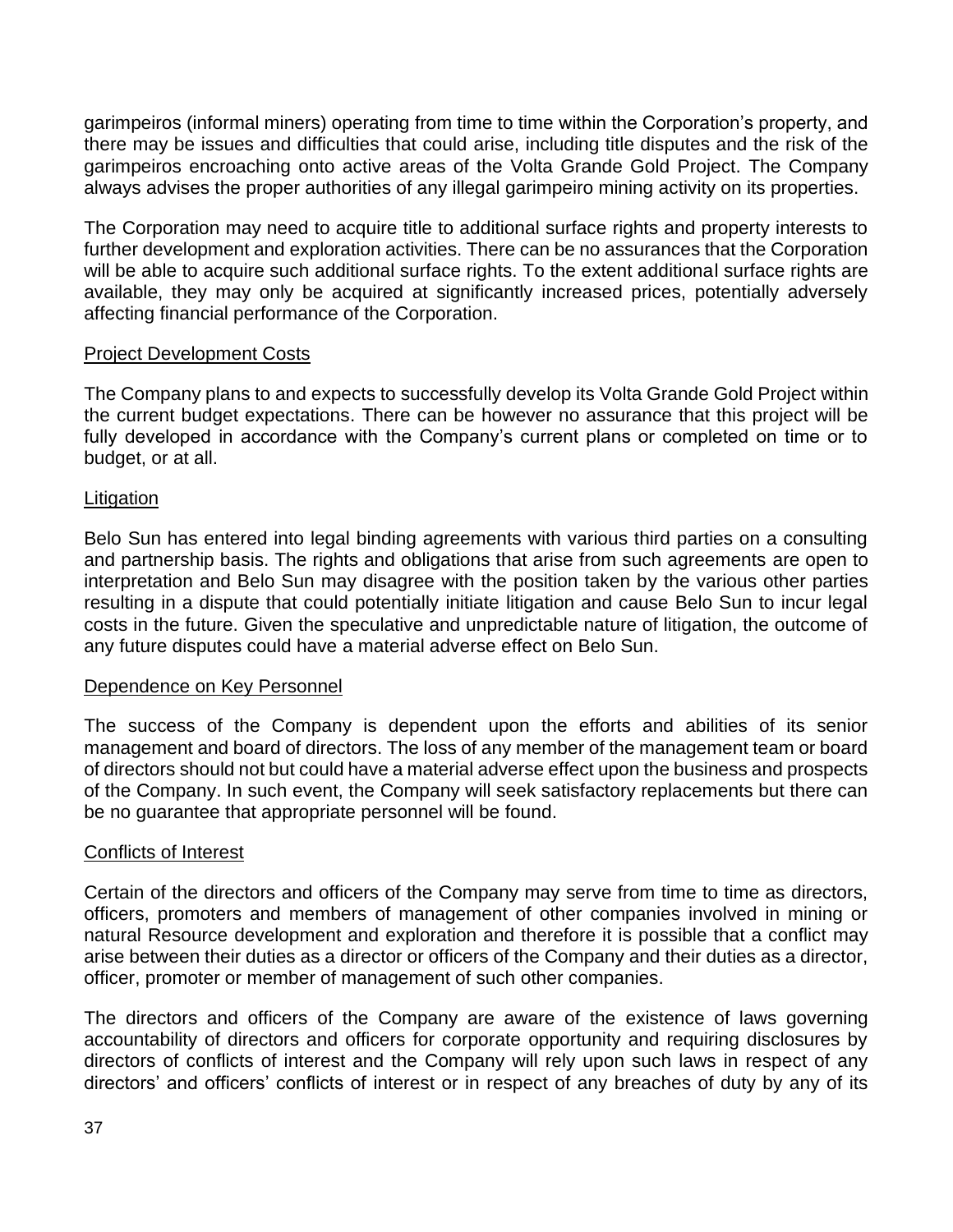directors or officers. All such conflicts will be disclosed by such directors or officers in accordance with applicable laws and the directors and officers will govern themselves in respect thereof to the best of their ability in accordance with the obligations imposed upon them by law.

# **DISCLOSURE CONTROLS AND PROCEDURES**

Management of the Company is responsible for establishing and maintaining disclosure controls and procedures. Management has designed such disclosure controls and procedures, or caused them to be designed under its supervision, to provide reasonable assurance that material information relating to the Company, including its consolidated subsidiaries, is made known to the Chief Executive Officer and the Chief Financial Officer by others within those entities.

The CEO and CFO have evaluated (or caused to be evaluated under their supervision) the effectiveness of the Company's disclosure controls and procedures as at June 30, 2021. Based upon the results of that evaluation, the CEO and CFO have concluded that as at June 30, 2021, the Company's disclosure controls and procedures were effective.

## Internal Control Over Financial Reporting

Management, including the CEO and CFO, is responsible for establishing and maintaining adequate internal control over financial reporting. Under their supervision, the Company's internal control over financial reporting is a process designed to provide reasonable assurance regarding the reliability of financial reporting and the preparation of financial statements for external purposes in accordance with IFRS. The Company's internal control over financial reporting includes policies and procedures that:

• Pertain to the maintenance of records that, in reasonable detail, accurately and fairly reflect the transactions, acquisitions and dispositions of the assets of the Company;

▪ Provide reasonable assurance regarding the prevention or timely detection of unauthorized acquisition, use or disposition of the Company's assets that could have a material effect on the annual or interim financial statements.

Management used the criteria set forth by the Committee of Sponsoring Organizations of the Treadway Commission on Internal Control (COSO - 1992) Framework to design the Company's internal control over financial reporting.

The CEO and CFO have evaluated (or caused to be evaluated under their supervision) the Company's internal control over financial reporting as at June 30, 2021. Based on this assessment, the CEO and CFO have concluded that the Company's internal control over financial reporting was effective as at June 30, 2021.

There has been no change in the Company's internal control over financial reporting during the six months ended June 30, 2021 that has materially affected, or is reasonably likely to materially affect, the Company's internal control over financial reporting.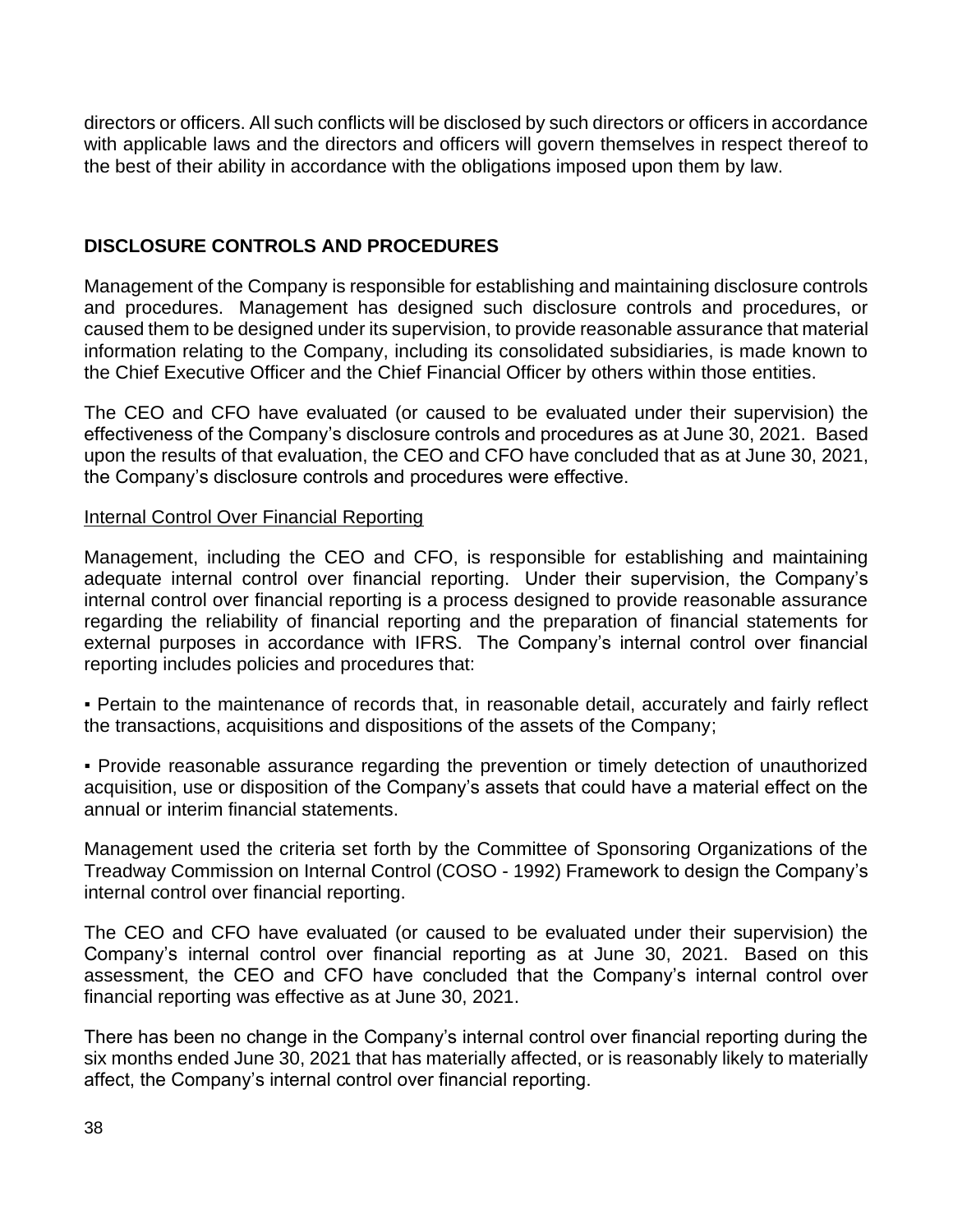## Limitations of Controls and Procedures

The Company's management, including the Chief Executive Officer and Chief Financial Officer, believe that disclosure controls and procedures and internal control over financial reporting, no matter how well conceived and operated, can provide only reasonable, not absolute, assurance that the objectives of the control system are met. Further, the design of a control system must reflect the fact that there are Resource constraints, and the benefits of controls must be considered relative to their costs. Because of the inherent limitations in all control systems, they cannot provide absolute assurance that all control issues and instances of fraud, if any, within the Company have been prevented or detected. These inherent limitations include the realities that judgments in decision-making can be faulty, and that breakdowns can occur because of simple error or mistake. Additionally, controls can be circumvented by the individual acts of some persons, by collusion of two or more people, or by unauthorized override of the controls. The design of any control system also is based in part upon certain assumptions about the likelihood of future events, and there can be no assurance that any design will succeed in achieving its stated goals under all potential future conditions. Accordingly, because of the inherent limitations in a cost-effective control system, misstatements due to error or fraud may occur and not be detected.

# **SIGNIFICANT ACCOUNTING POLICIES**

The Company's significant accounting policies can be found in Note 2 of its annual consolidated financial statements for the year ended December 31, 2020.

## New and Future Accounting Pronouncements

Certain pronouncements were issued by the IASB or the IFRIC that are mandatory for accounting periods on or after January 1, 2021 or later periods. Many are not applicable or do not have a significant impact to the Company and have been excluded.

## *New accounting standards issued but not effective:*

# IAS 16, Property, Plant and Equipment

The IASB issued an amendment to IAS 16, Property, Plant and Equipment to prohibit the deducting from property, plant and equipment amounts received from selling items produced while preparing an asset for its intended use. Instead, sales proceeds and its related costs must be recognized in profit or loss. The amendment will require companies to distinguish between costs associated with producing and selling items before the item of property, plant and equipment is available for use and costs associated with making the item of property, plant and equipment available for its intended use. The amendment is effective for annual periods beginning on or after January 1, 2022, with earlier application permitted. The extent of the impact of adoption of this standard has not yet been determined.